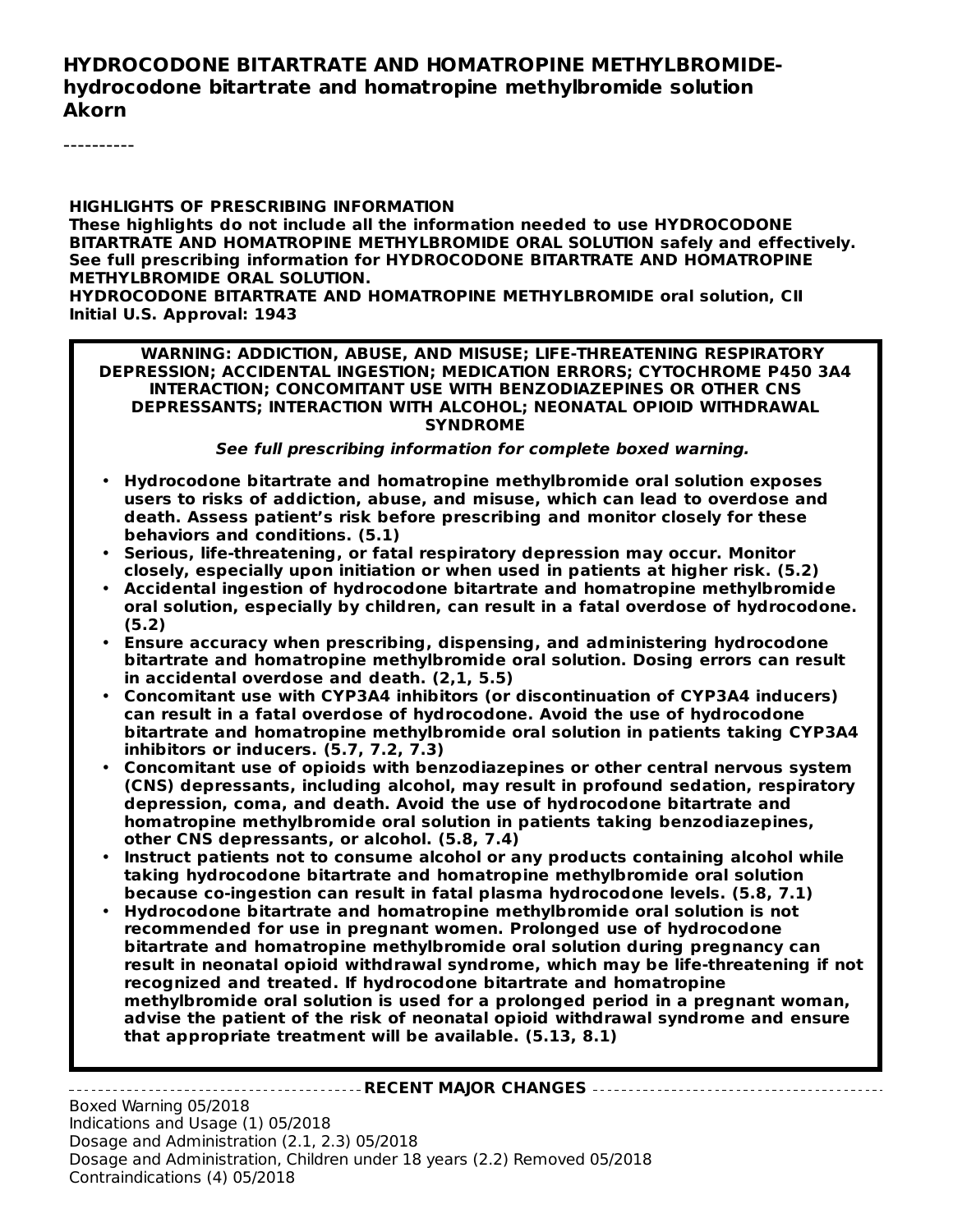Contraindications (4) 05/2018 Warnings and Precautions (5.1, 5.2, 5.3, 5.4, 5.5, 5.6, 5.7, 5.8, 5.9, 5.11, 5.12, 5.13, 5.14, 5.15) 05/2018

**INDICATIONS AND USAGE** Hydrocodone bitartrate and homatropine methylbromide oral solution is a combination of hydrocodone, an opioid agonist, and homatropine, a muscarinic antagonist, indicated for the symptomatic relief of cough in patients 18 years of age and older. (1) (1) Important Limitations of Use  $(1)$   $(1)$ 

- Not indicated for pediatric patients under 18 years of age.
- Because of the risks of addiction, abuse, and misuse with opioids, even at recommended doses, reserve hydrocodone bitartrate and homatropine methylbromide oral solution for use in adult patients for whom the benefits of cough suppression are expected to outweigh the risks, and in whom an adequate assessment of the etiology of the cough has been made.
- **DOSAGE AND ADMINISTRATION**
	- Adults 18 years of age and older: 5 mL of the oral solution every 4 to 6 hours as needed; not to exceed 30 mL in 24 hours. (2.2)
	- Measure hydrocodone bitartrate and homatropine methylbromide oral solution with an accurate milliliter measuring device. (2.1, 5.5)
	- Do not increase the dose or dosing frequency. (2.1)
	- Prescribe for the shortest duration consistent with treatment goals. (2.3)
	- Reevaluate patients with unresponsive cough in 5 days or sooner for possible underlying pathology. (2.3)
	- Reevaluate patient prior to refilling. (2.3)

**DOSAGE FORMS AND STRENGTHS** Oral solution: Each 5 mL contains hydrocodone bitartrate 5 mg; and homatropine methylbromide 1.5 mg. (3) (3) **CONTRAINDICATIONS**

- Children younger than 6 years of age. (4)
- Significant respiratory depression. (4)
- Acute or severe bronchial asthma in an unmonitored setting or in absence of resuscitative equipment. (4)
- Known or suspected gastrointestinal obstruction, including paralytic ileus. (4)
- Hypersensitivity to hydrocodone, homatropine, or any of the inactive ingredients in hydrocodone bitartrate and homatropine methylbromide oral solution. (4)
- **WARNINGS AND PRECAUTIONS**

#### **See Boxed WARNINGS** (5)

- Life-threatening respiratory depression in patients with chronic pulmonary disease or in elderly, cachectic, or debilitated patients: Monitor closely, particularly during initiation of therapy. (5.4)
- Activities requiring mental alertness: Avoid engaging in hazardous tasks requiring mental alertness such as driving or operating machinery. (5.6)
- Risks of use in patients with head injury, impaired consciousness, increased intracranial pressure, or brain tumors: Avoid use. May increase intracranial pressure and obscure the clinical course of head injuries. (5.10)
- Seizures in patients with seizure disorders: Monitor during therapy. (5.11)
- Severe hypotension: Monitor during initiation of therapy. Avoid use in patients with circulatory shock. (5.12)
- Adrenal insufficiency: If diagnosed, treat with physiologic replacement of corticosteroids, and wean patient off of the opioid. (5.14)

| Common adverse reactions include: Sedation (somnolence, mental clouding, lethargy), impaired mental<br>and physical performance, lightheadedness, dizziness, headache, dry mouth, nausea, vomiting, and |  |  |  |  |  |  |  |
|---------------------------------------------------------------------------------------------------------------------------------------------------------------------------------------------------------|--|--|--|--|--|--|--|
| constipation. (6)<br>To report SUSPECTED ADVERSE REACTIONS, contact Hi-Tech Pharmacal Co., Inc. at 1-800-<br>262-9010 or FDA at 1-800-FDA-1088 or www.fda.gov/medwatch.                                 |  |  |  |  |  |  |  |

- **DRUG INTERACTIONS**
- **Serotonergic Drugs: Concomitant use may result in serotonin syndrome. Discontinue if serotonin** syndrome is suspected. (7.5)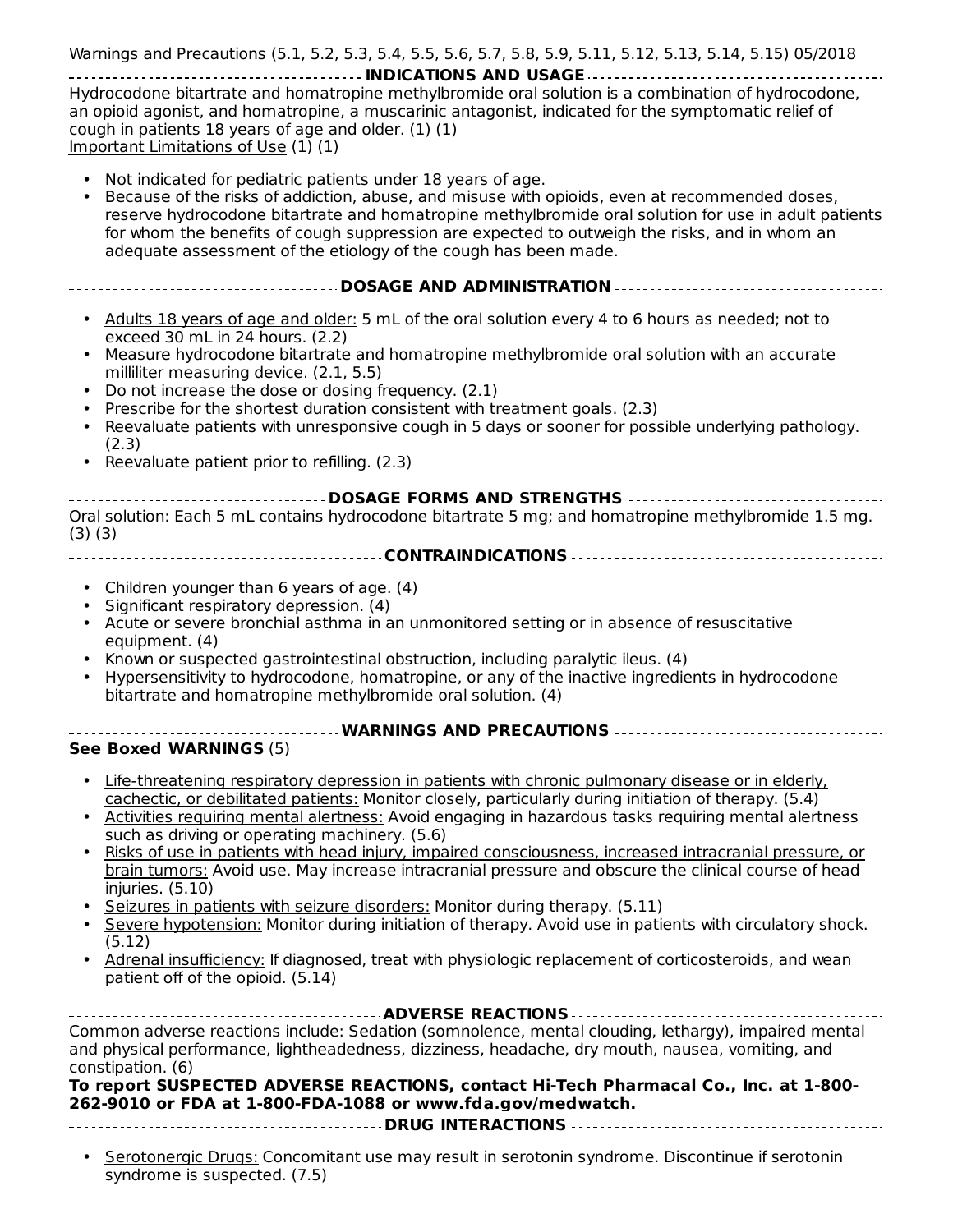- syndrome is suspected. (7.5) Monoamine Oxidase Inhibitors (MAOIs): Can potentiate the effects of hydrocodone. Avoid concomitant use in patients receiving MAOIs or within 14 days of stopping an MAOI. (7.6)
- Muscle Relaxants: Avoid concomitant use. (7.7)
- Diuretics: Hydrocodone may reduce the efficacy of diuretics. Monitor for reduced effect. (7.8)
- Anticholinergic Drugs: Concurrent use may cause paralytic ileus. (5.9, 7.9)

#### **USE IN SPECIFIC POPULATIONS**

- Pregnancy: Avoid use in pregnant women. May cause fetal harm. (8.1)
- Lactation: Breast-feeding not recommended. (8.2)
- Renal Impairment: Use with caution in patients with severe renal impairment. (8.6)
- Hepatic Impairment: Use with caution in patients with severe hepatic impairment. (8.7)

#### **See 17 for PATIENT COUNSELING INFORMATION and Medication Guide.**

**Revised: 3/2022**

#### **FULL PRESCRIBING INFORMATION: CONTENTS\* WARNING: ADDICTION, ABUSE, AND MISUSE; LIFE-THREATENING RESPIRATORY DEPRESSION; ACCIDENTAL INGESTION; MEDICATION ERRORS; CYTOCHROME P4503A4 INTERACTION; CONCOMITANT USE WITH BENZODIAZEPINES OR OTHER CNS DEPRESSANTS; INTERACTION WITH ALCOHOL; NEONATAL OPIOID WITHDRAWAL SYNDROME**

#### **1 INDICATIONS AND USAGE**

#### **2 DOSAGE AND ADMINISTRATION**

- 2.1 Important Dosage and Administration Instructions
- 2.2 Recommended Dosage
- 2.3 Monitoring, Maintenance, and Discontinuation of Therapy

#### **3 DOSAGE FORMS AND STRENGTHS**

### **4 CONTRAINDICATIONS**

### **5 WARNINGS AND PRECAUTIONS**

- 5.1 Addiction, Abuse, and Misuse
- 5.2 Life-Threatening Respiratory Depression
- 5.3 Risks with Use in Pediatric Populations
- 5.4 Risks with Use in Other At-Risk Populations
- 5.5 Risks of Accidental Overdose and Death due to Medication Errors
- 5.6 Activities Requiring Mental Alertness: Risks of Driving and Operating Machinery
- 5.7 Risks from Concomitant Use or Discontinuation of Cytochrome P450 3A4 Inhibitors and Inducers
- 5.8 Risks from Concomitant Use with Benzodiazepines or other CNS Depressants
- 5.9 Risks of Use in Patients with Gastrointestinal Conditions
- 5.10 Risks of Use in Patients with Head Injury, Impaired Consciousness, Increased Intracranial Pressure, or Brain Tumors
- 5.11 Increased Risk of Seizures in Patients with Seizure Disorders
- 5.12 Severe Hypotension
- 5.13 Neonatal Opioid Withdrawal Syndrome
- 5.14 Adrenal Insufficiency
- 5.15 Drug/Laboratory Test Interactions

### **6 ADVERSE REACTIONS**

### **7 DRUG INTERACTIONS**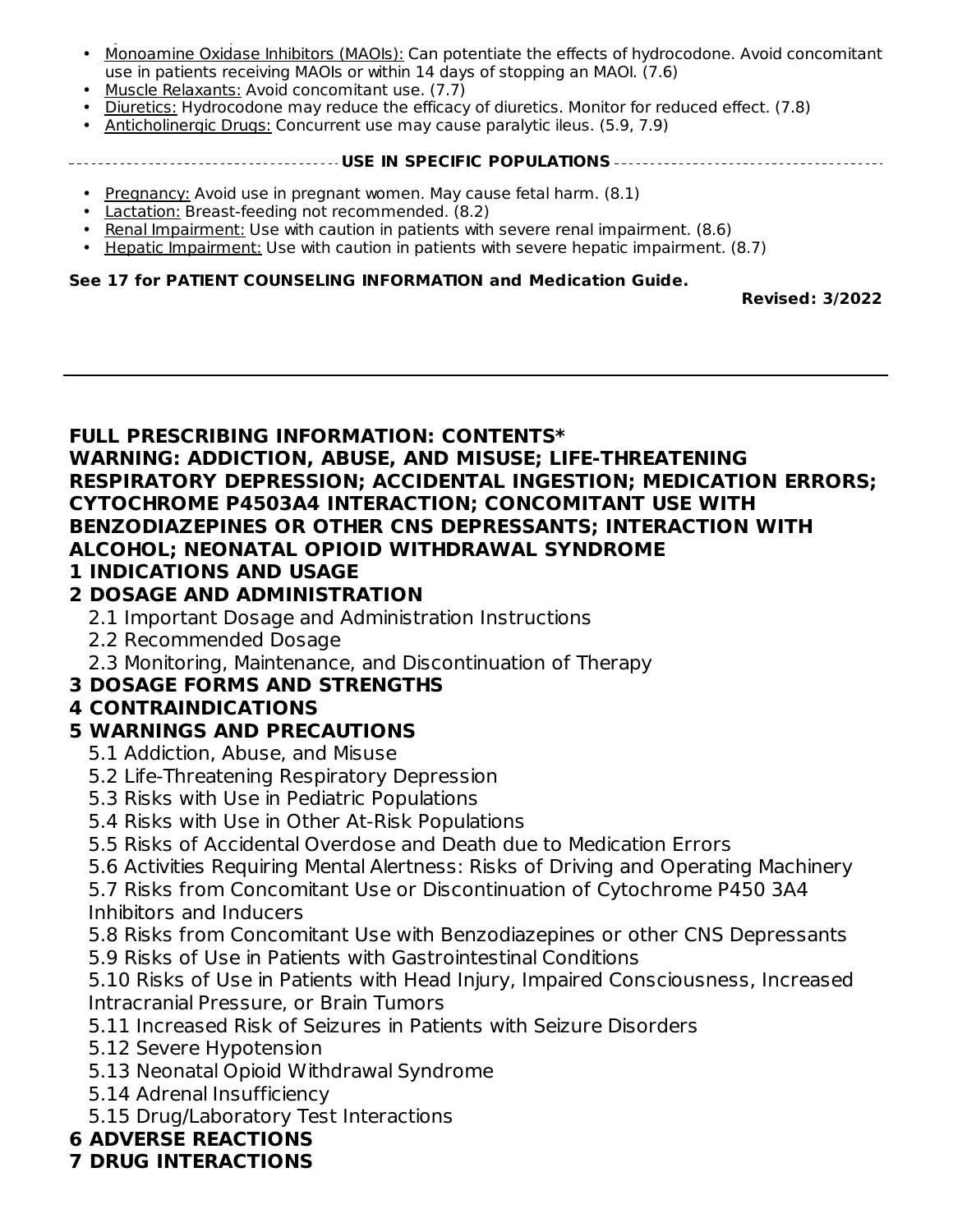- 7.1 Alcohol
- 7.2 Inhibitors of CYP3A4 and CYP2D6
- 7.3 CYP3A4 Inducers
- 7.4 Benzodiazepines, and Other CNS Depressants
- 7.5 Serotonergic Drugs
- 7.6 Monoamine Oxidase Inhibitors (MAOIs)
- 7.7 Muscle Relaxants
- 7.8 Diuretics
- 7.9 Anticholinergic Drugs

### **8 USE IN SPECIFIC POPULATIONS**

- 8.1 Pregnancy
- 8.2 Lactation
- 8.3 Females and Males of Reproductive Potential
- 8.4 Pediatric Use
- 8.5 Geriatric Use
- 8.6 Renal Impairment
- 8.7 Hepatic Impairment

### **9 DRUG ABUSE AND DEPENDENCE**

- 9.1 Controlled Substance
- 9.2 Abuse
- 9.3 Dependence

#### **10 OVERDOSAGE**

#### **11 DESCRIPTION**

### **12 CLINICAL PHARMACOLOGY**

- 12.1 Mechanism of Action
- 12.2 Pharmacodynamics
- 12.3 Pharmacokinetics

### **13 NONCLINICAL TOXICOLOGY**

13.1 Carcinogenesis, Mutagenesis, Impairment of Fertility

# **16 HOW SUPPLIED/STORAGE AND HANDLING**

### **17 PATIENT COUNSELING INFORMATION**

\* Sections or subsections omitted from the full prescribing information are not listed.

# **FULL PRESCRIBING INFORMATION**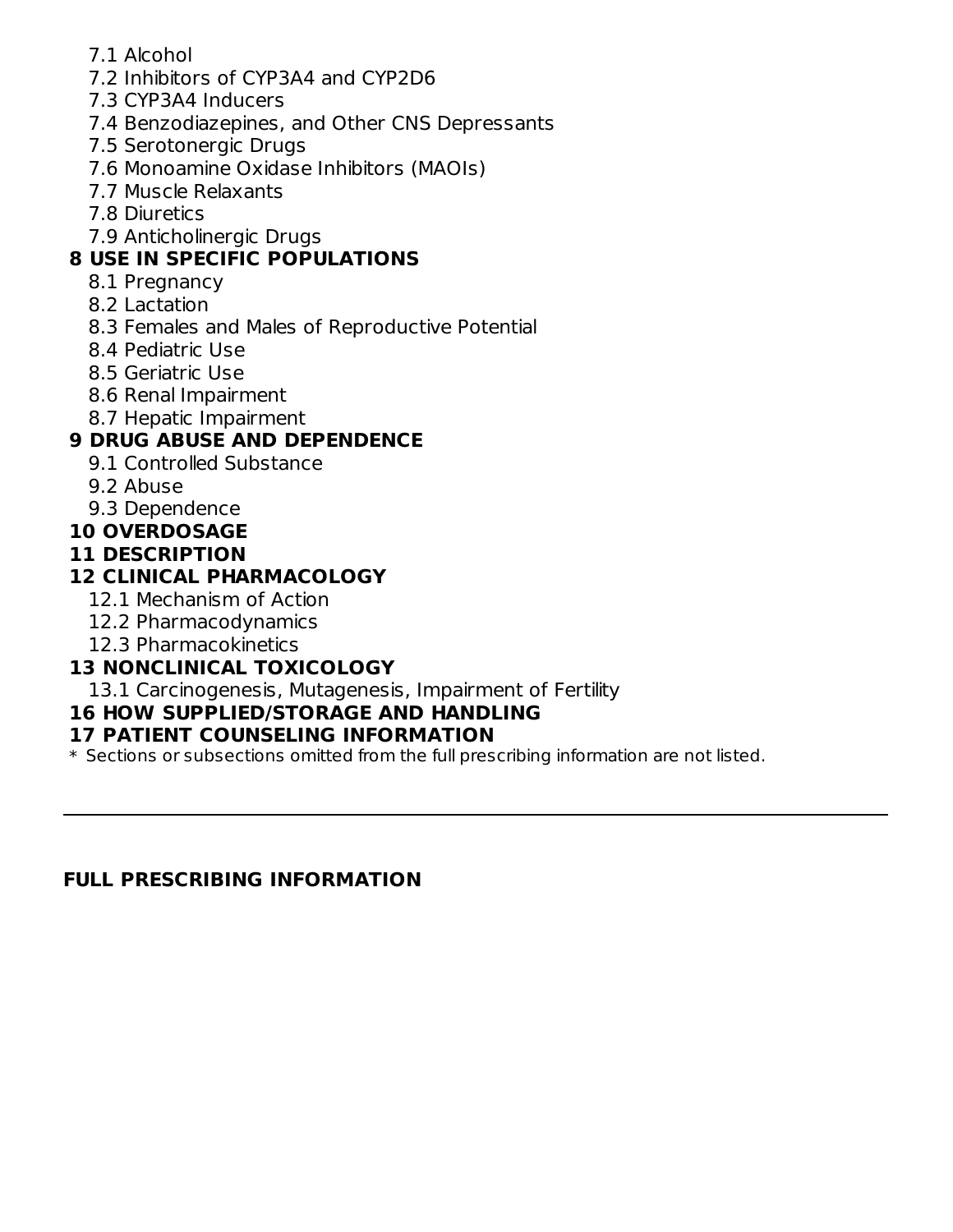**WARNING: ADDICTION, ABUSE, AND MISUSE; LIFE-THREATENING RESPIRATORY DEPRESSION; ACCIDENTAL INGESTION; MEDICATION ERRORS; CYTOCHROME P4503A4 INTERACTION; CONCOMITANT USE WITH BENZODIAZEPINES OR OTHER CNS DEPRESSANTS; INTERACTION WITH ALCOHOL; NEONATAL OPIOID WITHDRAWAL SYNDROME**

#### **Addiction, Abuse, and Misuse**

**Hydrocodone bitartrate and homatropine methylbromide oral solution exposes patients and other users to the risks of opioid addiction, abuse, and misuse, which can lead to overdose and death. Reserve hydrocodone bitartrate and homatropine methylbromide oral solution for use in adult patients for whom the benefits of cough suppression are expected to outweigh the risks, and in whom an adequate assessment of the etiology of the cough has been made. Assess each patient's risk prior to prescribing hydrocodone bitartrate and homatropine methylbromide oral solution, prescribe hydrocodone bitartrate and homatropine methylbromide**

**oral solution for the shortest duration that is consistent with individual patient treatment goals, monitor all patients regularly for the development of addition or abuse, and refill only after reevaluation of the need for continued treatment [see Warnings and Precautions (5.1)].**

**Life-Threatening Respiratory Depression**

**Serious, life-threatening, or fatal respiratory depression may occur with use of hydrocodone bitartrate and homatropine methylbromide oral solution. Monitor for respiratory depression, especially during initiation of hydrocodone bitartrate and homatropine methylbromide oral solution therapy or when used in patients at higher risk [see Warnings and Precautions (5.2)].**

**Accidental Ingestion**

**Accidental ingestion of even one dose of hydrocodone bitartrate and homatropine methylbromide oral solution, especially by children, can result in a fatal overdose of hydrocodone [see Warnings and Precautions (5.2)].**

**Risk of Medication Errors**

**Ensure accuracy when prescribing, dispensing, and administering hydrocodone bitartrate and homatropine methylbromide oral solution. Dosing errors can result in accidental overdose and death. Always use an accurate milliliter measuring device when measuring and administering hydrocodone bitartrate and homatropine methylbromide oral solution [see Dosage and Administration (2.1), Warnings and Precautions (5.5)].**

**Cytochrome P450 3A4 Interaction**

**The concomitant use of hydrocodone bitartrate and homatropine methylbromide oral solution with all cytochrome P450 3A4 inhibitors may result in an increase in hydrocodone plasma concentrations, which could**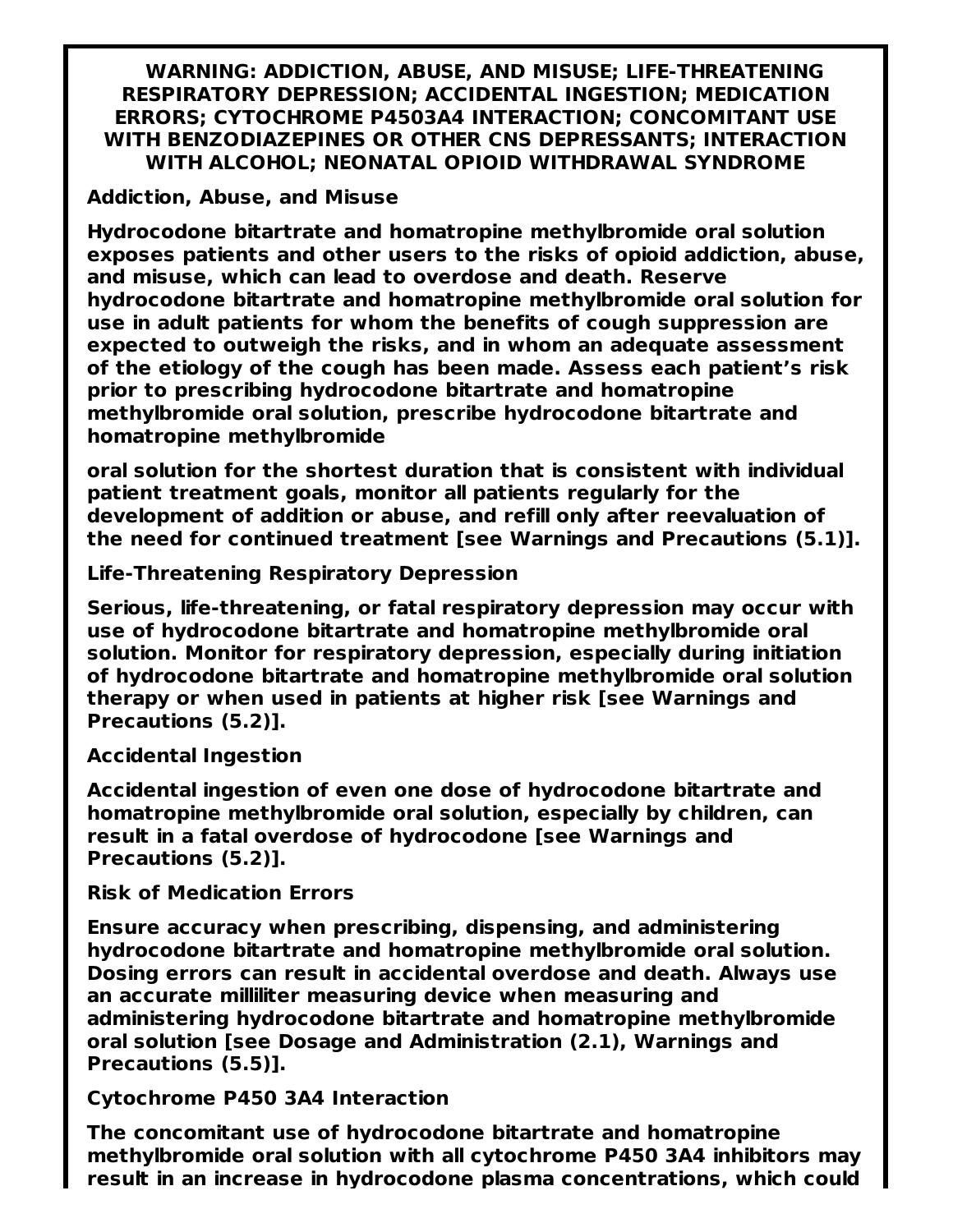**result in an increase in hydrocodone plasma concentrations, which could increase or prolong adverse drug effects and may cause potentially fatal respiratory depression. In addition, discontinuation of a concomitantly used cytochrome P450 3A4 inducer may result in an increase in hydrocodone plasma concentration. Avoid the use of hydrocodone bitartrate and homatropine methylbromide oral solution in patients taking a CYP3A4 inhibitor or inducer [see Warnings and Precautions (5.7), Drug Interactions (7.2, 7.3)].**

**Risks from Concomitant Use with Benzodiazepines or Other CNS Depressants**

**Concomitant use of opioids with benzodiazepines or other central nervous system (CNS) depressants, including alcohol, may result in profound sedation, respiratory depression, coma, and death. Avoid the use of hydrocodone bitartrate and homatropine methylbromide oral solution in patients taking benzodiazepines, other CNS depressants, or alcohol [see Warning and Precautions (5.8), Drug Interactions (7.5)].**

**Interaction with Alcohol**

**Instruct patients not to consume alcoholic beverages or use prescription or nonprescription products that contain alcohol while taking hydrocodone bitartrate and homatropine methylbromide oral solution. The co-ingestion of alcohol with hydrocodone bitartrate and homatropine methylbromide oral solution may result in increased plasma levels and a potentially fatal overdose of hydrocodone [see Warnings and Precautions (5.8) and Drug Interactions (7.1)].**

**Neonatal Opioid Withdrawal Syndrome**

**Hydrocodone bitartrate and homatropine methylbromide oral solution is not recommended for use in pregnant women [see Use in Specific Populations (8.1)]. Prolonged use of hydrocodone bitartrate and homatropine methylbromide oral solution during pregnancy can result in neonatal opioid withdrawal syndrome, which may be life-threatening if not recognized and treated, and requires management according to protocols developed by neonatology experts. If hydrocodone bitartrate and homatropine methylbromide oral solution is used for a prolonged period in a pregnant woman, advise the patient of the risk of neonatal opioid withdrawal syndrome and ensure that appropriate treatment will be available [see Warnings and Precautions (5.13)].**

### **1 INDICATIONS AND USAGE**

Hydrocodone bitartrate and homatropine methylbromide oral solution is indicated for the symptomatic relief of cough in patients 18 years of age and older.

Important Limitations of Use:

- Not indicated for pediatric patients under 18 years of age [see **Use in Specific Populations (8.4)**].
- Contraindicated in pediatric patients less than 6 years of age [see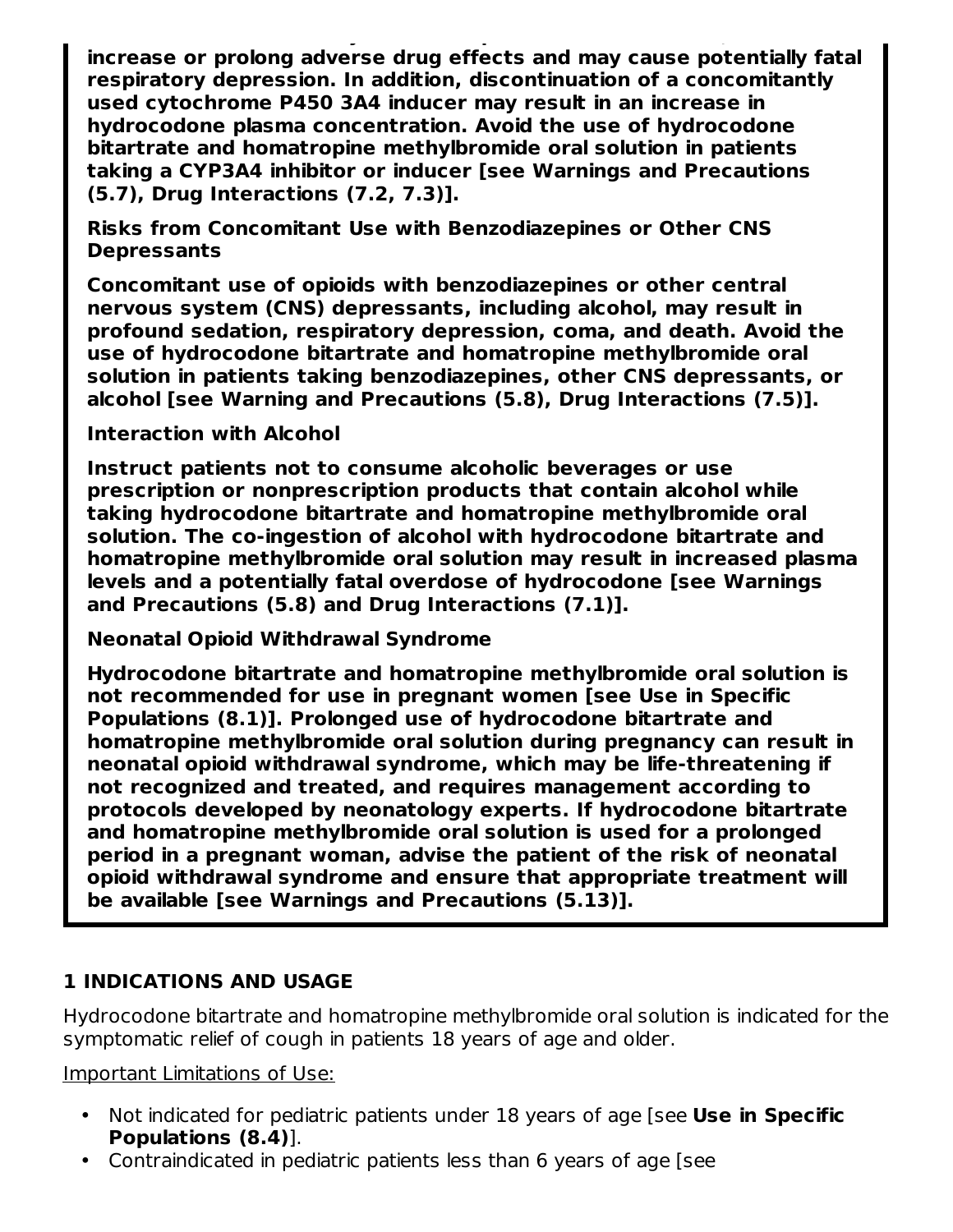### **Contraindications (4)**].

• Because of the risks of addiction, abuse, and misuse with opioids, even at recommended doses [see Warnings and Precautions (5.1)], reserve hydrocodone bitartrate and homatropine methylbromide oral solution for use in adult patients for whom the benefits of cough suppression are expected to outweigh the risks, and in whom an adequate assessment of the etiology of the cough has been made.

## **2 DOSAGE AND ADMINISTRATION**

#### **2.1 Important Dosage and Administration Instructions**

Administer hydrocodone bitartrate and homatropine methylbromide oral solution by the oral route only.

Always use an accurate milliliter measuring device when administering hydrocodone bitartrate and homatropine methylbromide oral solution to ensure that the dose is measured and administered accurately. A household teaspoon is not an accurate measuring device and could lead to overdosage [see **Warnings and Precautions (5.5)**]. For prescriptions where a measuring device is not provided, a pharmacist can provide an appropriate measuring device and can provide instructions for measuring the correct dose. Do not overfill. Rinse the measuring device with water after each use.

Advise patients not to increase the dose or dosing frequency of hydrocodone bitartrate and homatropine methylbromide oral solution because serious adverse events such as respiratory depression may occur with overdosage [see **Warnings and Precautions (5.2), Overdosage (10)**]. The dosage of hydrocodone bitartrate and homatropine methylbromide oral solution should not be increased if cough fails to respond; an unresponsive cough should be reevaluated for possible underlying pathology [see **Dosage and Administration (2.3), Warnings and Precautions (5.4)**].

### **2.2 Recommended Dosage**

Adults 18 years of age and older: 5 mL of the oral solution every 4 to 6 hours as needed; not to exceed 30 mL in 24 hours.

### **2.3 Monitoring, Maintenance, and Discontinuation of Therapy**

Prescribe hydrocodone bitartrate and homatropine methylbromide oral solution for the shortest duration that is consistent with individual patient treatment goals [see **Warnings and Precautions (5.1)**].

Monitor patients closely for respiratory depression, especially within the first 24 to 72 hours of initiating therapy [see **Warnings and Precautions (5.2)**].

Reevaluate patients with unresponsive cough in 5 days or sooner for possible underlying pathology, such as foreign body or lower respiratory tract disease [see **Warnings and Precautions (5.4)**]. If a patient requires a refill, reevaluate the cause of the cough and assess the need for continued treatment with hydrocodone bitartrate and homatropine methylbromide oral solution, the relative incidence of adverse reactions, and the development of addiction, abuse, or misuse [see **Warnings and Precautions (5.1)**].

Do not abruptly discontinue hydrocodone bitartrate and homatropine methylbromide oral solution in a physically-dependent patient [see **Drug Abuse and Dependence**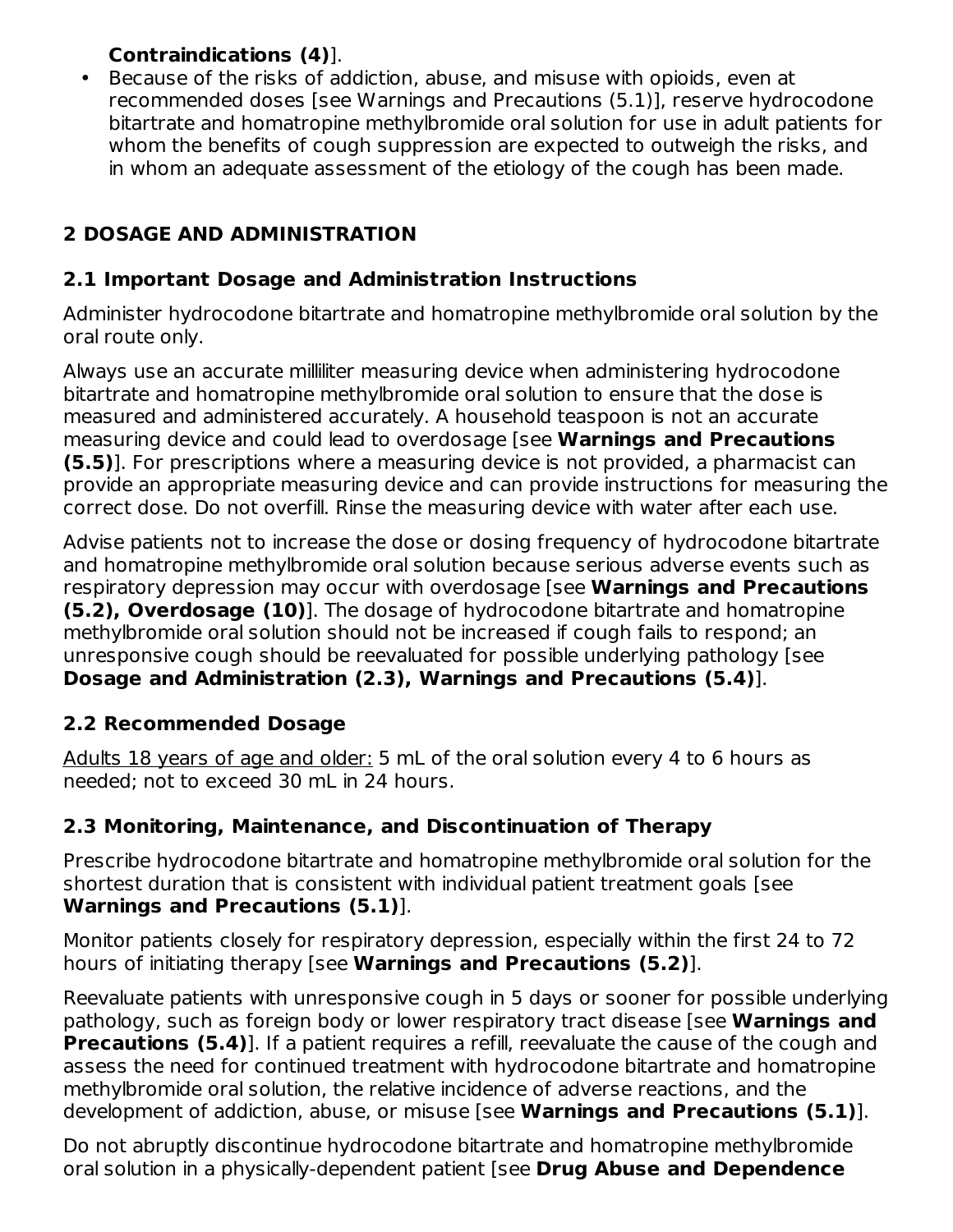**(9.3)**]. When a patient who has been taking hydrocodone bitartrate and homatropine methylbromide oral solution regularly and may be physically dependent no longer requires therapy with hydrocodone bitartrate and homatropine methylbromide oral solution, taper the dose gradually, by 25% to 50% every 2 to 4 days, while monitoring carefully for signs and symptoms of withdrawal. If the patient develops these signs or symptoms, raise the dose to the previous level and taper more slowly, either by increasing the interval between decreases, decreasing the amount of change in dose, or both.

### **3 DOSAGE FORMS AND STRENGTHS**

Oral solution: Each 5 mL contains hydrocodone bitartrate 5 mg; and homatropine methylbromide 1.5 mg, and is available as a clear red colored, cherry flavored oral solution [see **Description (11)**].

## **4 CONTRAINDICATIONS**

Hydrocodone bitartrate and homatropine methylbromide is contraindicated for:

• All children younger than 6 years of age [see **Warnings and Precautions (5.2, 5.3), Use in Special Populations (8.4)**].

Hydrocodone bitartrate and homatropine methylbromide is also contraindicated in patients with:

- Significant respiratory depression [see **Warnings and Precautions (5.2)**].
- Acute or severe bronchial asthma in an unmonitored setting or in the absence of resuscitative equipment [see **Warnings and Precautions (5.4)**].
- Known or suspected gastrointestinal obstruction, including paralytic ileus [see **Warnings and Precautions (5.9)**].
- Hypersensitivity to hydrocodone, homatropine, or any of the inactive ingredients in hydrocodone bitartrate and homatropine methylbromide oral solution [see **Adverse Reactions (6)**].

### **5 WARNINGS AND PRECAUTIONS**

### **5.1 Addiction, Abuse, and Misuse**

Hydrocodone bitartrate and homatropine methylbromide contains hydrocodone, a Schedule II controlled substance. As an opioid, hydrocodone bitartrate and homatropine methylbromide exposes users to the risks of addiction, abuse, and misuse [see **Drug Abuse and Dependence (9)**], which can lead to overdose and death [see **Overdose (10)**]. **Reserve hydrocodone bitartrate and homatropine methylbromide for use in adult patients for whom the benefits of cough suppression are expected to outweigh the risks, and in whom an adequate assessment of the etiology of the cough has been made. Assess each patient's risk prior to prescribing hydrocodone bitartrate and homatropine methylbromide, prescribe hydrocodone bitartrate and homatropine methylbromide for the shortest duration that is consistent with individual patient treatment goals,**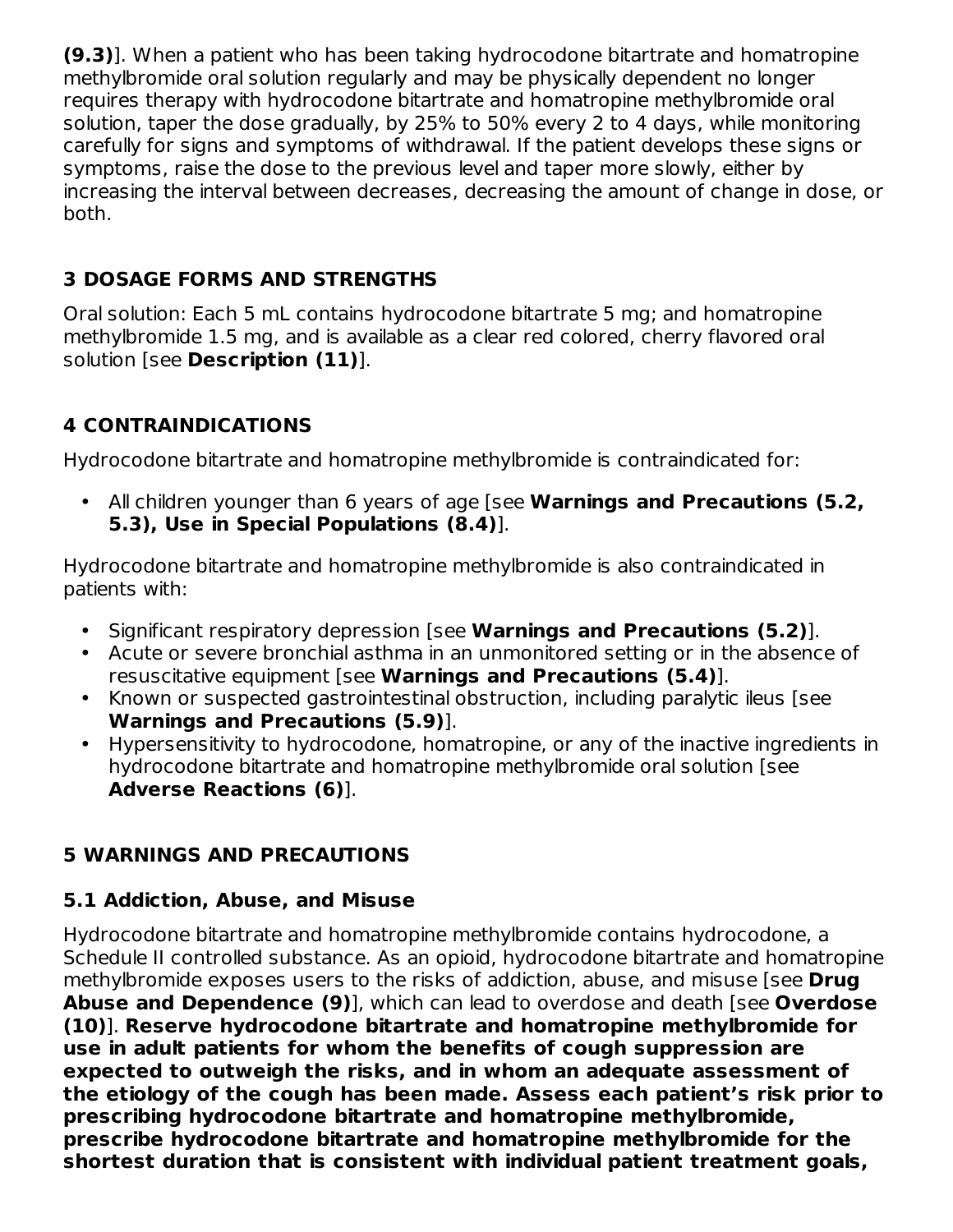#### **monitor all patients regularly for the development of addiction or abuse, and refill only after reevaluation of the need for continued treatment.**

Although the risk of addiction in any individual is unknown, it can occur in patients appropriately prescribed hydrocodone bitartrate and homatropine methylbromide. Addiction can occur at recommended dosages and if the drug is misused or abused. Risks are increased in patients with a personal or family history of substance abuse (including drug or alcohol abuse or addiction) or mental illness (e.g., major depression).

Opioids are sought by drug abusers and people with addiction disorders and are subject to criminal diversion. Consider these risks when prescribing or dispensing hydrocodone bitartrate and homatropine methylbromide. Strategies to reduce these risks include prescribing the drug in the smallest appropriate quantity and advising the patient on the proper disposal of unused drug [see **Patient Counseling Information (17)**]. Contact local state professional licensing board or state controlled substances authority for information on how to prevent and detect abuse or diversion of this product.

#### **5.2 Life-Threatening Respiratory Depression**

Serious, life-threatening, or fatal respiratory depression has been reported with the use of opioids, including hydrocodone, one of the active ingredients in hydrocodone bitartrate and homatropine methylbromide. Hydrocodone produces dose-related respiratory depression by directly acting on the brain stem respiratory center that controls respiratory rhythm and may produce irregular and periodic breathing. Respiratory depression, if not immediately recognized and treated, may lead to respiratory arrest and death. Management of respiratory depression includes discontinuation of hydrocodone bitartrate and homatropine methylbromide, close observation, supportive measures, and use of opioid antagonists (e.g., naloxone), depending on the patient's clinical status [see **Overdosage (10)**]. Carbon dioxide (CO<sub>2</sub>) retention from opioid-induced respiratory depression can exacerbate the sedating effects of opioids.

While serious, life-threatening, or fatal respiratory depression can occur at any time during the use of hydrocodone bitartrate and homatropine methylbromide, the risk is greatest during the initiation of therapy, when hydrocodone bitartrate and homatropine methylbromide is used concomitantly with other drugs that may cause respiratory depression [see **Warnings and Precautions (5.8)**], in patients with chronic pulmonary disease or decreased respiratory reserve, and in patients with altered pharmacokinetics or altered clearance (e.g., elderly, cachectic, or debilitated patients) [see **Warnings and Precautions (5.4)**].

To reduce the risk of respiratory depression, proper dosing of hydrocodone bitartrate and homatropine methylbromide is essential [see **Dosage and Administration (2.1), Warnings and Precautions (5.5)**]. Monitor patients closely, especially within the first 24 to 72 hours of initiating therapy or when used in patients at higher risk.

Overdose of hydrocodone in adults has been associated with fatal respiratory depression, and the use of hydrocodone in children younger than 6 years of age has been associated with fatal respiratory depression when used as recommended. Accidental ingestion of even one dose of hydrocodone bitartrate and homatropine methylbromide, especially by children, can result in respiratory depression and death.

### **5.3 Risks with Use in Pediatric Populations**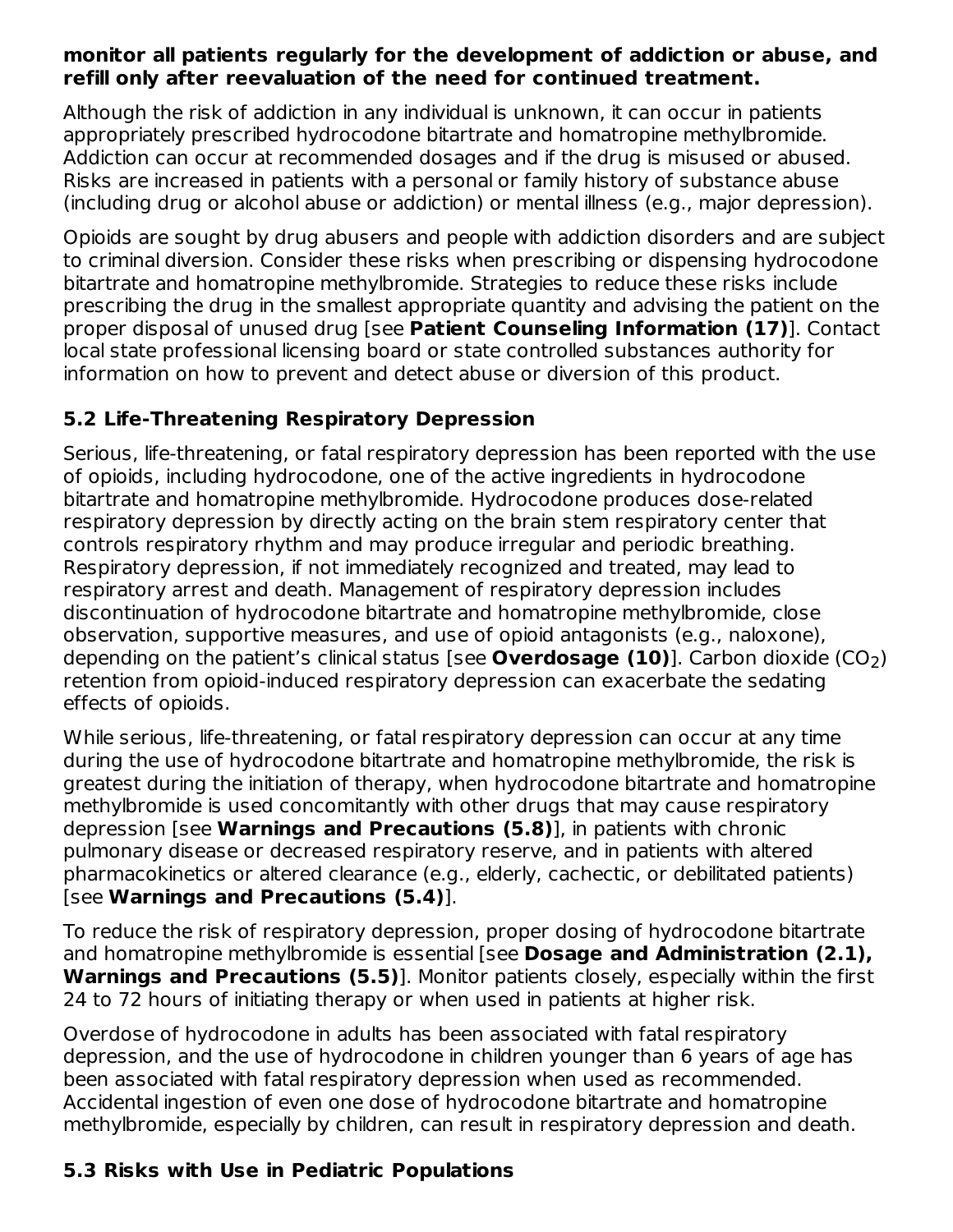Children are particularly sensitive to the respiratory depressant effects of hydrocodone [see **Warnings and Precautions (5.2)**]. Because of the risk of life-threatening respiratory depression and death, hydrocodone bitartrate and homatropine methylbromide is contraindicated in children less than 6 years of age [see **Contraindications (4)**].

Use of hydrocodone bitartrate and homatropine methylbromide in children also exposes them to the risks of addiction, abuse, and misuse [see **Drug Abuse and Dependence (9)**], which can lead to overdose and death [see **Warnings and Precautions (5.1), Overdosage (10)**]. Because the benefits of symptomatic treatment of cough associated with allergies or the common cold do not outweigh the risks of use of hydrocodone in pediatric patients, hydrocodone bitartrate and homatropine methylbromide is not indicated for use in patients younger than 18 years of age [see **Indications (1), Use in Specific Populations (8.4)**].

### **5.4 Risks with Use in Other At-Risk Populations**

### Unresponsive Cough

The dosage of hydrocodone bitartrate and homatropine methylbromide should not be increased if cough fails to respond; an unresponsive cough should be reevaluated in 5 days or sooner for possible underlying pathology, such as foreign body or lower respiratory tract disease [see **Dosage and Administration (2.3)**].

### Asthma and Other Pulmonary Disease

The use of hydrocodone bitartrate and homatropine methylbromide in patients with acute or severe bronchial asthma in an unmonitored setting or in the absence of resuscitative equipment is contraindicated [see **Contraindications (4)**].

Opioid analgesics and antitussives, including hydrocodone, one of the active ingredients in hydrocodone bitartrate and homatropine methylbromide, should not be used in patients with acute febrile illness associated with productive cough or in patients with chronic respiratory disease where interference with ability to clear the tracheobronchial tree of secretions would have a deleterious effect on the patient's respiratory function.

Hydrocodone bitartrate and homatropine methylbromide-treated patients with significant chronic obstructive pulmonary disease or cor pulmonale, and those with a substantially decreased respiratory reserve, hypoxia, hypercapnia, or pre-existing respiratory depression are at increased risk of decreased respiratory drive including apnea, even at recommended dosages of hydrocodone bitartrate and homatropine methylbromide [see **Warnings and Precautions (5.2)**].

Elderly, Cachectic, or Debilitated Patients: Life-threatening respiratory depression is more likely to occur in elderly, cachectic, or debilitated patients because they may have altered pharmacokinetics or altered clearance compared to younger, healthier patients [see **Warnings and Precautions (5.2)**].

Because of the risk of respiratory depression, avoid the use of opioid antitussives, including hydrocodone bitartrate and homatropine methylbromide in patients with compromised respiratory function, patients at risk of respiratory failure, and in elderly, cachectic, or debilitated patients. If hydrocodone bitartrate and homatropine methylbromide is prescribed, monitor such patients closely, particularly when initiating hydrocodone bitartrate and homatropine methylbromide and when hydrocodone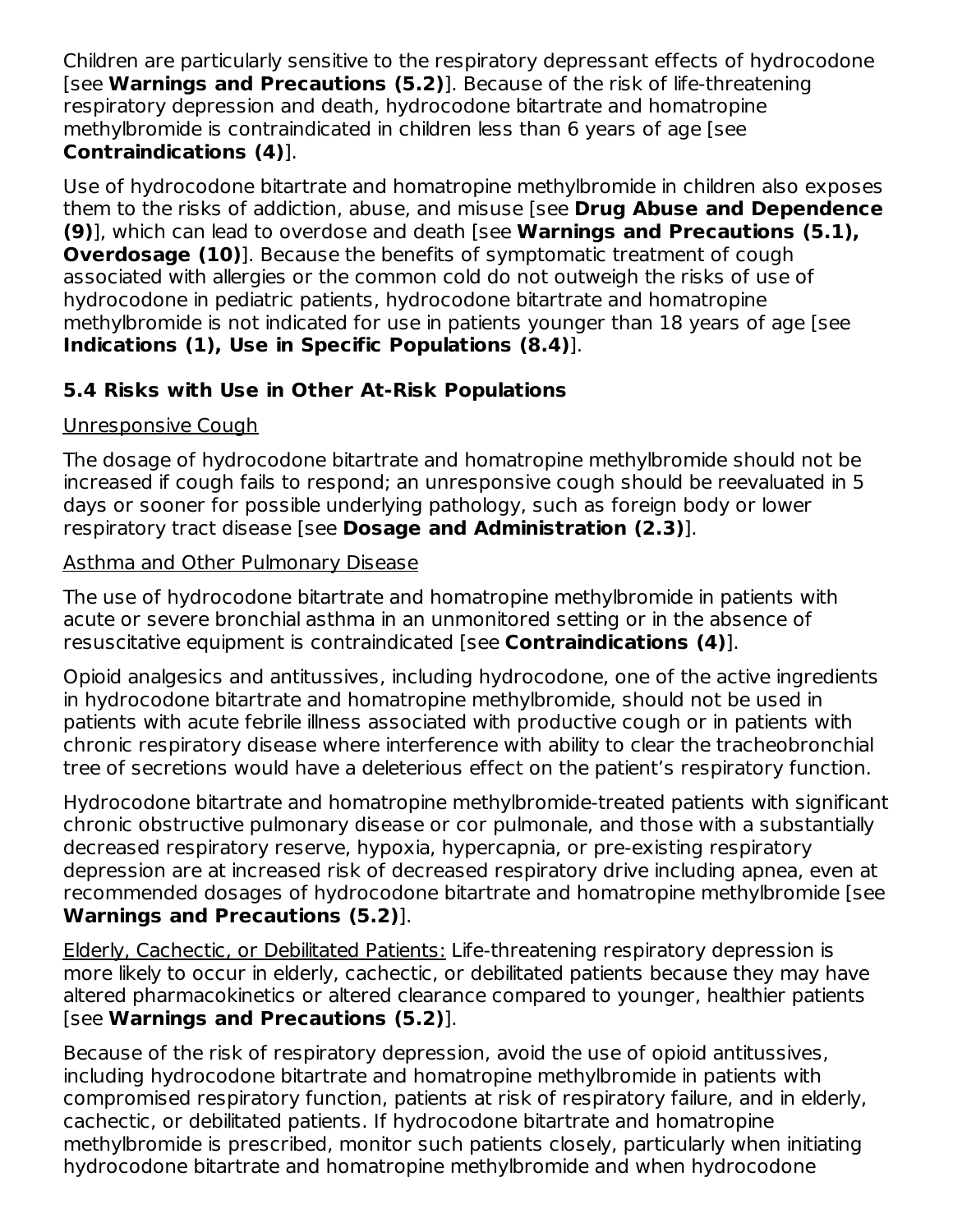bitartrate and homatropine methylbromide is given concomitantly with other drugs that depress respiration [see **Warnings and Precautions (5.8)**].

## **5.5 Risks of Accidental Overdose and Death due to Medication Errors**

Dosing errors can result in accidental overdose and death. To reduce the risk of overdose and respiratory depression, ensure that the dose of hydrocodone bitartrate and homatropine methylbromide is communicated clearly and dispensed accurately [see **Dosage and Administration (2.1)**].

Advise patients to always use an accurate milliliter measuring device when measuring and administering hydrocodone bitartrate and homatropine methylbromide oral solution. Inform patients that household teaspoon is not an accurate measuring device and such use could lead to overdosage and serious adverse reactions [see **Overdosage (10)**]. For prescriptions where a measuring device is not provided, a pharmacist can provide an appropriate calibrated measuring device and can provide instructions for measuring the correct dose.

### **5.6 Activities Requiring Mental Alertness: Risks of Driving and Operating Machinery**

Hydrocodone, one of the active ingredients in hydrocodone bitartrate and homatropine methylbromide, may produce marked drowsiness and impair the mental and/or physical abilities required for the performance of potentially hazardous tasks such as driving a car or operating machinery. Advise patients to avoid engaging in hazardous tasks requiring mental alertness and motor coordination after ingestion of hydrocodone bitartrate and homatropine methylbromide. Avoid concurrent use of hydrocodone bitartrate and homatropine methylbromide with alcohol or other central nervous system depressants because additional impairment of central nervous system performance may occur [see **Warnings and Precautions (5.8)**].

### **5.7 Risks from Concomitant Use or Discontinuation of Cytochrome P450 3A4 Inhibitors and Inducers**

Concomitant use of hydrocodone bitartrate and homatropine methylbromide with a CYP3A4 inhibitor, such as macrolide agents (e.g., ketoconazole), and protease inhibitors (e.g., ritonavir), may increase plasma concentrations of hydrocodone and prolong opioid adverse reactions, which may cause potentially fatal respiratory depression [see **Warnings and Precautions (5.2)**], particularly when an inhibitor is added after a stable dose of hydrocodone bitartrate and homatropine methylbromide is achieved. Similarly, discontinuation of a CYP3A4 inducer, such as rifampin, carbamazepine, and phenytoin, in hydrocodone bitartrate and homatropine methylbromide-treated patients may increase hydrocodone plasma concentrations and prolong opioid adverse reactions.

Concomitant use of hydrocodone bitartrate and homatropine methylbromide with CYP3A4 inducers or discontinuation of an CYP3A4 inhibitor could decrease hydrocodone plasma concentrations, decrease opioid efficacy or, possibly, lead to a withdrawal syndrome in a patient who had developed physical dependence to hydrocodone.

Avoid the use of hydrocodone bitartrate and homatropine methylbromide in patients who are taking a CYP3A4 inhibitor or inducer. If concomitant use of hydrocodone bitartrate and homatropine methylbromide with a CYP3A4 inhibitor or inducer is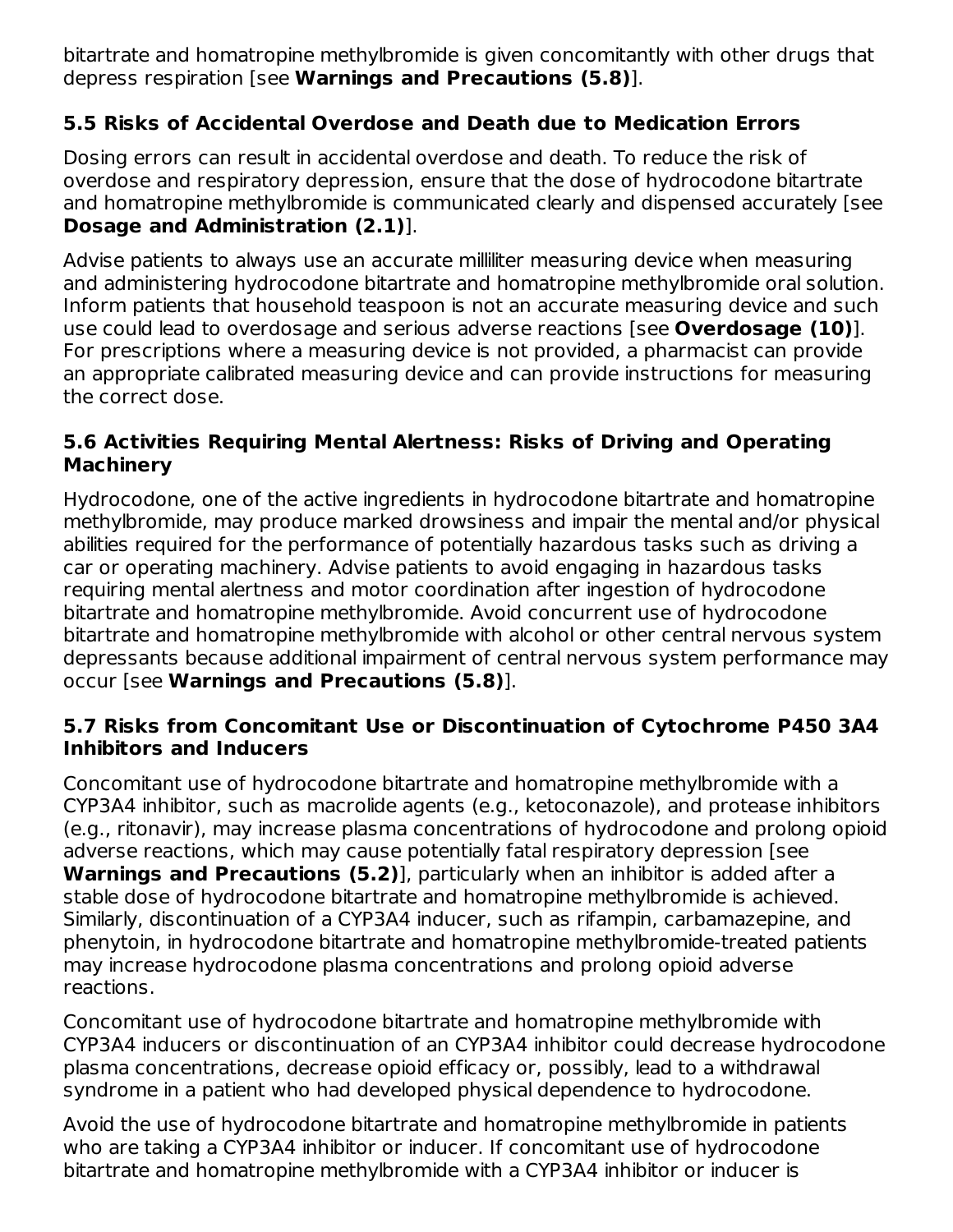necessary, monitor patients for signs and symptoms that may reflect opioid toxicity and opioid withdrawal [see **Drug Interactions (7.2, 7.3)**].

#### **5.8 Risks from Concomitant Use with Benzodiazepines or other CNS Depressants**

Concomitant use of opioids, including hydrocodone bitartrate and homatropine methylbromide, with benzodiazepines, or other CNS depressants, including alcohol, may result in profound sedation, respiratory depression, coma, and death. Because of these risks, avoid use of opioid cough medications in patients taking benzodiazepines, other CNS depressants, or alcohol [see **Drug Interactions (7.1, 7.4)**].

Observational studies have demonstrated that concomitant use of opioid analgesics and benzodiazepines increases the risk of drug-related mortality compared to use of opioids alone. Because of similar pharmacologic properties, it is reasonable to expect similar risk with concomitant use of opioid cough medications and benzodiazepines, other CNS depressants, or alcohol.

Advise both patients and caregivers about the risks of respiratory depression and sedation if hydrocodone bitartrate and homatropine methylbromide is used with benzodiazepines, alcohol, or other CNS depressants [see **Patient Counseling Information (17)**].

Patients must not consume alcoholic beverages, or prescription or non-prescription products containing alcohol, while on hydrocodone bitartrate and homatropine methylbromide therapy. The co-ingestion of alcohol with hydrocodone bitartrate and homatropine methylbromide may result in increased plasma levels and a potentially fatal overdose of hydrocodone [see **Drug Interactions (7.1)**].

### **5.9 Risks of Use in Patients with Gastrointestinal Conditions**

Hydrocodone bitartrate and homatropine methylbromide is contraindicated in patients with known or suspected gastrointestinal obstruction, including paralytic ileus [see **Contraindications (4)**]. The use of hydrocodone in hydrocodone bitartrate and homatropine methylbromide may obscure the diagnosis or clinical course of patients with acute abdominal conditions.

The concurrent use of anticholinergics with hydrocodone bitartrate and homatropine methylbromide may produce paralytic ileus [see **Drug Interactions (7.9)**].

The hydrocodone in hydrocodone bitartrate and homatropine methylbromide may result in constipation or obstructive bowel disease, especially in patients with underlying intestinal motility disorders. Use with caution in patients with underlying intestinal motility disorders.

The hydrocodone in hydrocodone bitartrate and homatropine methylbromide may cause spasm of the sphincter of Oddi, resulting in an increase in biliary tract pressure. Opioids may cause increases in serum amylase [see **Warnings and Precautions (5.15)**]. Monitor patients with biliary tract disease, including acute pancreatitis for worsening symptoms.

#### **5.10 Risks of Use in Patients with Head Injury, Impaired Consciousness, Increased Intracranial Pressure, or Brain Tumors**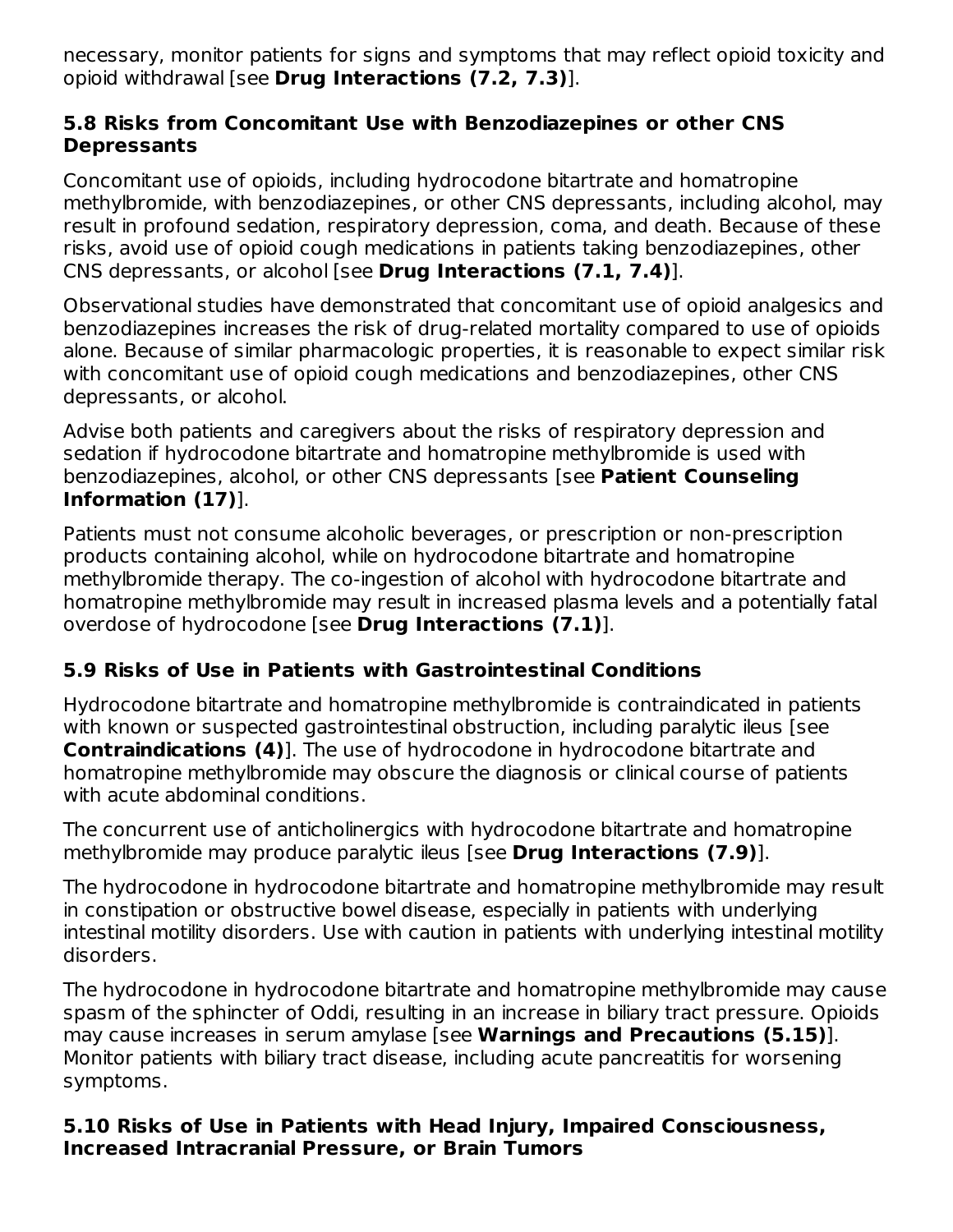Avoid the use of hydrocodone bitartrate and homatropine methylbromide in patients with head injury, intracranial lesions, or a pre-existing increase in intracranial pressure. In patients who may be susceptible to the intracranial effects of CO<sub>2</sub> retention (e.g., those with evidence of increased intracranial pressure or brain tumors), hydrocodone bitartrate and homatropine methylbromide may reduce respiratory drive, and the  ${\sf result}$ ant  ${\sf CO_2}$  retention can further increase intracranial pressure. Furthermore, opioids produce adverse reactions that may obscure the clinical course of patients with head injuries.

## **5.11 Increased Risk of Seizures in Patients with Seizure Disorders**

The hydrocodone in hydrocodone bitartrate and homatropine methylbromide may increase the frequency of seizures in patients with seizure disorders, and may increase the risk of seizures occurring in other clinical settings associated with seizures. Monitor patients with a history of seizure disorders for worsened seizure control during hydrocodone bitartrate and homatropine methylbromide therapy.

# **5.12 Severe Hypotension**

Hydrocodone bitartrate and homatropine methylbromide may cause severe hypotension including orthostatic hypotension and syncope in ambulatory patients. There is increased risk in patients whose ability to maintain blood pressure has already been compromised by a reduced blood volume or concurrent administration of certain CNS depressant drugs (e.g., phenothiazines or general anesthetics) [see **Drug Interactions (7.4)**]. Monitor these patients for signs of hypotension after initiating hydrocodone bitartrate and homatropine methylbromide.

In patients with circulatory shock, hydrocodone bitartrate and homatropine methylbromide may cause vasodilation that can further reduce cardiac output and blood pressure. Avoid the use of hydrocodone bitartrate and homatropine methylbromide in patients with circulatory shock.

# **5.13 Neonatal Opioid Withdrawal Syndrome**

Hydrocodone bitartrate and homatropine methylbromide is not recommended for use in pregnant women. Prolonged use of hydrocodone bitartrate and homatropine methylbromide during pregnancy can result in withdrawal in the neonate. Neonatal opioid withdrawal syndrome, unlike opioid withdrawal syndrome in adults, may be lifethreatening if not recognized and treated, and requires management according to protocols developed by neonatology experts. Observe newborns for signs of neonatal opioid withdrawal syndrome and manage accordingly. Advise pregnant women using opioids for a prolonged period of the risk of neonatal opioid withdrawal syndrome and ensure that appropriate treatment will be available [see **Use in Specific Populations (8.1), Patient Counseling Information (17)**].

# **5.14 Adrenal Insufficiency**

Cases of adrenal insufficiency have been reported with opioid use, more often following greater than one month of use. Presentation of adrenal insufficiency may include nonspecific symptoms and signs including nausea, vomiting, anorexia, fatigue, weakness, dizziness, and low blood pressure. If adrenal insufficiency is suspected, confirm the diagnosis with diagnostic testing as soon as possible. If adrenal insufficiency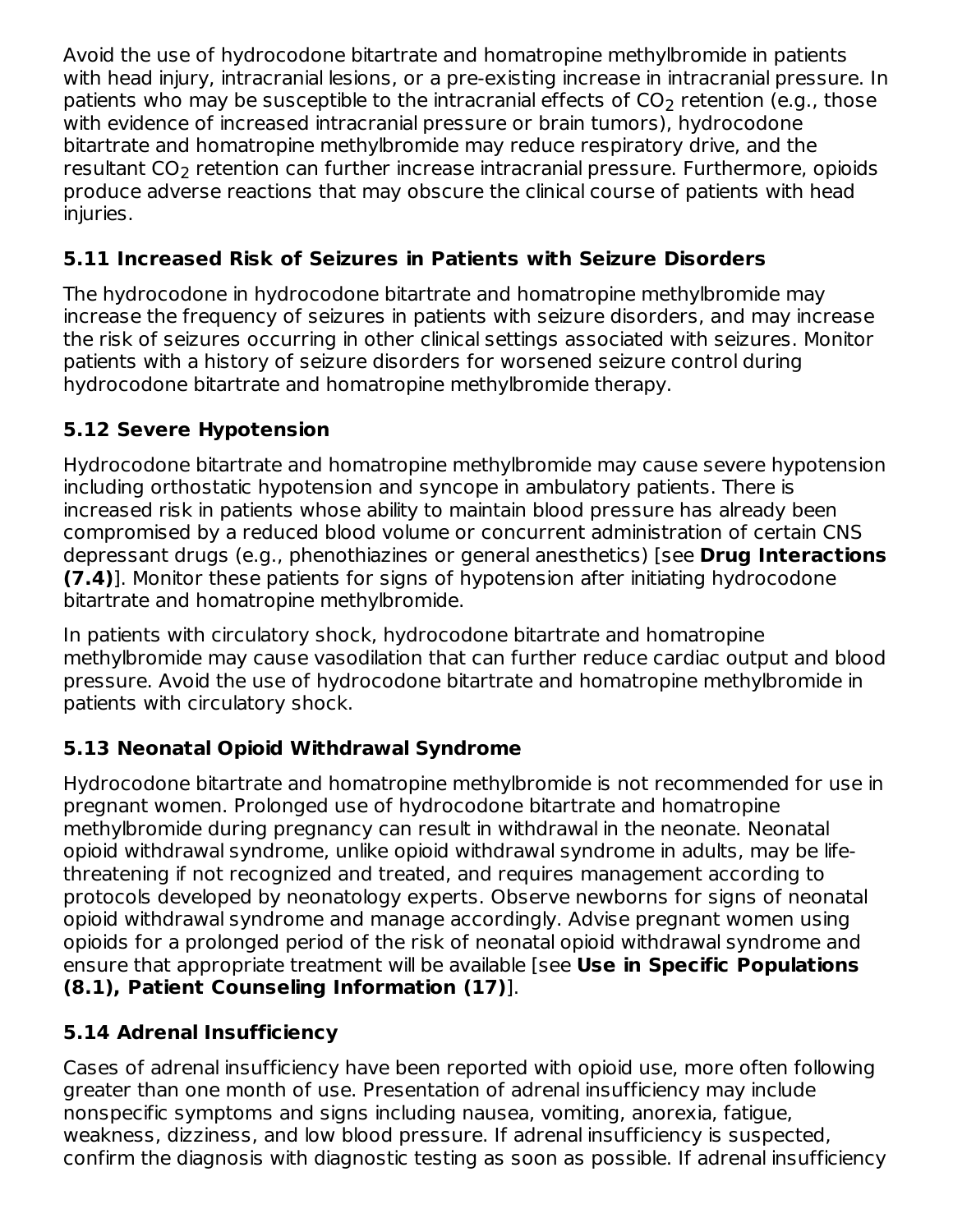is diagnosed, treat with physiologic replacement doses of corticosteroids. Wean the patient off of the opioid to allow adrenal function to recover and continue corticosteroid treatment until adrenal function recovers. Other opioids may be tried as some cases reported use of a different opioid without recurrence of adrenal insufficiency. The information available does not identify any particular opioids as being more likely to be associated with adrenal insufficiency.

## **5.15 Drug/Laboratory Test Interactions**

Because opioid agonists may increase biliary tract pressure, with resultant increase in plasma amylase or lipase levels, determination of these enzyme levels may be unreliable for 24 hours after administration of a dose of hydrocodone bitartrate and homatropine methylbromide.

# **6 ADVERSE REACTIONS**

The following serious adverse reactions are described, or described in greater detail, in other sections:

- Addiction, abuse, and misuse [see **Warnings and Precautions (5.1), Drug Abuse and Dependence (9.3)**]
- Life-threatening respiratory depression [see **Warnings and Precautions (5.2, 5.3, 5.4, 5.8)** and **Overdosage (10)**]
- Accidental overdose and death due to medication errors [see **Warnings and Precautions (5.5)**]
- Decreased mental alertness with impaired mental and/or physical abilities [see **Warnings and Precautions (5.6)**]
- Interactions with benzodiazepines and other CNS depressants [see **Warnings and Precautions (5.8), Drug Interactions (7.1, 7.4)**]
- Paralytic ileus, gastrointestinal adverse reactions [see **Warnings and Precautions (5.9)**]
- Increased intracranial pressure [see **Warnings and Precautions (5.10)**]
- Obscured clinical course in patients with head injuries [see **Warnings and Precautions (5.10)**]
- Seizures [see **Warnings and Precautions (5.11)**]
- Severe hypotension [see **Warnings and Precautions (5.12)**]
- Neonatal Opioid Withdrawal Syndrome [see **Warnings and Precautions (5.13)**]
- Adrenal insufficiency [see **Warnings and Precautions (5.14)**]

The following adverse reactions have been identified during clinical studies, in the literature, or during post-approval use of hydrocodone and/or homatropine. Because these reactions may be reported voluntarily from a population of uncertain size, it is not always possible to reliably estimate their frequency or establish a causal relationship to drug exposure.

The most common adverse reactions to hydrocodone bitartrate and homatropine methylbromide include: Sedation (somnolence, mental clouding, lethargy), impairedmental and physical performance, lightheadedness, dizziness, headache, dry mouth, nausea, vomiting, and constipation.

Other reactions include: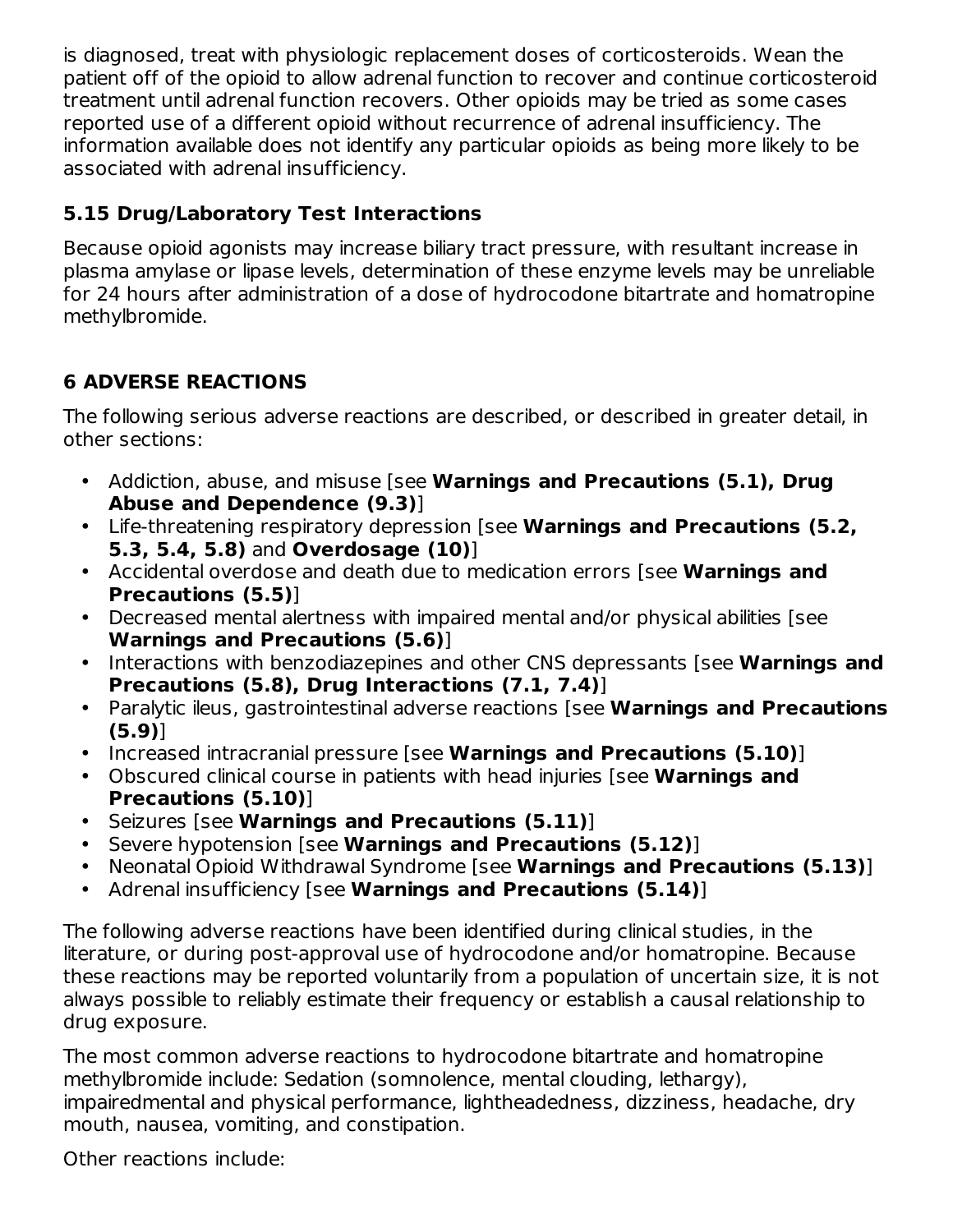Anaphylaxis: Anaphylaxis has been reported with hydrocodone, one of the ingredients in hydrocodone bitartrate and homatropine methylbromide.

Body as a whole: Coma, death, fatigue, falling injuries, lethargy.

Cardiovascular: Peripheral edema, increased blood pressure, decreased blood pressure, tachycardia, chest pain, palpitation, syncope, orthostatic hypotension, prolonged QT interval, hot flush.

Central Nervous System: Facial dyskinesia, insomnia, migraine, increased intracranial pressure, seizure, tremor.

Dermatologic: Flushing, hyperhidrosis, pruritus, rash.

Endocrine/Metabolic: Cases of serotonin syndrome, a potentially life-threatening condition, have been reported during concomitant use of opioids with serotonergic drugs. Cases of adrenal insufficiency have been reported with opioid use, more often following greater than one month of use. Cases of androgen deficiency have occurred with chronic use of opioids.

Gastrointestinal: Abdominal pain, bowel obstruction, decreased appetite, diarrhea, difficulty swallowing, dry mouth, GERD, indigestion, pancreatitis, paralytic ileus, biliary tract spasm (spasm of the sphincter of Oddi).

Genitourinary: Urinary tract infection, ureteral spasm, spasm of vesicle sphincters, urinary retention.

Laboratory: Increases in serum amylase.

Musculoskeletal: Arthralgia, backache, muscle spasm.

Ophthalmic: Miosis (constricted pupils), visual disturbances.

Psychiatric: Agitation, anxiety, confusion, fear, dysphoria, depression.

Reproductive: Hypogonadism, infertility.

Respiratory: Bronchitis, cough, dyspnea, nasal congestion, nasopharyngitis, respiratory depression, sinusitis, upper respiratory tract infection.

Other: Drug abuse, drug dependence, opioid withdrawal syndrome.

### **7 DRUG INTERACTIONS**

No specific drug interaction studies have been conducted with hydrocodone bitartrate and homatropine methylbromide.

# **7.1 Alcohol**

Concomitant use of alcohol with hydrocodone bitartrate and homatropine methylbromide can result in an increase of hydrocodone plasma levels and potentially fatal overdose of hydrocodone. Instruct patients not to consume alcoholic beverages or use prescription or nonprescription products containing alcohol while on hydrocodone bitartrate and homatropine methylbromide therapy [see **Warnings and Precautions (5.8)** and **Clinical Pharmacology (12.3)**].

# **7.2 Inhibitors of CYP3A4 and CYP2D6**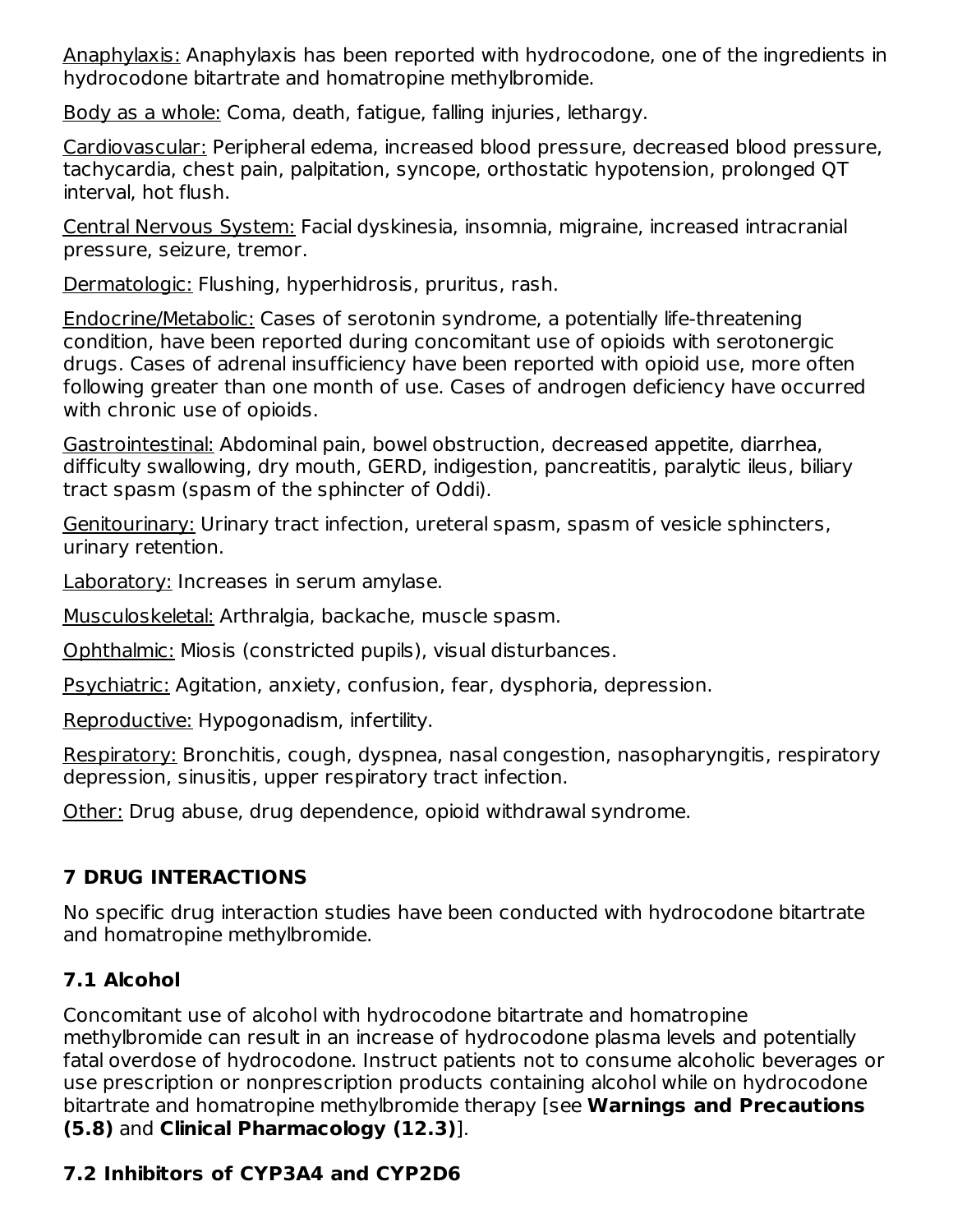The concomitant use of hydrocodone bitartrate and homatropine methylbromide and CYP3A4 inhibitors, such as macrolide antibiotics (e.g., erythromycin), azole-antifungal agents (e.g., ketoconazole), or protease inhibitors (e.g., ritonavir), can increase the plasma concentration of hydrocodone, resulting in increased or prolonged opioid effects. These effects could be more pronounced with concomitant use of hydrocodone bitartrate and homatropine methylbromide and CYP2D6 and CYP3A4 inhibitors, particularly when an inhibitor is added after a stable dose of hydrocodone bitartrate and homatropine methylbromide is achieved [see **Warnings and Precautions (5.7)**]. After stopping a CYP3A4 inhibitor, as the effects of the inhibitor decline, the hydrocodone plasma concentration will decrease [see **Clinical Pharmacology (12.3)**], resulting in decreased opioid efficacy or a withdrawal syndrome in patients who had developed physical dependence to hydrocodone.

Avoid the use of hydrocodone bitartrate and homatropine methylbromide while taking a CYP3A4 or CYP2D6 inhibitor. If concomitant use is necessary, monitor patients for respiratory depression and sedation at frequent intervals.

## **7.3 CYP3A4 Inducers**

The concomitant use of hydrocodone bitartrate and homatropine methylbromide and CYP3A4 inducers such as rifampin, carbamazepine, or phenytoin, can decrease the plasma concentration of hydrocodone [see **Clinical Pharmacology (12.3)**], resulting in decreased efficacy or onset of a withdrawal syndrome in patients who have developed physical dependence to hydrocodone [see **Warnings and Precautions (5.7)**]. After stopping a CYP3A4 inducer, as the effects of the inducer decline, the hydrocodone plasma concentration will increase [see **Clinical Pharmacology (12.3)**], which could increase or prolong both the therapeutic effects and adverse reactions, and may cause serious respiratory depression.

Avoid the use of hydrocodone bitartrate and homatropine methylbromide in patients who are taking CYP3A4 inducers. If concomitant use of a CYP3A4 inducer is necessary, follow the patient for reduced efficacy.

### **7.4 Benzodiazepines, and Other CNS Depressants**

Due to additive pharmacologic effect, the concomitant use of benzodiazepines or other CNS depressants, including alcohol, other sedatives/hypnotics, anxiolytics, tranquilizers, muscle relaxants, general anesthetics, antipsychotics, and other opioids, can increase the risk of hypotension, respiratory depression, profound sedation, coma, and death. Avoid the use of hydrocodone bitartrate and homatropine methylbromide in patients who are taking benzodiazepines or other CNS depressants [see **Warnings and Precautions (5.8)**], and instruct patients to avoid consumption of alcohol while on hydrocodone bitartrate and homatropine methylbromide [see **Drug Interactions (7.1), Patient Counseling Information (17)**].

# **7.5 Serotonergic Drugs**

The concomitant use of opioids with other drugs that affect the serotonergic neurotransmitter system has resulted in serotonin syndrome. If concomitant use is warranted, carefully observe the patient, particularly during treatment initiation. Discontinue hydrocodone bitartrate and homatropine methylbromide if serotonin syndrome is suspected.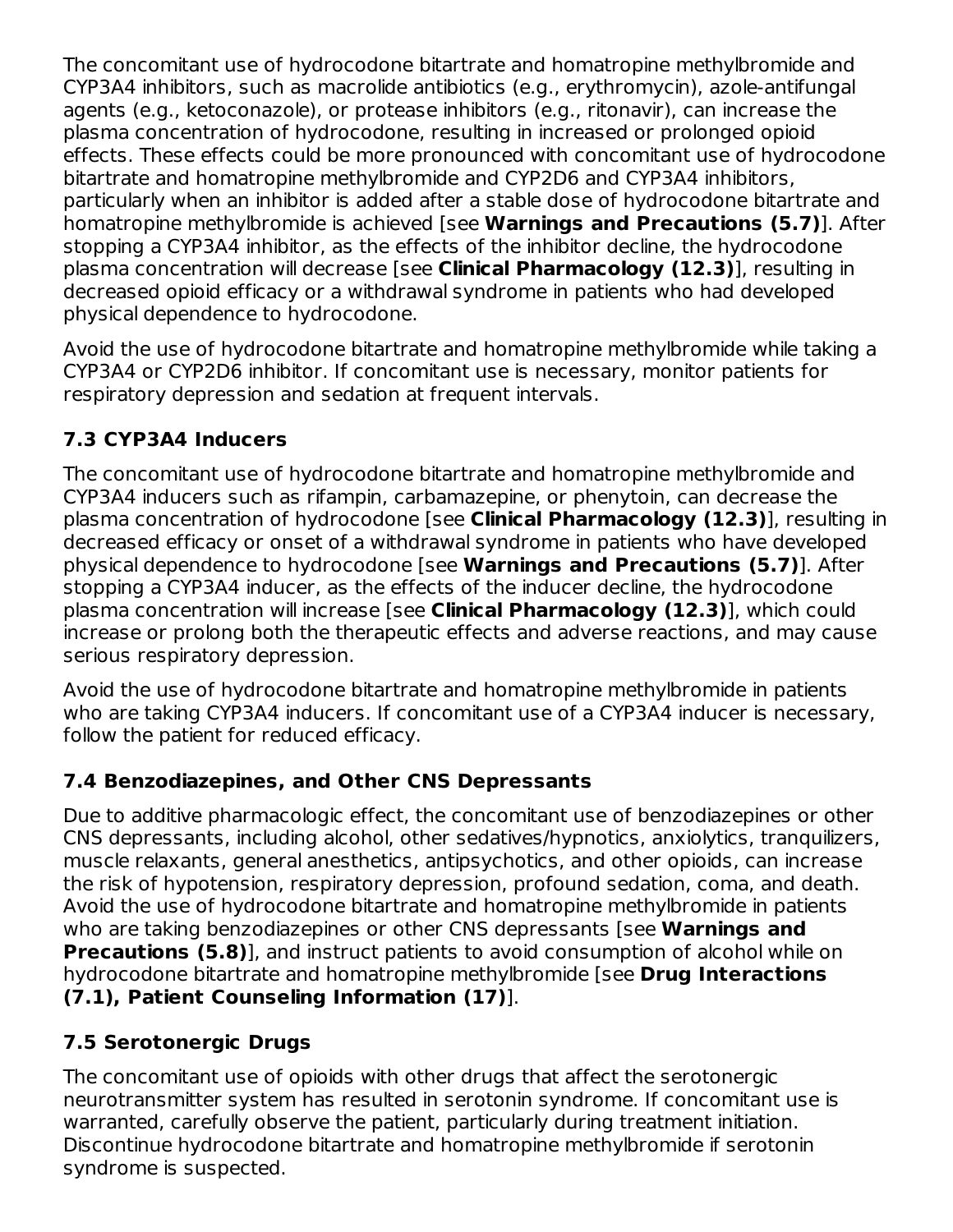### **7.6 Monoamine Oxidase Inhibitors (MAOIs)**

Avoid the use of hydrocodone bitartrate and homatropine methylbromide in patients who are taking monoamine oxidase inhibitors (MAOIs) or have taken MAOIs within 14 days. The use of MAOIs or tricyclic antidepressants with hydrocodone, one of the active ingredients in hydrocodone bitartrate and homatropine methylbromide, may increase the effect of either the antidepressant or hydrocodone. MAOI interactions with opioids may manifest as serotonin syndrome or opioid toxicity (e.g., respiratory depression, coma).

### **7.7 Muscle Relaxants**

Hydrocodone may enhance the neuromuscular blocking action of skeletal muscle relaxants and produce an increased degree of respiratory depression. Avoid the use of hydrocodone bitartrate and homatropine methylbromide in patients taking muscle relaxants. If concomitant use is necessary, monitor patients for signs of respiratory depression that may be greater than otherwise expected.

### **7.8 Diuretics**

Opioids can reduce the efficacy of diuretics by inducing the release of antidiuretic hormone. Monitor patients for signs of diminished diuresis and/or effects on blood pressure and increase the dosage of the diuretic as needed.

### **7.9 Anticholinergic Drugs**

The concomitant use of anticholinergic drugs with hydrocodone bitartrate and homatropine methylbromide may increase risk of urinary retention and/or severe constipation, which may lead to paralytic ileus [see **Warnings and Precautions (5.9)**]. Monitor patients for signs of urinary retention or reduced gastric motility when hydrocodone bitartrate and homatropine methylbromide is used concomitantly with anticholinergic drugs.

### **8 USE IN SPECIFIC POPULATIONS**

### **8.1 Pregnancy**

### Risk Summary

Hydrocodone bitartrate and homatropine methylbromide is not recommended for use in pregnant women, including during or immediately prior to labor.

Prolonged use of opioids during pregnancy may cause neonatal opioid withdrawal syndrome [see **Warnings and Precautions (5.13), Clinical Considerations**].

There are no available data with hydrocodone bitartrate and homatropine methylbromide use in pregnant women to inform a drug-associated risk for adverse developmental outcomes. Published studies with hydrocodone have reported inconsistent findings and have important methodological limitations (see Data).

Reproductive toxicity studies have not been conducted with hydrocodone bitartrate and homatropine methylbromide; however, studies are available with individual active ingredients or related active ingredients (see Data).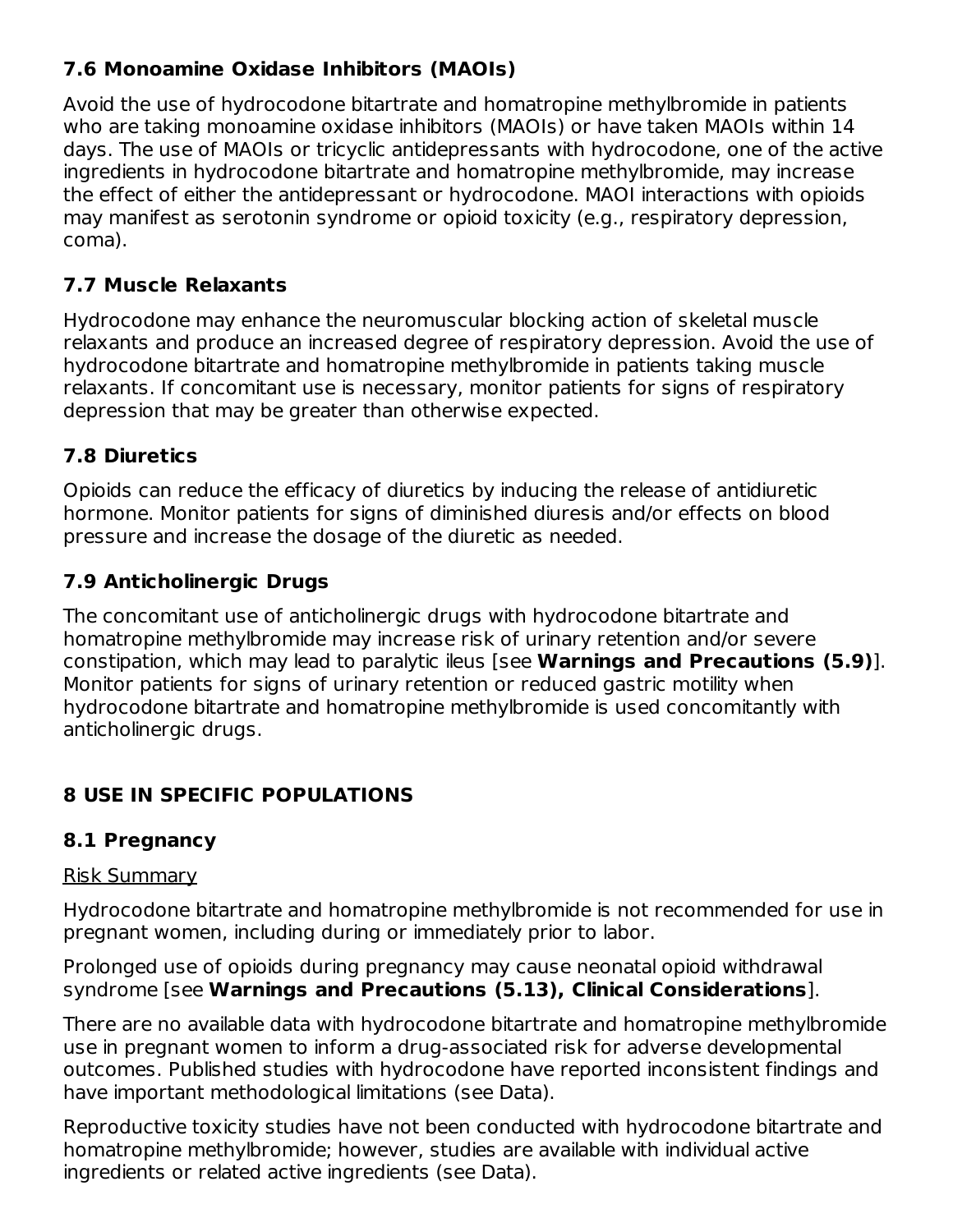In animal reproduction studies, hydrocodone administered by the subcutaneous route to pregnant hamsters during the period of organogenesis produced a teratogenic effect at a dose approximately 45 times the maximum recommended human dose (MRHD) (see Data).

Based on the animal data, advise pregnant women of the potential risk to a fetus.

The estimated background risk of major birth defects and miscarriage for the indicated population is unknown. All pregnancies have a background risk of birth defect, loss, or other adverse outcomes. In the U.S. general population, the estimated background risk of major birth defects and miscarriage in clinically recognized pregnancies is 2 to 4% and 15 to 20%, respectively.

#### Clinical Considerations

### Fetal/Neonatal Adverse Reactions

Prolonged use of opioid analgesics during pregnancy for medical or nonmedical purposes can result in physical dependence in the neonate and neonatal opioid withdrawal syndrome shortly after birth.

Neonatal opioid withdrawal syndrome presents as irritability, hyperactivity and abnormal sleep pattern, high pitched cry, tremor, vomiting, diarrhea and failure to gain weight. The onset, duration, and severity of neonatal opioid withdrawal syndrome vary based on the specific opioid used, duration of use, timing and amount of last maternal use, and rate of elimination of the drug by the newborn. Observe newborns for symptoms of neonatal opioid withdrawal syndrome and manage accordingly [see **Warnings and Precautions (5.13)**].

### Labor or Delivery

Opioids cross the placenta and may produce respiratory depression and psychophysiologic effects in neonates. An opioid antagonist, such as naloxone, must be available for reversal of opioid-induced respiratory depression in the neonate. Opioids, including hydrocodone bitartrate and homatropine methylbromide, can prolong labor through actions which temporarily reduce the strength, duration, and frequency of uterine contractions. However, this effect is not consistent and may be offset by an increased rate of cervical dilation, which tends to shorten labor. Monitor neonates exposed to opioids during labor for signs of excess sedation and respiratory depression.

### **Data**

Human Data

### Hydrocodone

A limited number of pregnancies have been reported in published observational studies and postmarketing reports describing hydrocodone use during pregnancy. However, these data cannot definitely establish or exclude any drug-associated risk during pregnancy. Methodological limitations of these observational studies include small sample size and lack of details regarding dose, duration and timing of exposure.

### Animal Data

Reproductive toxicity studies have not been conducted with hydrocodone bitartrate and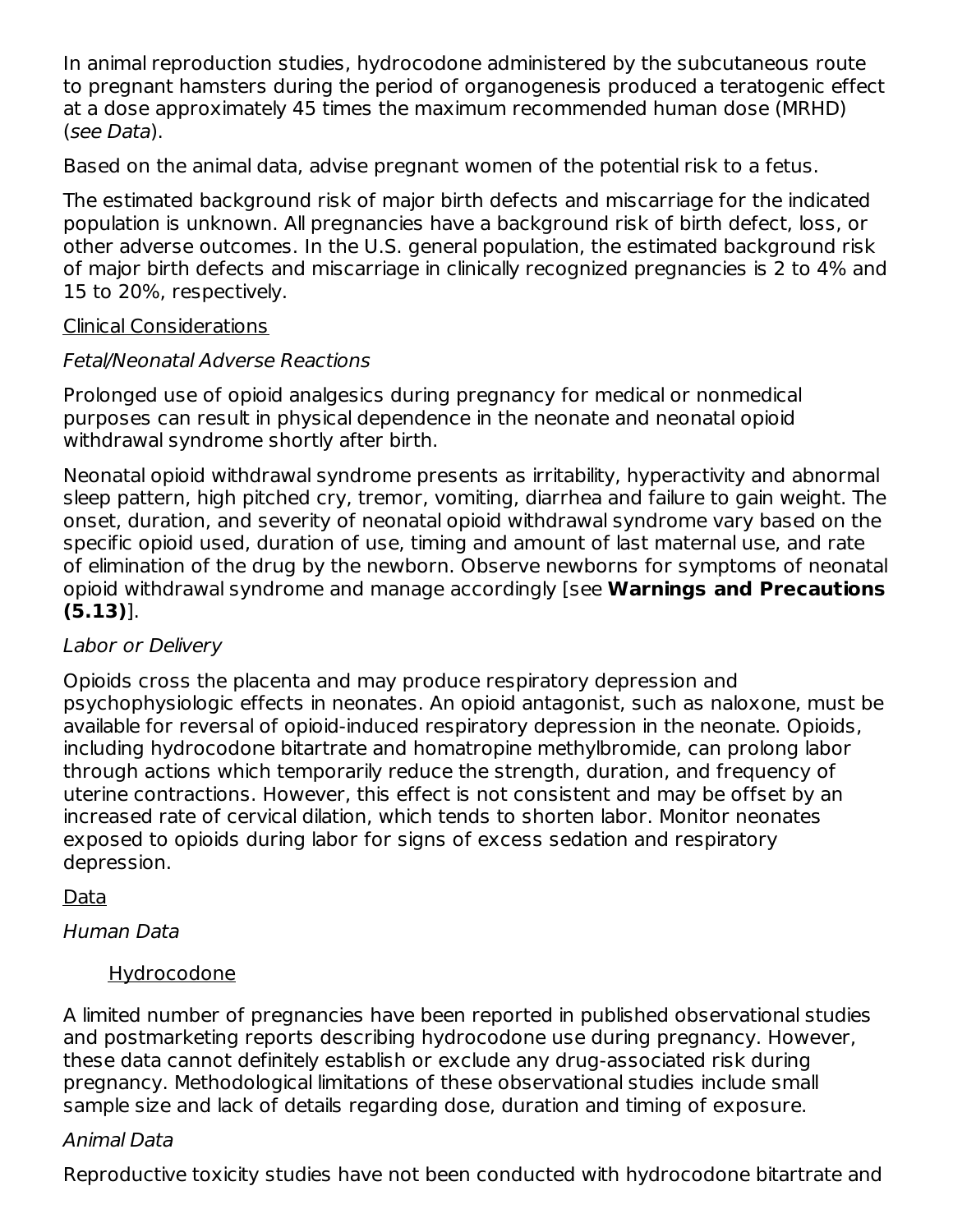homatropine methylbromide; however, studies are available with individual active ingredients or related active ingredients.

### Hydrocodone

In an embryofetal development study in pregnant hamsters dosed on gestation day 8 during the period of organogenesis, hydrocodone induced cranioschisis, a malformation, at approximately 45 times the MRHD (on a mg/m<sup>2</sup> basis with a maternal subcutaneous dose of 102 mg/kg). Reproductive toxicology studies were also conducted with codeine, an opiate related to hydrocodone. In an embryofetal development study in pregnant rats dosed throughout the period of organogenesis, codeine increased resorptions and decreased fetal weights at a dose approximately 65 times the MRHD of hydrocodone (on a mg/m $^2$  basis with a maternal oral dose of codeine at 120 mg/kg/day); however, these effects occurred in the presence of maternal toxicity. In embryofetal development studies with pregnant rabbits and mice dosed throughout the period of organogenesis, codeine produced no adverse developmental effects at doses approximately 30 and 160 times, respectively, the MRHD of hydrocodone (on a mg/m<sup>2</sup> basis with maternal oral doses of codeine at 30 mg/kg/day in rabbits and 600 mg/kg/day in mice).

#### **Homatropine**

Animal studies with homatropine are not available.

### **8.2 Lactation**

#### Risk Summary

Because of the potential for serious adverse reactions, including excess sedation, respiratory depression, and death in a breastfed infant, advise patients that breastfeeding is not recommended during treatment with hydrocodone bitartrate and homatropine methylbromide.

There are no data on the presence of hydrocodone bitartrate and homatropine methylbromide in human milk, the effects of hydrocodone bitartrate and homatropine methylbromide on the breastfed infant, or the effects of hydrocodone bitartrate and homatropine methylbromide on milk production; however, data are available with hydrocodone and homatropine.

#### Hydrocodone

Hydrocodone is present in breast milk. Published cases report variable concentrations of hydrocodone and hydromorphone (an active metabolite) in breast milk with administration of immediate-release hydrocodone to nursing mothers in the early postpartum period with relative infant doses of hydrocodone ranging between 1.4 and 3.7%. There are case reports of excessive sedation and respiratory depression in breastfed infants exposed to hydrocodone. No information is available on the effects of hydrocodone on milk production.

#### Homatropine

No information is available on the levels of homatropine in breast milk or on milk production. The published literature suggests that homatropine may decrease milk production based on its anticholinergic effects (see **Clinical Considerations**).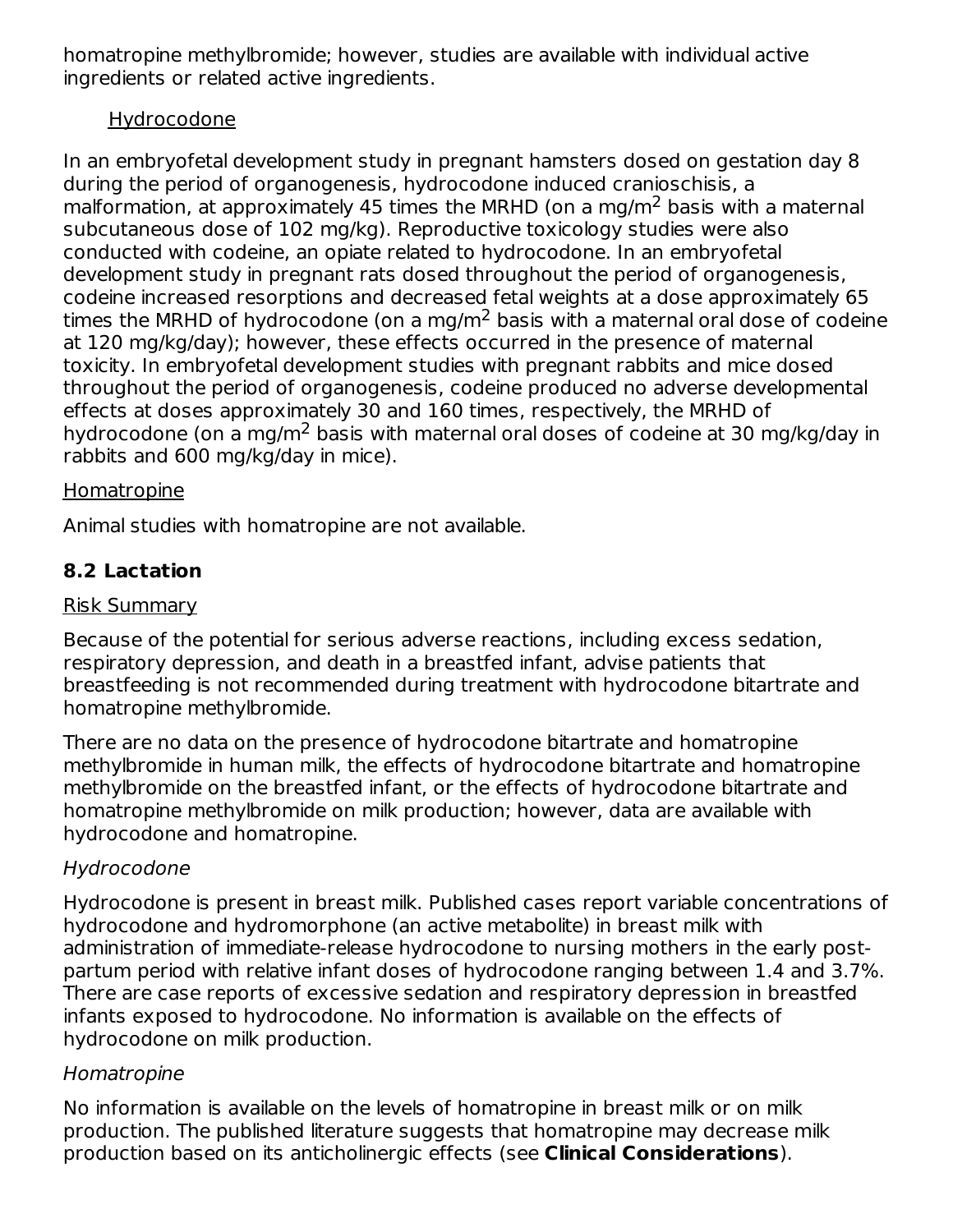#### Clinical Considerations

Infants exposed to hydrocodone bitartrate and homatropine methylbromide through breast milk should be monitored for excess sedation and respiratory depression. Withdrawal symptoms can occur in breastfed infants when maternal administration of an opioid is stopped, or when breastfeeding is stopped.

### **8.3 Females and Males of Reproductive Potential**

### **Infertility**

Chronic use of opioids, such as hydrocodone, a component of hydrocodone bitartrate and homatropine methylbromide, may cause reduced fertility in females and males of reproductive potential. It is not known whether these effects on fertility are reversible [see **Adverse Reactions (6), Clinical Pharmacology (12.2)**].

## **8.4 Pediatric Use**

Hydrocodone bitartrate and homatropine methylbromide is not indicated for use in patients younger than 18 years of age because the benefits of symptomatic treatment of cough associated with allergies or the common cold do not outweigh the risks for use of hydrocodone in these patients [see **Indications (1), Warnings and Precautions (5.3)**].

Life-threatening respiratory depression and death have occurred in children who received hydrocodone [see **Warnings and Precautions (5.2)**]. Because of the risk of life-threatening respiratory depression and death, hydrocodone bitartrate and homatropine methylbromide is contraindicated in children less than 6 years of age [see **Contraindications (4)**].

### **8.5 Geriatric Use**

Clinical studies have not been conducted with hydrocodone bitartrate and homatropine methylbromide in geriatric populations.

Use caution when considering the use of hydrocodone bitartrate and homatropine methylbromide in patients 65 years of age or older. Elderly patients may have increased sensitivity to hydrocodone; greater frequency of decreased hepatic, renal, or cardiac function; or concomitant disease or other drug therapy [see **Warnings and Precautions (5.4)**].

Respiratory depression is the chief risk for elderly patients treated with opioids, including hydrocodone bitartrate and homatropine methylbromide. Respiratory depression has occurred after large initial doses of opioids were administered to patients who were not opioid-tolerant or when opioids were co-administered with other agents that depress respiration [see **Warnings and Precautions (5.4, 5.8)**].

Hydrocodone is known to be substantially excreted by the kidney, and the risk of adverse reactions to this drug may be greater in patients with impaired renal function. Because elderly patients are more likely to have decreased renal function, monitor these patients closely for respiratory depression, sedation, and hypotension.

### **8.6 Renal Impairment**

The pharmacokinetics of hydrocodone bitartrate and homatropine methylbromide has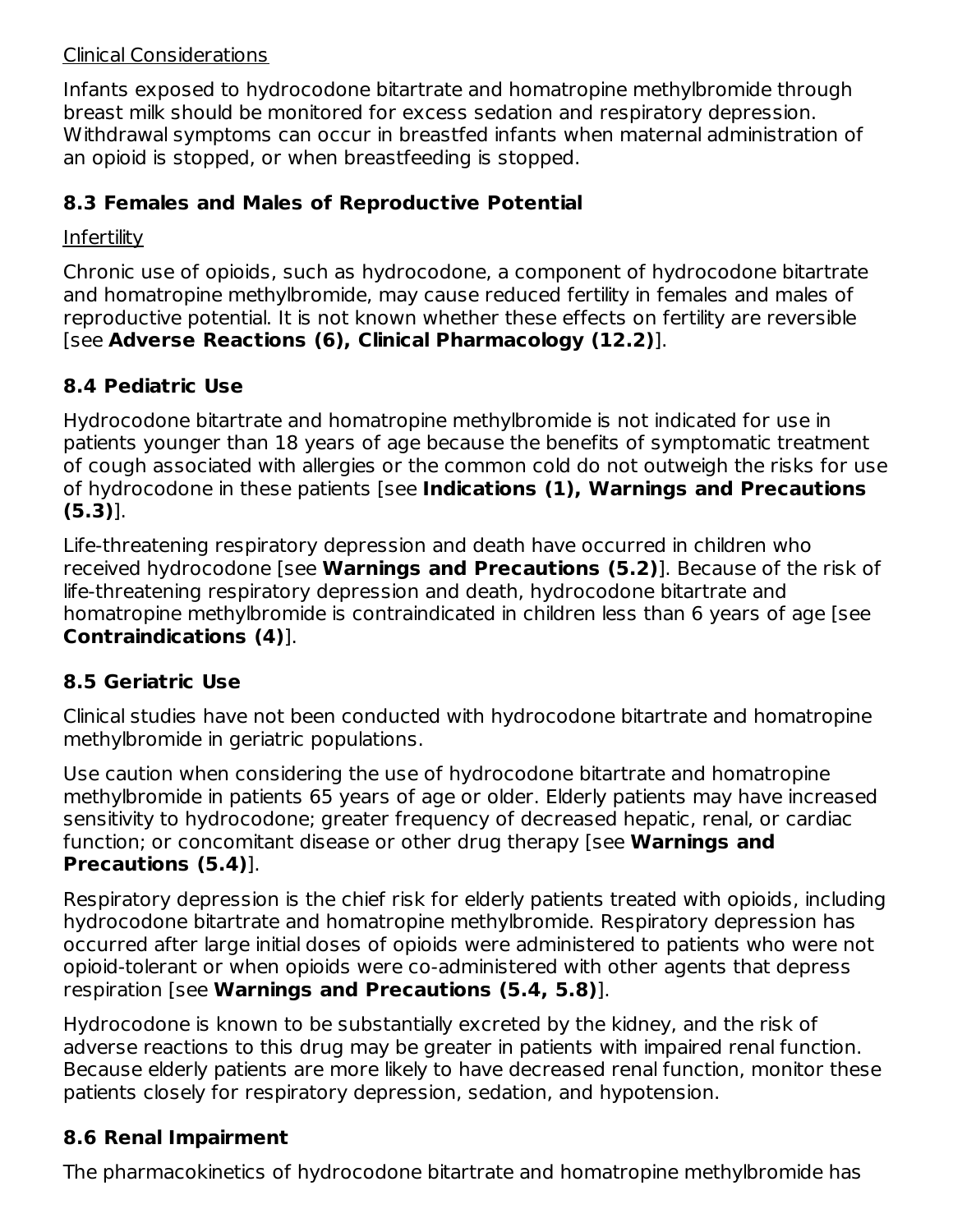not been characterized in patients with renal impairment. Patients with renal impairment may have higher plasma concentrations than those with normal function [see **Clinical Pharmacology (12.3)**]. Hydrocodone bitartrate and homatropine methylbromide should be used with caution in patients with severe impairment of renal function, and patients should be monitored closely for respiratory depression, sedation, and hypotension.

### **8.7 Hepatic Impairment**

The pharmacokinetics of hydrocodone bitartrate and homatropine methylbromide has not been characterized in patients with hepatic impairment. Patients with severe hepatic impairment may have higher plasma concentrations than those with normal hepatic function [see **Clinical Pharmacology (12.3)**]. Therefore, hydrocodone bitartrate and homatropine methylbromide should be used with caution in patients with severe impairment of hepatic function, and patients should be monitored closely for respiratory depression, sedation, and hypotension.

### **9 DRUG ABUSE AND DEPENDENCE**

### **9.1 Controlled Substance**

Hydrocodone bitartrate and homatropine methylbromide contains hydrocodone, a Schedule II controlled substance.

### **9.2 Abuse**

#### Hydrocodone

Hydrocodone bitartrate and homatropine methylbromide contains hydrocodone, a substance with a high potential for abuse similar to other opioids including morphine and codeine. Hydrocodone bitartrate and homatropine methylbromide can be abused and is subject to misuse, addiction, and criminal diversion [see **Warnings and Precautions (5.1)**].

All patients treated with opioids require careful monitoring for signs of abuse and addiction, since use of opioid analgesic and antitussive products carries the risk of addiction even under appropriate medical use.

Prescription drug abuse is the intentional non-therapeutic use of a prescription drug, even once, for its rewarding psychological or physiological effects.

Drug addiction is a cluster of behavioral, cognitive, and physiological phenomena that develop after repeated substance use and includes: a strong desire to take the drug, difficulties in controlling its use, persisting in its use despite harmful consequences, a higher priority given to drug use than to other activities and obligations, increased tolerance, and sometimes a physical withdrawal.

"Drug-seeking" behavior is very common in persons with substance use disorders. Drug-seeking tactics include emergency calls or visits near the end of office hours, refusal to undergo appropriate examination, testing, or referral, repeated "loss" of prescriptions, tampering with prescriptions, and reluctance to provide prior medical records or contact information for other treating health care provider(s). "Doctor shopping" (visiting multiple prescribers to obtain additional prescriptions) is common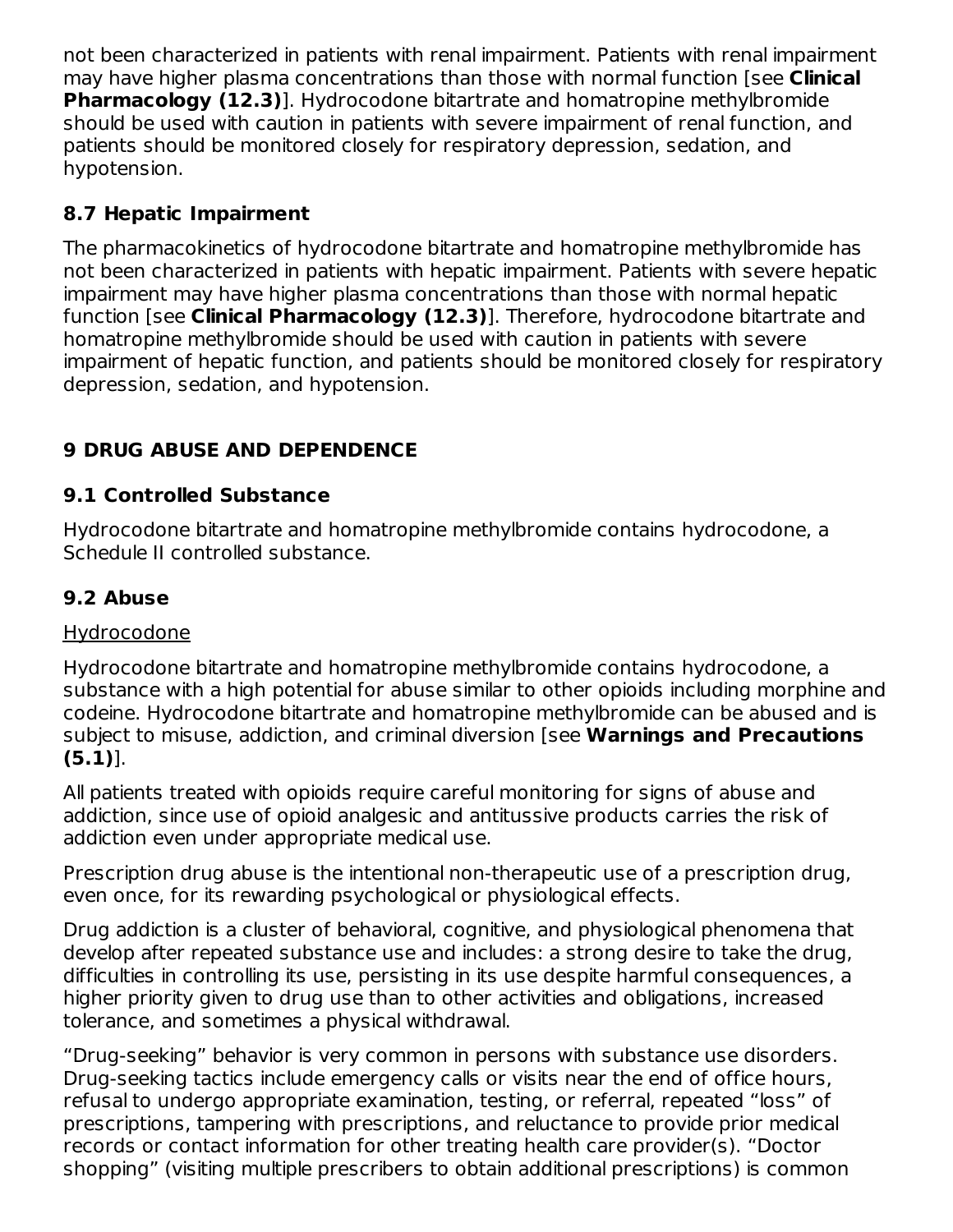among drug abusers and people suffering from untreated addiction. Preoccupation with achieving adequate pain relief can be appropriate behavior in a patient with poor pain control.

Abuse and addiction are separate and distinct from physical dependence and tolerance. Health care providers should be aware that addiction may not be accompanied by concurrent tolerance and symptoms of physical dependence in all addicts. In addition, abuse of opioids can occur in the absence of true addiction.

Hydrocodone bitartrate and homatropine methylbromide, like other opioids, can be diverted for non-medical use into illicit channels of distribution. Careful record-keeping of prescribing information, including quantity, frequency, and renewal requests, as required by state and federal law, is strongly advised.

Proper assessment of the patient, proper prescribing practices, periodic re-evaluation of therapy, and proper dispensing and storage are appropriate measures that help to limit abuse of opioid drugs.

#### Risks Specific to Abuse of Hydrocodone Bitartrate and Homatropine Methylbromide

Hydrocodone bitartrate and homatropine methylbromide is for oral use only. Abuse of hydrocodone bitartrate and homatropine methylbromide poses a risk of overdose and death. The risk is increased with concurrent use of hydrocodone bitartrate and homatropine methylbromide with alcohol and other central nervous system depressants [see **Warnings and Precautions (5.8), Drug Interactions (7.1, 7.4)**].

Parenteral drug abuse is commonly associated with transmission of infectious diseases such as hepatitis and HIV.

### **9.3 Dependence**

Psychological dependence, physical dependence, and tolerance may develop upon repeated administration of opioids; therefore, hydrocodone bitartrate and homatropine methylbromide should be prescribed and administered for the shortest duration that is consistent with individual patient treatment goals and patients should be reevaluated prior to refills [see **Dosage and Administration (2.3), Warnings and Precautions (5.1)**].

Physical dependence, the condition in which continued administration of the drug is required to prevent the appearance of a withdrawal syndrome, assumes clinically significant proportions only after several weeks of continued oral opioid use, although some mild degree of physical dependence may develop after a few days of opioid therapy.

If hydrocodone bitartrate and homatropine methylbromide is abruptly discontinued in a physically-dependent patient, a withdrawal syndrome may occur. Withdrawal also may be precipitated through the administration of drugs with opioid antagonist activity (e.g., naloxone, nalmefene), mixed agonist/antagonist analgesics (e.g., pentazocine, butorphanol, nalbuphine), or partial agonists (e.g., buprenorphine). Some or all of the following can characterize this syndrome: restlessness, lacrimation, rhinorrhea, yawning, perspiration, chills, myalgia, and mydriasis. Other signs and symptoms also may develop, including irritability, anxiety, backache, joint pain, weakness, abdominal cramps, insomnia, nausea, anorexia, vomiting, diarrhea, or increased blood pressure, respiratory rate, or heart rate.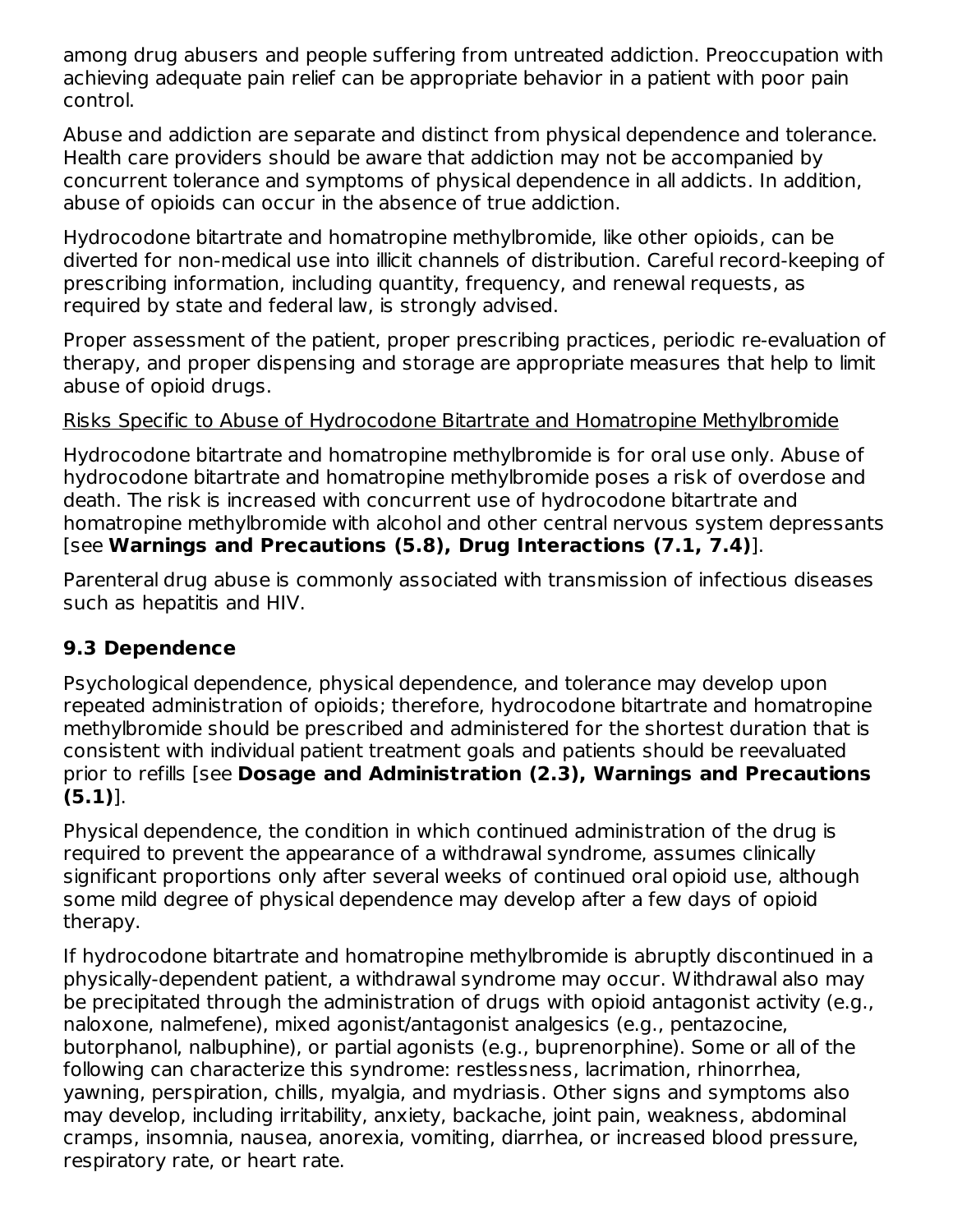Infants born to mothers physically dependent on opioids will also be physically dependent and may exhibit respiratory difficulties and withdrawal signs [see **Use in Specific Populations (8.1)**].

### **10 OVERDOSAGE**

#### Clinical Presentation

### Hydrocodone

Acute overdose with hydrocodone is characterized by respiratory depression (a decrease in respiratory rate and/or tidal volume, Cheyne-Stokes respiration, cyanosis), extreme somnolence progressing to stupor or coma, skeletal muscle flaccidity, cold and clammy skin, constricted pupils, and, in some cases, pulmonary edema, bradycardia, partial or complete airway obstruction, atypical snoring, hypotension, circulatory collapse, cardiac arrest, and death.

Hydrocodone may cause miosis, even in total darkness. Pinpoint pupils are a sign of opioid overdose but are not pathognomonic (e.g., pontine lesions of hemorrhagic or ischemic origin may produce similar findings). Marked mydriasis rather than miosis may be seen with hypoxia in overdose situations [see **Clinical Pharmacology (12.2)**].

### Homatropine

Homatropine has broad, nonspecific anticholinergic/antimuscarinic activity that similar to, although less potent than, atropine. Overdosage of homatropine can cause mydriasis and cycloplegia (fixed and dilated pupils), dry mouth and eyes, decreased sweating, hyperthermia, flushing, headache, visual blurring, gastrointestinal symptoms, constipation, urinary retention, tachycardia and palpitations, anxiety, restlessness, agitation, hallucinations, convulsions, cardiac arrhythmias and coma. Anticholinergic agents can also precipitate acute narrow angle glaucoma.

### Treatment of Overdose

Treatment of overdosage is driven by the overall clinical presentation, and consists of discontinuation of hydrocodone bitartrate and homatropine methylbromide together with institution of appropriate therapy. Give primary attention to the reestablishment of adequate respiratory exchange through provision of a patent and protected airway and the institution of assisted or controlled ventilation. Employ other supportive measures (including oxygen and vasopressors) in the management of circulatory shock and pulmonary edema as indicated. Cardiac arrest or arrhythmias will require advanced lifesupport techniques. Gastric emptying may be useful in removing unabsorbed drug.

The opioid antagonists, naloxone and nalmefene, are specific antidotes for respiratory depression resulting from opioid overdose. For clinically significant respiratory or circulatory depression secondary to hydrocodone overdose, administer an opioid antagonist. An antagonist should not be administered in the absence of clinically significant respiratory depression. Because the duration of opioid reversal is expected to be less than the duration of action of hydrocodone in hydrocodone bitartrate and homatropine methylbromide, carefully monitor the patient until spontaneous respiration is reliably reestablished. If the response to an opioid antagonist is suboptimal or only brief in nature, administer additional antagonist as directed by the product's prescribing information.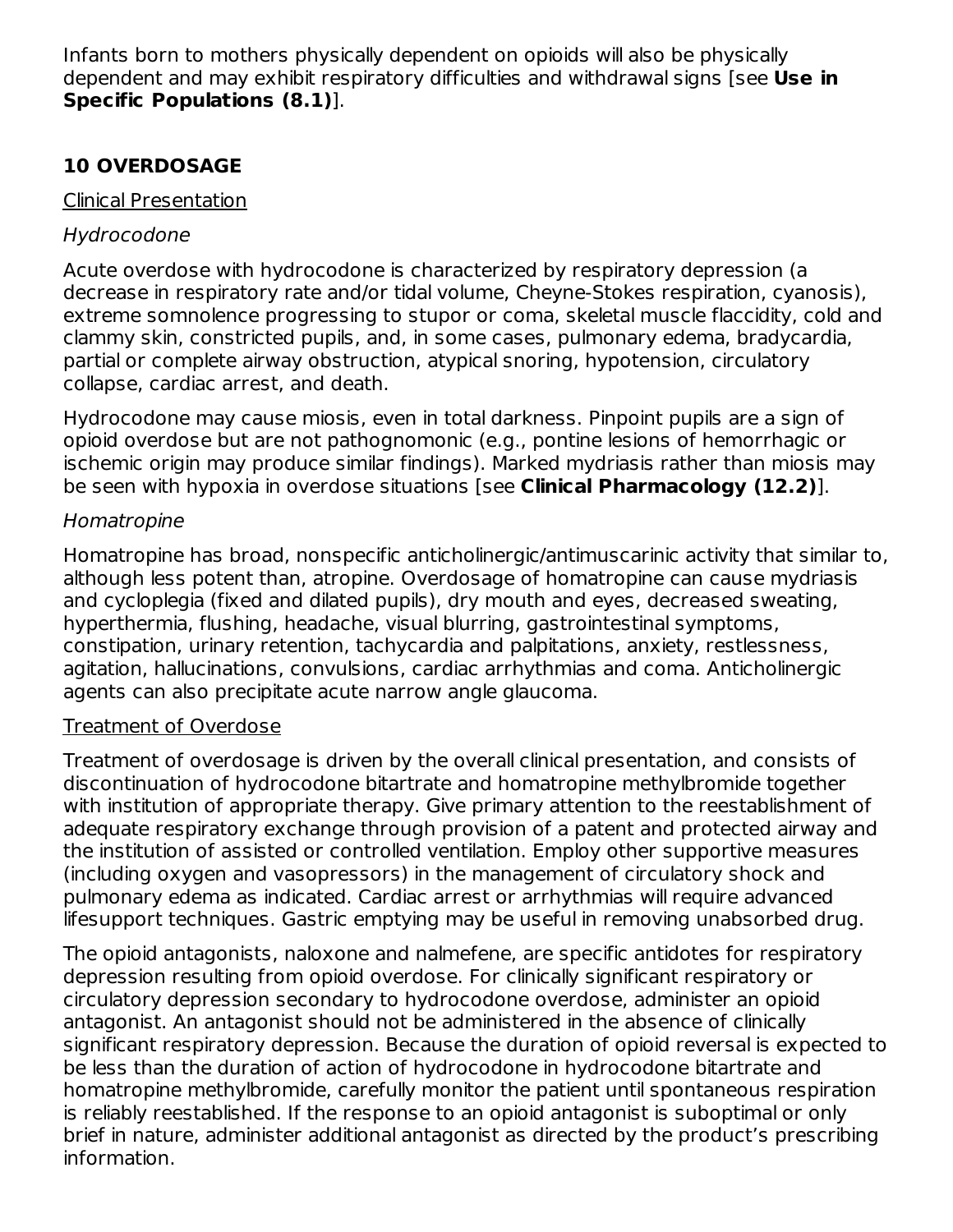Hemodialysis is not routinely used to enhance the elimination of hydrocodone from the body.

Physostigmine may be used parenterally for the treatment of the signs and symptoms of homatropine toxicity.

### **11 DESCRIPTION**

Hydrocodone Bitartrate and Homatropine Methylbromide Oral Solution contains hydrocodone an opioid agonist, and homatropine an anticholinergic.

Each spoonful (5 mL) of hydrocodone bitartrate and homatropine methylbromide contains 5 mg of hydrocodone bitartrate, USP and 1.5 mg of homatropine methylbromide, USP, for oral administration.

Hydrocodone Bitartrate and Homatropine Methylbromide Oral Solution also contains the following inactive ingredients: Caramel color, cherry flavor, citric acid, FD&C Red #40, methylparaben, propylparaben, purified water, sorbitol solution and sucrose syrup. Citric acid and/or sodium citrate may be added to adjust pH.

#### Hydrocodone Bitartrate

The chemical name for hydrocodone bitartrate is morphinan-6-one, 4,5-epoxy-3 methoxy-17-methyl-,  $(5\alpha)$ -,  $[R-(R^*,R^*)]$ -2,3-dihydroxybutanedioate  $(1:1)$ , hydrate  $(2:5)$ . It is also known as 4,5α-Epoxy-3-methoxy-17- methylmorphinan-6-one tartrate (1:1) hydrate (2:5). It occurs as a fine white crystal or crystalline powder, which is derived from the opium alkaloid, thebaine, and it has the following chemical structure:



### Homatropine Methylbromide

The chemical name for homatropine methylbromide is 8-Azoniabicyclo [3.2.1]octane,3- [(hydroxyphenyl-acetyl)oxy]-8,8-dimethyl-,bromide, endo-. It occurs as a white crystal or fine white crystalline powder. It has a molecular weight of 370.29 and has the following chemical structure: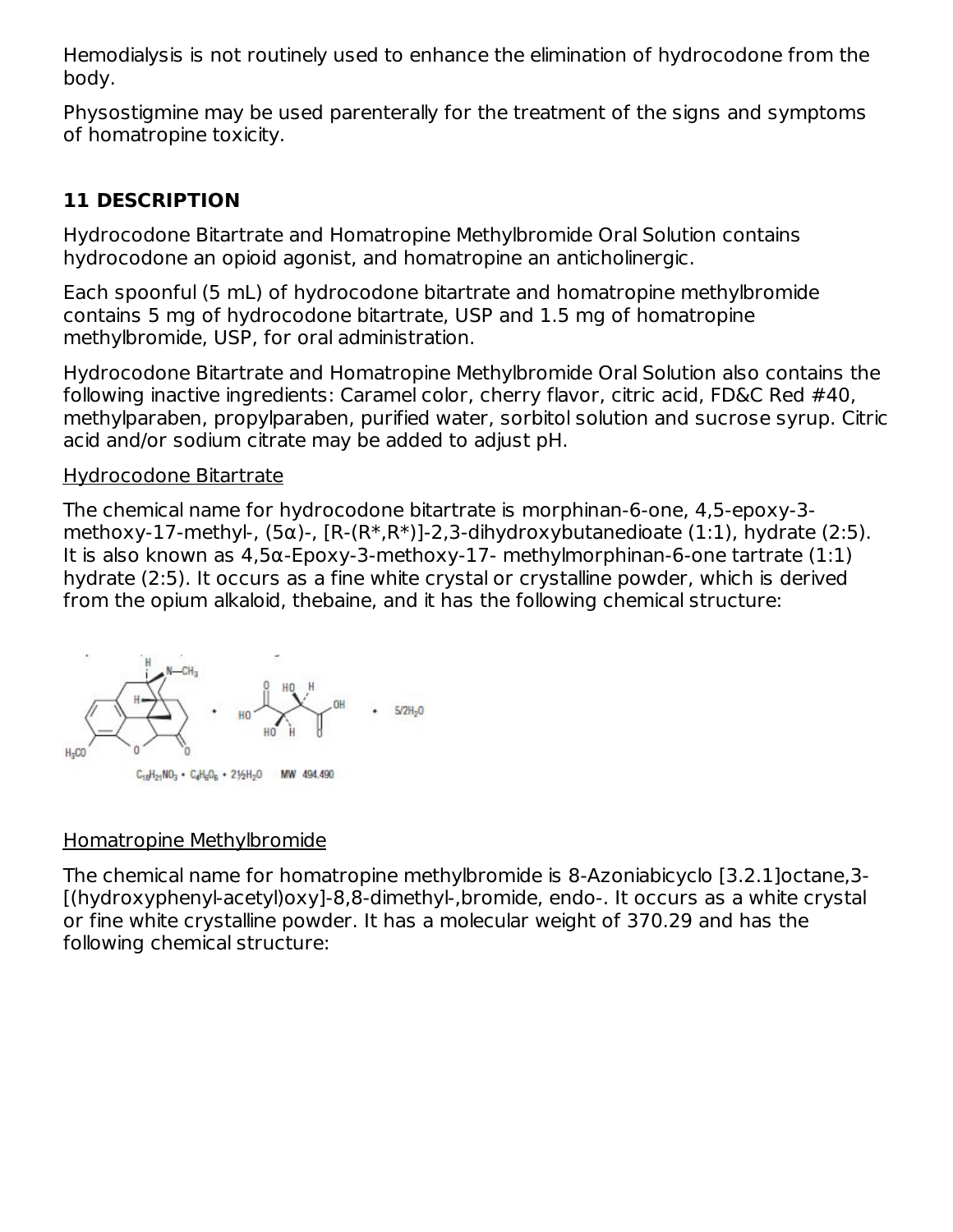

C17H24BrNO3 HOMATROPINE METHYLBROMIDE

# **12 CLINICAL PHARMACOLOGY**

### **12.1 Mechanism of Action**

#### Hydrocodone

Hydrocodone is an opioid agonist with relative selectivity for the mu-opioid receptor, although it can interact with other opioid receptors at higher doses. The precise mechanism of action of hydrocodone and other opiates is not known; however, hydrocodone is believed to act centrally on the cough center. In excessive doses, hydrocodone will depress respiration.

#### Homatropine

Homatropine is an anticholinergic that inhibits activity of the muscarinic acetylcholine receptor with less potency than atropine.

#### **12.2 Pharmacodynamics**

#### Hydrocodone

#### Effects on the Central Nervous System

Hydrocodone produces respiratory depression by direct action on brain stem respiratory centers. The respiratory depression involves a reduction in the responsiveness of the brain stem respiratory centers to both increases in carbon dioxide tension and to electrical stimulation.

Hydrocodone causes miosis, even in total darkness. Pinpoint pupils are a sign of opioid overdose but are not pathognomonic (e.g., pontine lesions of hemorrhagic or ischemic origins may produce similar findings). Marked mydriasis rather than miosis may be seen due to hypoxia in overdose situations.

#### Effects on the Gastrointestinal Tract and Other Smooth Muscle

Hydrocodone causes a reduction in motility associated with an increase in smooth muscle tone in the antrum of the stomach and duodenum. Digestion of food in the small intestine is delayed and propulsive contractions are decreased. Propulsive peristaltic waves in the colon are decreased, while tone may be increased to the point of spasm resulting in constipation. Other opioid-induced effects may include a reduction in biliary and pancreatic secretions, spasm of sphincter of Oddi, and transient elevations in serum amylase.

### Effects on the Cardiovascular System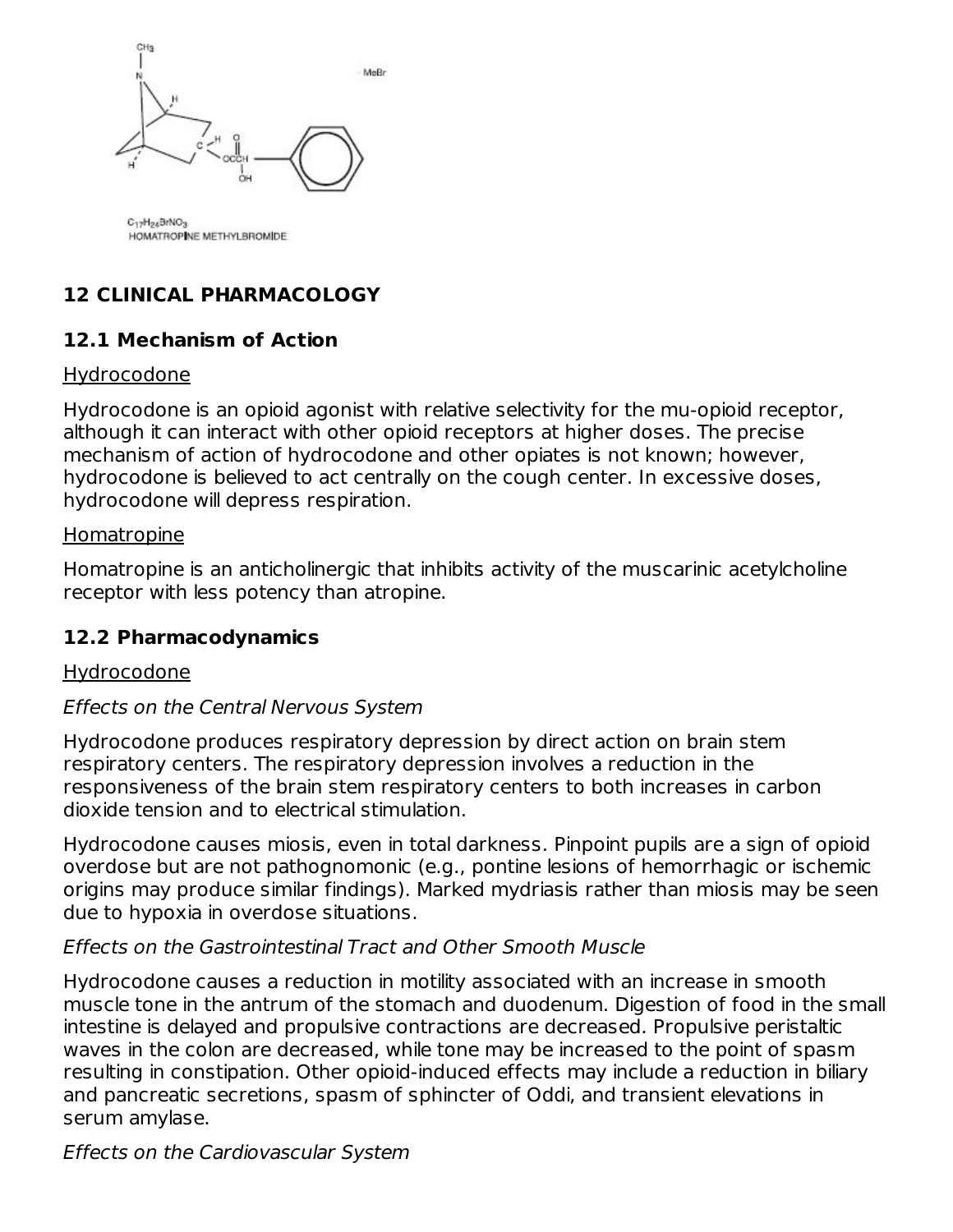Hydrocodone produces peripheral vasodilation which may result in orthostatic hypotension or syncope. Manifestations of histamine release and/or peripheral vasodilation may include pruritus, flushing, red eyes and sweating and/or orthostatic hypotension.

### Effects on the Endocrine System

Opioids inhibit the secretion of adrenocorticotropic hormone (ACTH), cortisol, and luteinizing hormone (LH) in humans [see **Adverse Reactions (6)**]. They also stimulate prolactin, growth hormone (GH) secretion, and pancreatic secretion of insulin and glucagon.

Chronic use of opioids may influence the hypothalamic-pituitary-gonadal axis, leading to androgen deficiency that may manifest as low libido, impotence, erectile dysfunction, amenorrhea, or infertility. The causal role of opioids in the clinical syndrome of hypogonadism is unknown because the various medical, physical, lifestyle, and psychological stressors that may influence gonadal hormone levels have not been adequately controlled for in studies conducted to date [see **Adverse Reactions (6)**].

#### Effects on the Immune System

Opioids have been shown to have a variety of effects on components of the immune system in *in vitro* and animal models. The clinical significance of these findings is unknown. Overall, the effects of opioids appear to be modestly immunosuppressive.

#### Concentration–Adverse Reaction Relationships

There is a relationship between increasing hydrocodone plasma concentration and increasing frequency of dose-related opioid adverse reactions such as nausea, vomiting, CNS effects, and respiratory depression. In opioid-tolerant patients, the situation may be altered by the development of tolerance to opioid-related adverse reactions.

#### **Homatropine**

Homatropine methylbromide has several mild but undesirable clinical properties resulting from its antisecretory effects. These can include: dry mouth, loss of visual accommodation, photophobia, and difficulty in urination. The extent of the above actions is dictated by dose, dose escalation, therefore, results in progressively aversive symptoms in patients.

### **12.3 Pharmacokinetics**

### Absorption

Following a 10 mg oral dose of hydrocodone administered to five adult male subjects, the mean peak concentration was  $23.6 \pm 5.2$  ng/mL. Maximum serum levels were achieved at  $1.3 \pm 0.3$  hours. Food has no significant effect on the extent of absorption of hydrocodone.

### **Distribution**

Although the extent of protein binding of hydrocodone in human plasma has not been definitively determined, structural similarities to related opioid analgesics suggest that hydrocodone is not extensively protein bound. As most agents in the 5-ring morphinan group of semi-synthetic opioids bind plasma protein to a similar degree (range 19% [hydromorphone] to 45% [oxycodone]), hydrocodone is expected to fall within this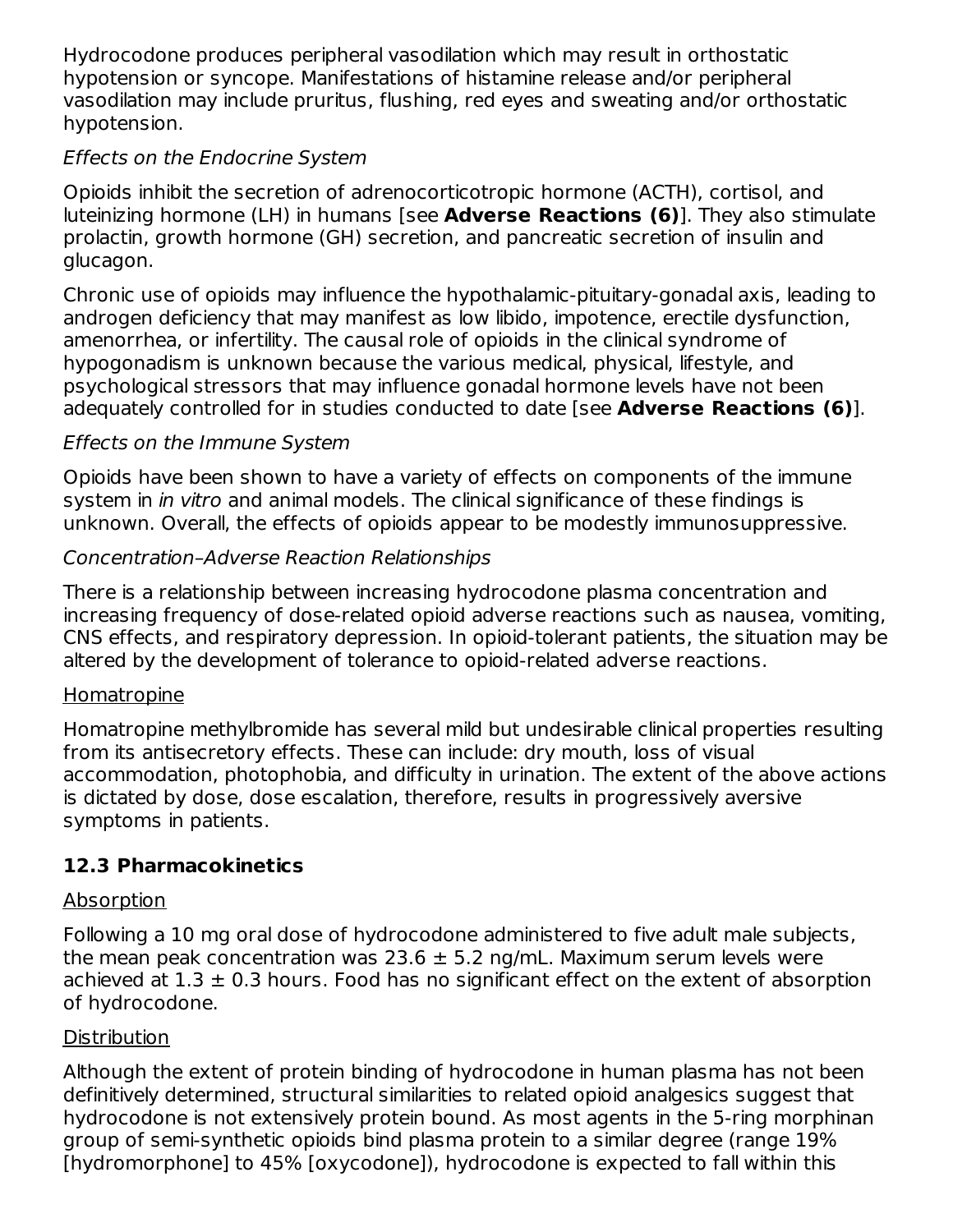range.

**Elimination** 

### Metabolism

Hydrocodone exhibits a complex pattern of metabolism, including N-demethylation, Odemethylation, and 6keto reduction to the corresponding 6-α- and 6-β-hydroxy metabolites. CYP3A4-mediated N-demethylation to norhydrocodone is the primary metabolic pathway of hydrocodone with a lower contribution from CYP2D6-mediated Odemethylation to hydromorphone. Hydromorphone is formed from the O-demethylation of hydrocodone and may contribute to the total analgesic effect of hydrocodone. Therefore, the formation of these and related metabolites can, in theory, be affected by other drugs [see **Drug Interactions (7.2)**]. Published in vitro studies have shown that N-demethylation of hydrocodone to form norhydrocodone can be attributed to CYP3A4 while O-demethylation of hydrocodone to hydromorphone is predominantly catalyzed by CYP2D6 and to a lesser extent by an unknown low affinity CYP enzyme.

### Excretion

Hydrocodone and its metabolites are eliminated primarily in the kidneys. The mean plasma half-life of hydrocodone is approximately 4 hours.

# **13 NONCLINICAL TOXICOLOGY**

## **13.1 Carcinogenesis, Mutagenesis, Impairment of Fertility**

Carcinogenicity, mutagenicity, and fertility studies have not been conducted with hydrocodone bitartrate and homatropine methylbromide; however, published information is available for the individual active ingredients or related active ingredients.

### Hydrocodone

Carcinogenicity studies were conducted with codeine, an opiate related to hydrocodone. Two-year studies in F344/N rats and B6C3F1 mice were conducted to assess the carcinogenic potential of codeine. No evidence of tumorigenicity was observed in male and female rats at codeine dietary doses up to 70 and 80 mg/kg/day (approximately equivalent to 40 and 45 times the MRHD of hydrocodone on a mg/m<sup>2</sup> basis, respectively). No evidence of tumorigenicity was observed in male and female mice at codeine dietary doses up to 400 mg/kg/day (approximately equivalent to 110 times the MRHD of hydrocodone on a mg/m<sup>2</sup> basis).

Mutagenicity studies with hydrocodone have not been conducted.

Fertility studies with hydrocodone have not been conducted.

**Homatropine** 

Carcinogenicity, mutagenicity, and fertility studies with homatropine have not been conducted.

# **16 HOW SUPPLIED/STORAGE AND HANDLING**

Hydrocodone Bitartrate and Homatropine Methylbromide Oral Solution, 5 mg/1.5 mg per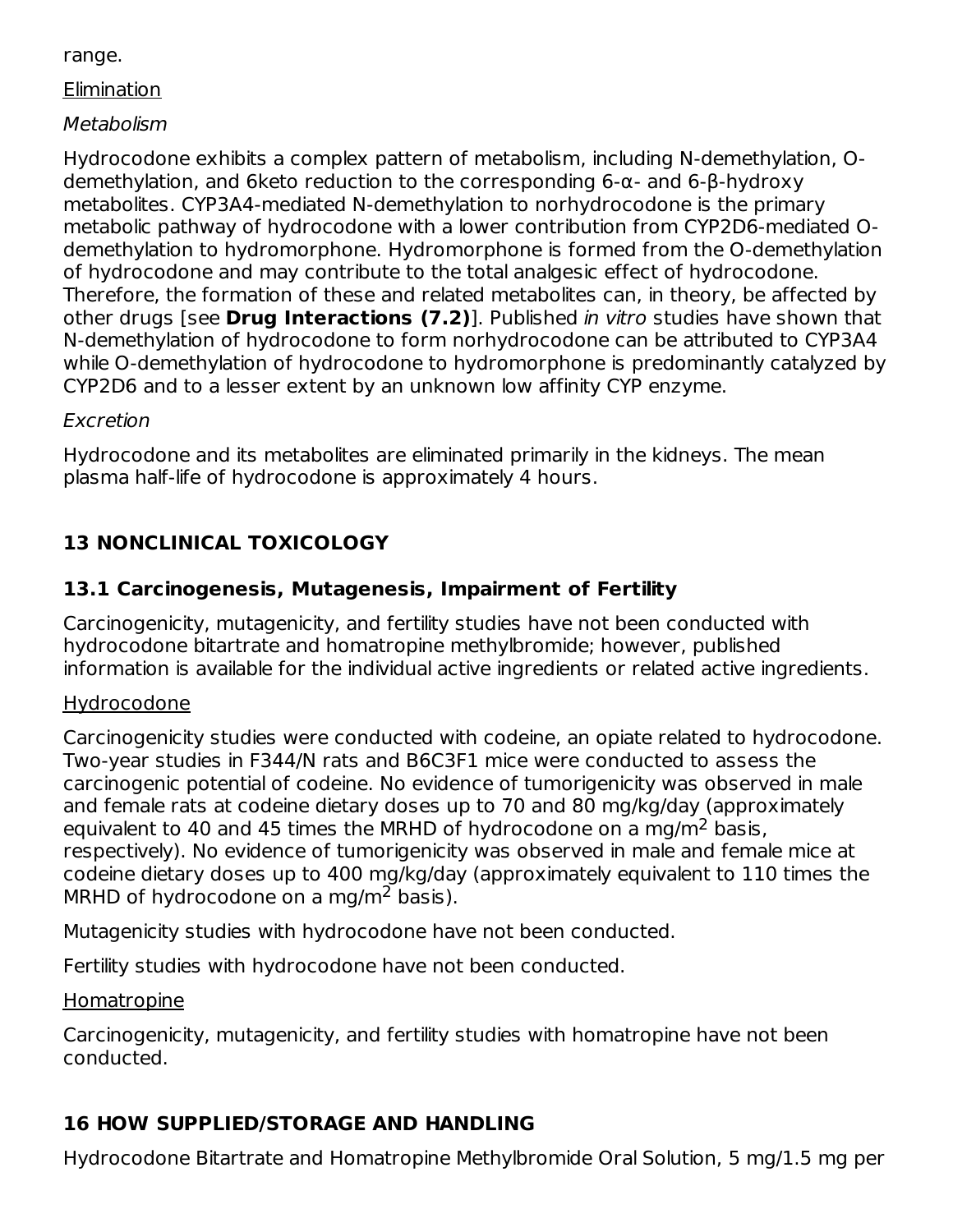5 mL is available as a clear red colored, cherry flavored oral solution supplied as:

Bottles of 16 fl. oz. (one pint) - NDC 50383-043-16

Store oral solution at controlled room temperature 20° to 25°C (68° to 77°F). [See USP Controlled Room Temperature.]

Dispense in a tight, light-resistant container, as defined in the USP, with a child-resistant closure.

Ensure that patients have an oral dosing dispenser that measures the appropriate volume in milliliters. Counsel patients on how to utilize an oral dosing dispenser and correctly measure the oral suspension as prescribed.

# **17 PATIENT COUNSELING INFORMATION**

Advise the patient to read the FDA-approved patient labeling (Medication Guide).

### Addiction, Abuse, and Misuse

Inform patients that the use of hydrocodone bitartrate and homatropine methylbromide, even when taken as recommended, can result in addiction, abuse, and misuse, which can lead to overdose and death [see **Warnings and Precautions (5.1)**]. Instruct patients not to share hydrocodone bitartrate and homatropine methylbromide with others and to take steps to protect hydrocodone bitartrate and homatropine methylbromide from theft or misuse.

## Important Dosing and Administration Instructions

Instruct patients how to measure and take the correct dose of hydrocodone bitartrate and homatropine methylbromide. Advise patients to measure hydrocodone bitartrate and homatropine methylbromide with an accurate milliliter measuring device. Patients should be informed that a household teaspoon is not an accurate measuring device and could lead to overdosage. Advise patients to ask their pharmacist to recommend an appropriate measuring device and for instructions for measuring the correct dose [see **Dosage and Administration (2.1), Warnings and Precautions (5.5)**]. Advise patients not to increase the dose or dosing frequency of hydrocodone bitartrate and homatropine methylbromide because serious adverse events such as respiratory depression may occur with overdosage [see **Warnings and Precautions (5.2),Overdosage (10)**].

# Life-Threatening Respiratory Depression

Inform patients of the risk of life-threatening respiratory depression, including information that the risk is greatest when starting hydrocodone bitartrate and homatropine methylbromide and that it can occur even at recommended dosages [see **Warnings and Precautions (5.2)**]. Advise patients how to recognize respiratory depression and to seek medical attention if breathing difficulties develop.

# Accidental Ingestion

Inform patients that accidental ingestion, especially by children, may result in respiratory depression or death [see **Warnings and Precautions (5.2)**]. Instruct patients to take steps to store hydrocodone bitartrate and homatropine methylbromide securely and to properly dispose of unused hydrocodone bitartrate and homatropine methylbromide in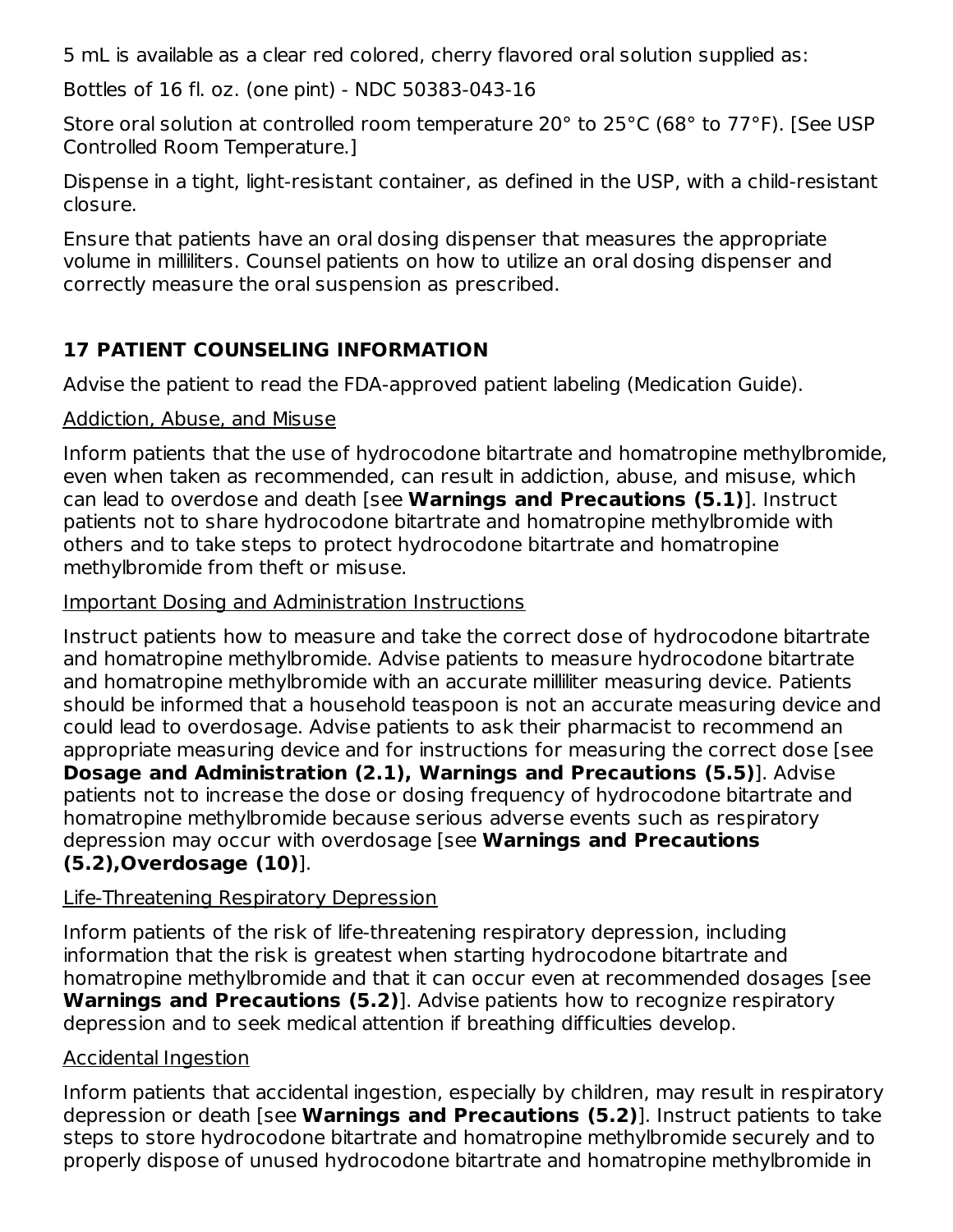accordance with the local state guidelines and/or regulations.

#### Activities Requiring Mental Alertness

Advise patients to avoid engaging in hazardous tasks that require mental alertness and motor coordination such as operating machinery or driving a motor vehicle as hydrocodone bitartrate and homatropine methylbromide may produce marked drowsiness [see **Warnings and Precautions (5.6)**].

#### Interactions with Benzodiazepines and Other Central Nervous System Depressants, Including Alcohol

Inform patients and caregivers that potentially fatal additive effects may occur if hydrocodone bitartrate and homatropine methylbromide is used with benzodiazepines or other CNS depressants, including alcohol. Advise patients to avoid concomitant use of hydrocodone bitartrate and homatropine methylbromide with benzodiazepines or other CNS depressants and instruct patients not to consume alcoholic beverages, as well as prescription and over-the-counter products that contain alcohol, during treatment with hydrocodone bitartrate and homatropine methylbromide [see **Warnings and Precautions (5.8), Drug Interactions (7.1, 7.4)**].

### **Constipation**

Advise patients of the potential for severe constipation [see **Warnings and Precautions (5.9), Adverse Reactions (6)**].

#### Anaphylaxis

Inform patients that anaphylaxis has been reported with ingredients contained in hydrocodone bitartrate and homatropine methylbromide. Advise patients how to recognize such a reaction and when to seek medical attention [see **Contraindications (4), Adverse Reactions (6)**].

#### MAOI Interaction

Inform patients not to take hydrocodone bitartrate and homatropine methylbromide while using or within 14 days of stopping any drugs that inhibit monoamine oxidase. Patients should not start MAOIs while taking hydrocodone bitartrate and homatropine methylbromide [see **Drug Interactions (7.6)**].

### Hypotension

Inform patients that hydrocodone bitartrate and homatropine methylbromide may cause orthostatic hypotension and syncope. Instruct patients how to recognize symptoms of low blood pressure and how to reduce the risk of serious consequences should hypotension occur (e.g., sit or lie down, carefully rise from a sitting or lying position) [see **Warnings and Precautions (5.12)**].

### **Pregnancy**

Advise patients that use of hydrocodone bitartrate and homatropine methylbromide is not recommended during pregnancy [see **Use in Specific Populations (8.1)**].

### Neonatal Opioid Withdrawal Syndrome

Inform female patients of reproductive potential that use of hydrocodone bitartrate and homatropine methylbromide during pregnancy can result in neonatal opioid withdrawal syndrome, which may be life-threatening if not recognized and treated [see **Warnings**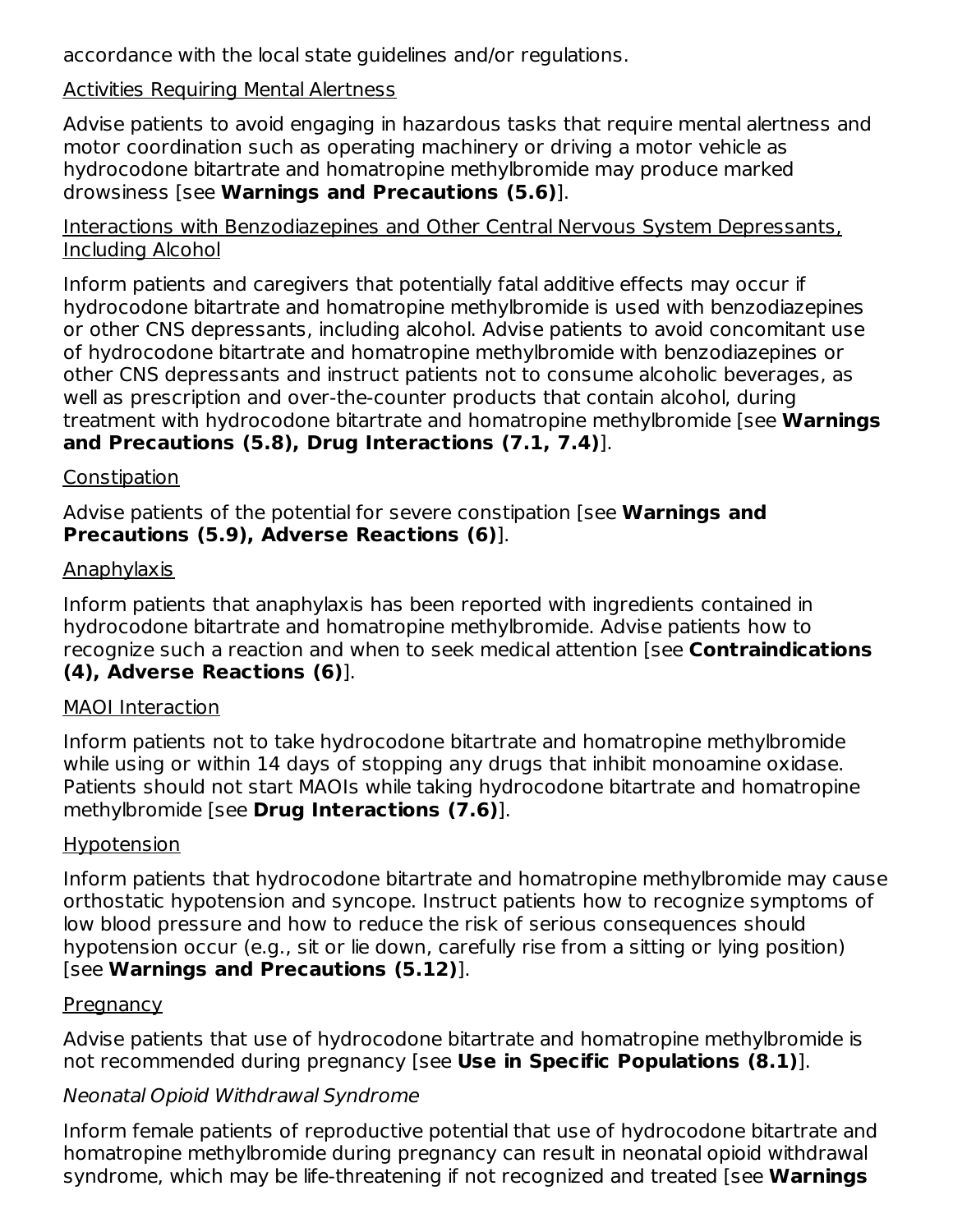### **and Precautions (5.13), Use in Specific Populations (8.1)**].

### Embryo-Fetal Toxicity

Inform female patients of reproductive potential that hydrocodone bitartrate and homatropine methylbromide can cause fetal harm and to inform their healthcare provider of a known or suspected pregnancy [see **Use in Specific Populations (8.1)**].

#### Lactation

Advise women that breastfeeding is not recommended during treatment with of hydrocodone bitartrate and homatropine methylbromide [see **Use in Specific Populations (8.2)**].

#### **Infertility**

Inform patients that chronic use of opioids, such as hydrocodone, a component of hydrocodone bitartrate and homatropine methylbromide, may cause reduced fertility. It is not known whether these effects on fertility are reversible [see **Use in Special Populations (8.3)**].

#### Adrenal Insufficiency

Inform patients that of hydrocodone bitartrate and homatropine methylbromide could cause adrenal insufficiency, a potentially life-threatening condition. Adrenal insufficiency may present with non-specific symptoms and signs such as nausea, vomiting, anorexia, fatigue, weakness, dizziness, and low blood pressure. Advise patients to seek medical attention if they experience a constellation of these symptoms [see **Warnings and Precautions (5.14)**].

### Serotonin Syndrome

Inform patients that of hydrocodone bitartrate and homatropine methylbromide could cause a rare but potentially life-threatening condition resulting from concomitant administration of serotonergic drugs. Warn patients of the symptoms of serotonin syndrome and to seek medical attention right away if symptoms develop. Instruct patients to inform their physicians if they are taking, or plan to take serotonergic medications. [see **Adverse Reactions (6), Drug Interactions (7.5)**].

#### Disposal of Unused of Hydrocodone Bitartrate and Homatropine Methylbromide Oral **Solution**

Advise patients to properly dispose of unused of hydrocodone bitartrate and homatropine methylbromide. Advise patients to throw the drug in the household trash following these steps. 1) Remove them from their original containers and mix them with an undesirable substance, such as used coffee grounds or kitty litter (this makes the drug less appealing to children and pets, and unrecognizable to people who may intentionally go through the trash seeking drugs). 2) Place the mixture in a sealable bag, empty can, or other container to prevent the drug from leaking or breaking out of a garbage bag, or to dispose of in accordance with local state guidelines and/or regulations.

Manufactured By:

Hi-Tech Pharmacal Co., Inc.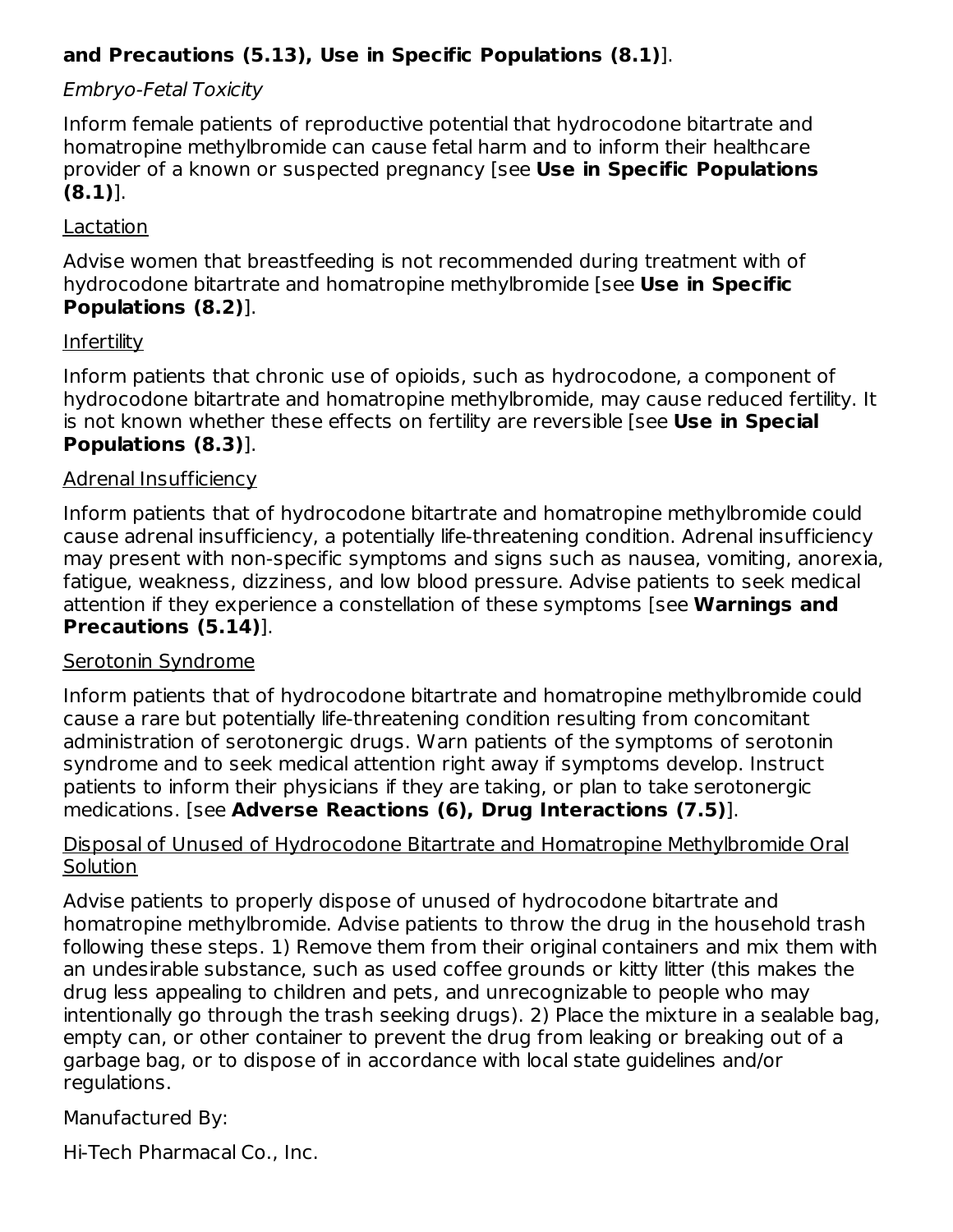Amityville, NY 11701 Rev.043:04 05/18

#### **Medication Guide**

#### **MEDICATION GUIDE Hydrocodone Bitartrate and**

п

**Homatropine Methylbromide Oral Solution (High-droe-KOE-dohn by-TAR-trate/hoe-MAT-troe-peen Meth-ill-BROE-mide)**

**What is the most important information I should know about Hydrocodone Bitartrate and Homatropine Methylbromide Oral Solution? Hydrocodone Bitartrate and Homatropine Methylbromide Oral Solution is not for children under 18 years of age. Hydrocodone Bitartrate and Homatropine Methylbromide Oral Solution can cause serious side effects, including:**

- **Addiction, abuse and misuse.** Taking Hydrocodone Bitartrate and Homatropine Methylbromide Oral Solution or other medicines that contain an opioid can cause addiction, abuse and misuse, which can lead to overdose and death. This can happen even if you take Hydrocodone Bitartrate and Homatropine Methylbromide Oral Solution exactly as prescribed by your healthcare provider. Your risk of addiction, abuse, and misuse is increased if you or a family member has a history of drug or alcohol abuse or addiction, or mental health problems.
- o **Do not** share your Hydrocodone Bitartrate and Homatropine Methylbromide Oral Solution with other people.
- o Keep Hydrocodone Bitartrate and Homatropine Methylbromide Oral Solution in a safe place away from children.
- **Life-threatening breathing problems (respiratory depression).** Hydrocodone Bitartrate and Homatropine Methylbromide Oral Solution can cause breathing problems (respiratory depression) that can happen at any time during treatment and can lead to death. Your risk of breathing problems is greatest when you first start taking Hydrocodone Bitartrate and Homatropine Methylbromide Oral Solution, are taking other medicines that can cause breathing problems, have certain lung problems, are elderly, or have certain other health problems. **Children are at higher risk for respiratory depression.** Breathing problems can happen even if you take Hydrocodone Bitartrate and Homatropine Methylbromide Oral Solution exactly as prescribed by your healthcare provider.
- Call your healthcare provider or get emergency medical help right away if anyone taking Hydrocodone Bitartrate and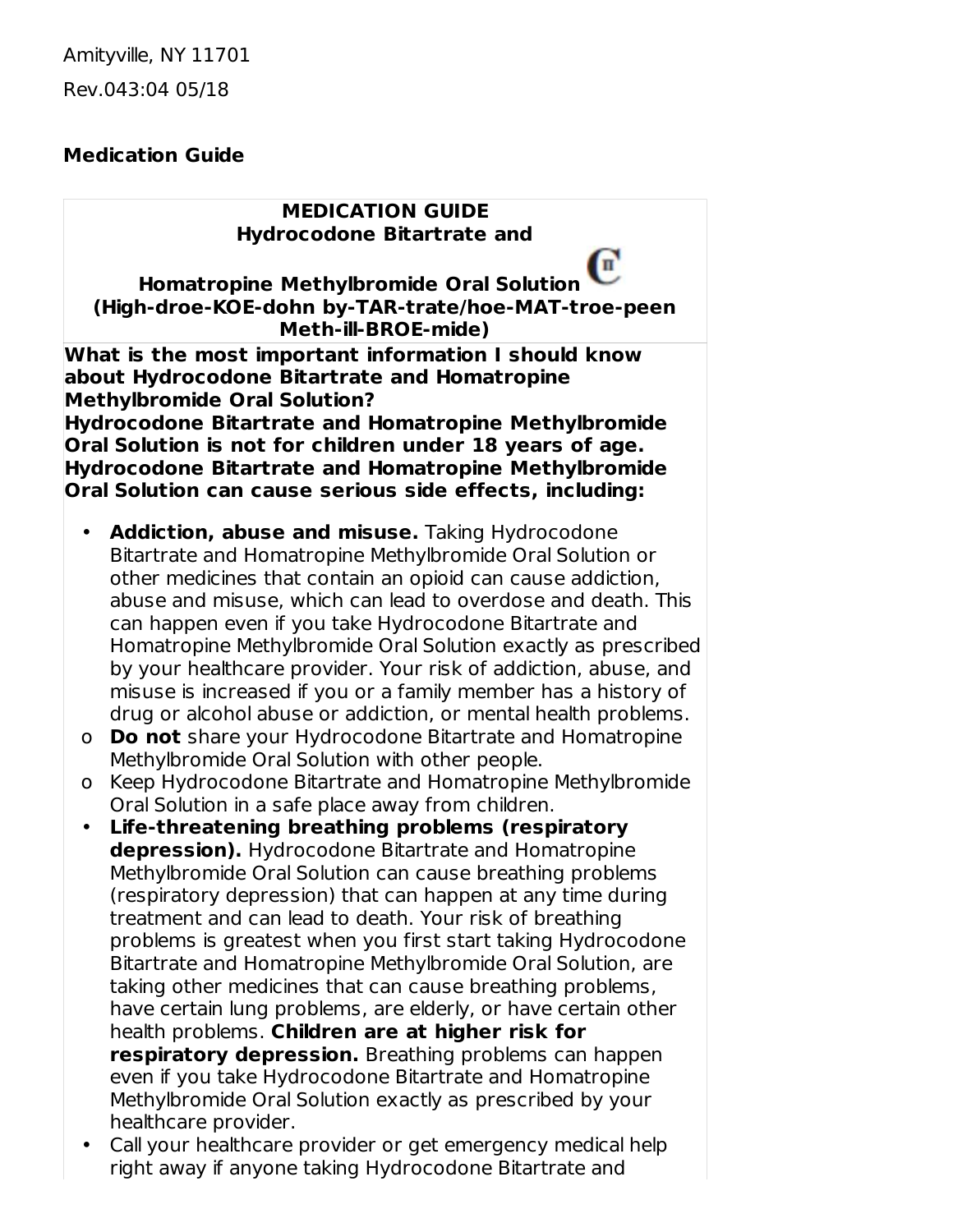Homatropine Methylbromide Oral Solution has any of the symptoms below:

- o increased sleepiness
- o confusion
- o difficulty breathing
- o shallow breathing
- o limpness

**Keep Hydrocodone Bitartrate and Homatropine Methylbromide Oral Solution in a safe place away from children.** Accidental use of even 1 dose of Hydrocodone Bitartrate and Homatropine Methylbromide Oral Solution, especially by a child, is a medical emergency and can cause breathing problems (respiratory depression) which can lead to death. If a child accidentally takes Hydrocodone Bitartrate and Homatropine Methylbromide Oral Solution, get emergency medical help right away.

• **Overdose and death due to medicine dosing errors.** Overdose and death can happen if you measure the wrong dose of Hydrocodone Bitartrate and Homatropine Methylbromide Oral Solution. Always use an accurate milliliter (mL) measuring device to measure the correct amount of Hydrocodone Bitartrate and Homatropine Methylbromide Oral Solution. **Do not** use a household teaspoon to measure your medicine. You may accidentally take too much. You can ask your pharmacist for the measuring device you should use and how to measure the correct dose.

- **Breathing problems (respiratory depression) that can lead to death and opioid withdrawal** can happen if you start taking or stop taking other medicines while taking Hydrocodone Bitartrate and Homatropine Methylbromide Oral Solution, including:
- o certain antibiotics
- o certain medicines to treat a fungal infection
- o certain medicines to treat Human Immunodeficiency Virus (HIV)-1 infection, Acquired Immune Deficiency Syndrome (AIDS), or Hepatitis C
- o rifampin
- o carbamazepine
- o phenytoin

Tell your healthcare provider if you take any of these medicines. Ask your healthcare provider or pharmacist if you are not sure if your medicine is listed above.

- **Severe drowsiness, breathing problems (respiratory depression), coma, anddeath** can happen in people who take Hydrocodone Bitartrate and Homatropine Methylbromide Oral Solution with benzodiazepines or other central nervous system depressants, including alcohol.
- o **Do not** take benzodiazepines or any medicine that can cause drowsiness or sleepiness during treatment with Hydrocodone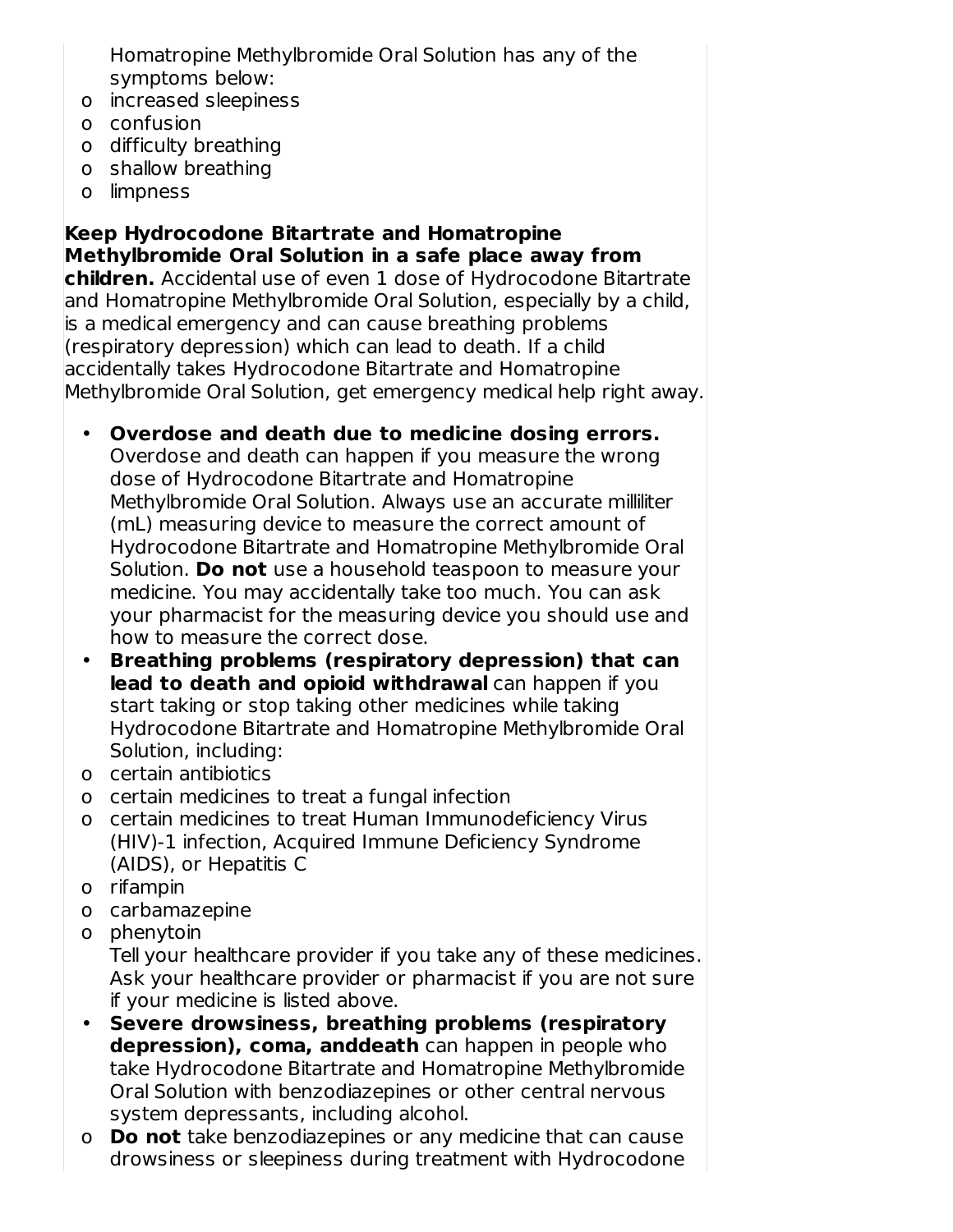Bitartrate and Homatropine Methylbromide Oral Solution.

- o **Do not** drink alcohol or take prescription or over-the-counter medicines that contain alcohol during treatment with Hydrocodone Bitartrate and Homatropine Methylbromide Oral Solution.
- **Opioid withdrawal in a newborn.** Use of Hydrocodone Bitartrate and Homatropine Methylbromide Oral Solution during pregnancy can cause withdrawal symptoms in your newborn baby that could be life-threatening if not recognized and treated. You should not take Hydrocodone Bitartrate and Homatropine Methylbromide Oral Solution if you are pregnant. Tell your healthcare provider right away if you are pregnant or think you may be pregnant.

#### **What is Hydrocodone Bitartrate and Homatropine Methylbromide Oral Solution?**

- Hydrocodone Bitartrate and Homatropine Methylbromide Oral Solution is a prescription medicine used in adults to treat a cough. Hydrocodone Bitartrate and Homatropine Methylbromide Oral Solution contains hydrocodone, an opioid (narcotic) cough suppressant.
- **Hydrocodone Bitartrate and Homatropine Methylbromide Oral Solution is a federal controlled substance (C II) because it contains hydrocodone that can be abused or lead to dependence.** Keep Hydrocodone Bitartrate and Homatropine Methylbromide Oral Solution in a safe place to prevent misuse and abuse. Selling or giving away Hydrocodone Bitartrate and Homatropine Methylbromide Oral Solution may harm others, and is against the law. Tell your healthcare provider if you have ever abused or been dependent on alcohol, prescription medicines or street drugs.

**Who should not take Hydrocodone Bitartrate and Homatropine Methylbromide Oral Solution? Hydrocodone Bitartrate and Homatropine Methylbromide Oral Solution is not for children under 18 years of age.** See **"What is the most important information I should know about Hydrocodone Bitartrate and Homatropine Methylbromide Oral Solution?" Do not take Hydrocodone Bitartrate and Homatropine Methylbromide Oral Solution if you:**

- have severe breathing problems (respiratory depression) or breathing problems caused by asthma. See **"What is the most important information I should know about Hydrocodone Bitartrate and Homatropine Methylbromide Oral Solution?"**
- have a blockage (obstruction) in your bowel such as a paralytic ileus.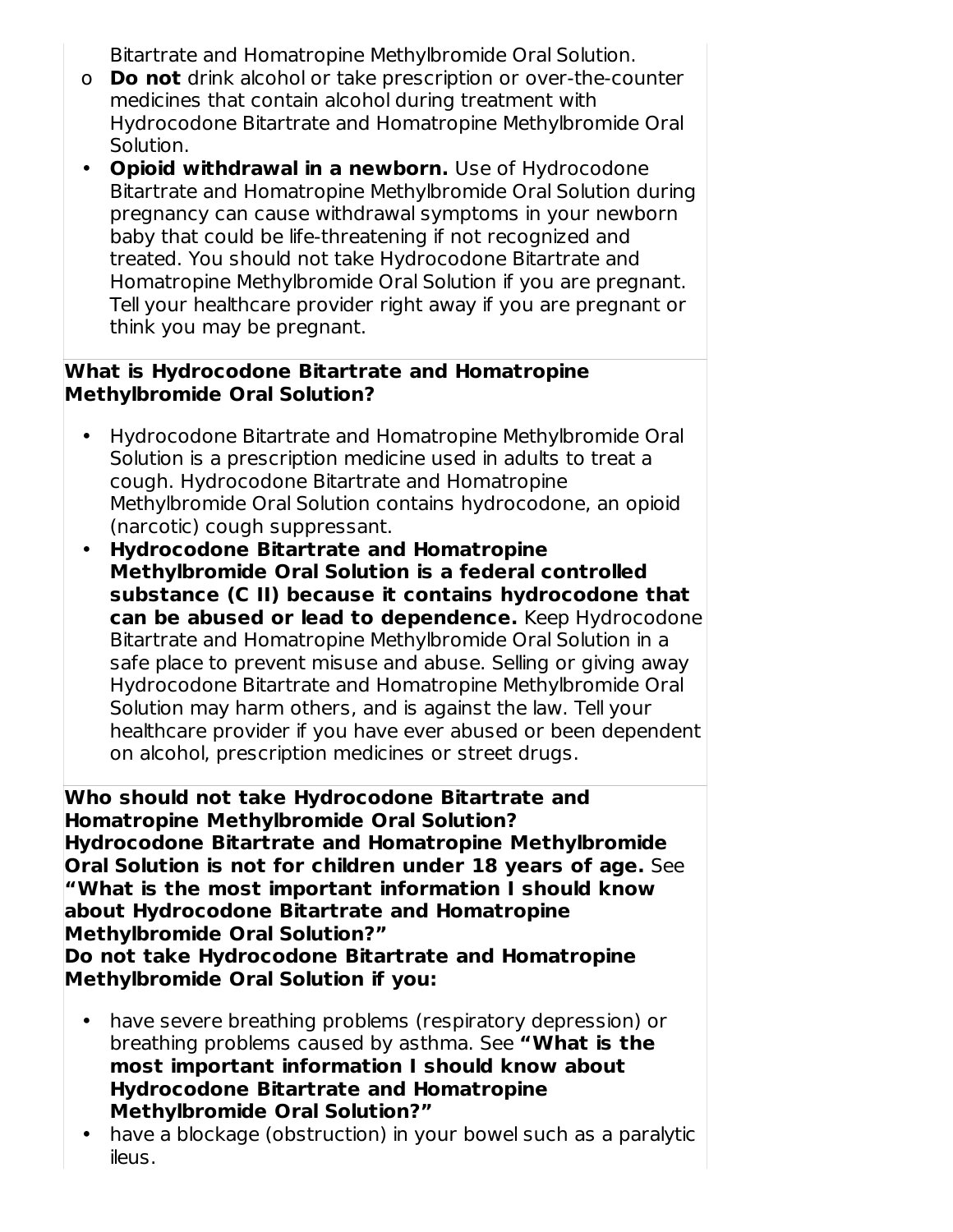• are allergic to hydrocodone, homatropine, or any of the ingredients in Hydrocodone Bitartrate and Homatropine Methylbromide Oral Solution. See the end of this Medication Guide for a complete list of ingredients.

#### **Ask your healthcare provider if you have any questions about this information.**

**Before you take Hydrocodone Bitartrate and Homatropine Methylbromide Oral Solution, tell your healthcare provider about all of your medical conditions, including if you:**

- have a drug addiction
- have lung or breathing problems
- have a fever and are coughing up mucus
- have had a recent head injury
- have had a brain tumor or other brain problems
- have or have had seizures
- have pain in your stomach-area (abdomen)
- have constipation or other bowel problems
- have bile duct or pancreas problems
- have glaucoma (increased pressure in eyes)
- have prostate problems
- have problems with your urinary tract or difficulty urinating
- have kidney or liver problems
- have adrenal gland problems
- have low blood pressure
- plan to have surgery
- are pregnant or plan to become pregnant. Hydrocodone Bitartrate and Homatropine Methylbromide Oral Solution can harm your unborn baby. See **"What is the most important information I should know about Hydrocodone Bitartrate and Homatropine Methylbromide Oral Solution?"**
- are breastfeeding or plan to breastfeed. Hydrocodone passes into your breast milk and can cause serious side effects in your baby including increased sleepiness, breathing problems (respiratory depression), and death. You and your healthcare provider should decide if you will take Hydrocodone Bitartrate and Homatropine Methylbromide Oral Solution or breastfeed. You should not do both. See **"What should I avoid while taking Hydrocodone Bitartrate and Homatropine Methylbromide Oral Solution?"**
- $\bullet$ plan to have children. Hydrocodone Bitartrate and Homatropine Methylbromide Oral Solution may affect the ability to have a child in females and males (fertility problems). It is not known if these fertility problems will be reversible, even after you stop taking Hydrocodone Bitartrate and Homatropine Methylbromide Oral Solution. Talk to your healthcare provider if this is a concern for you.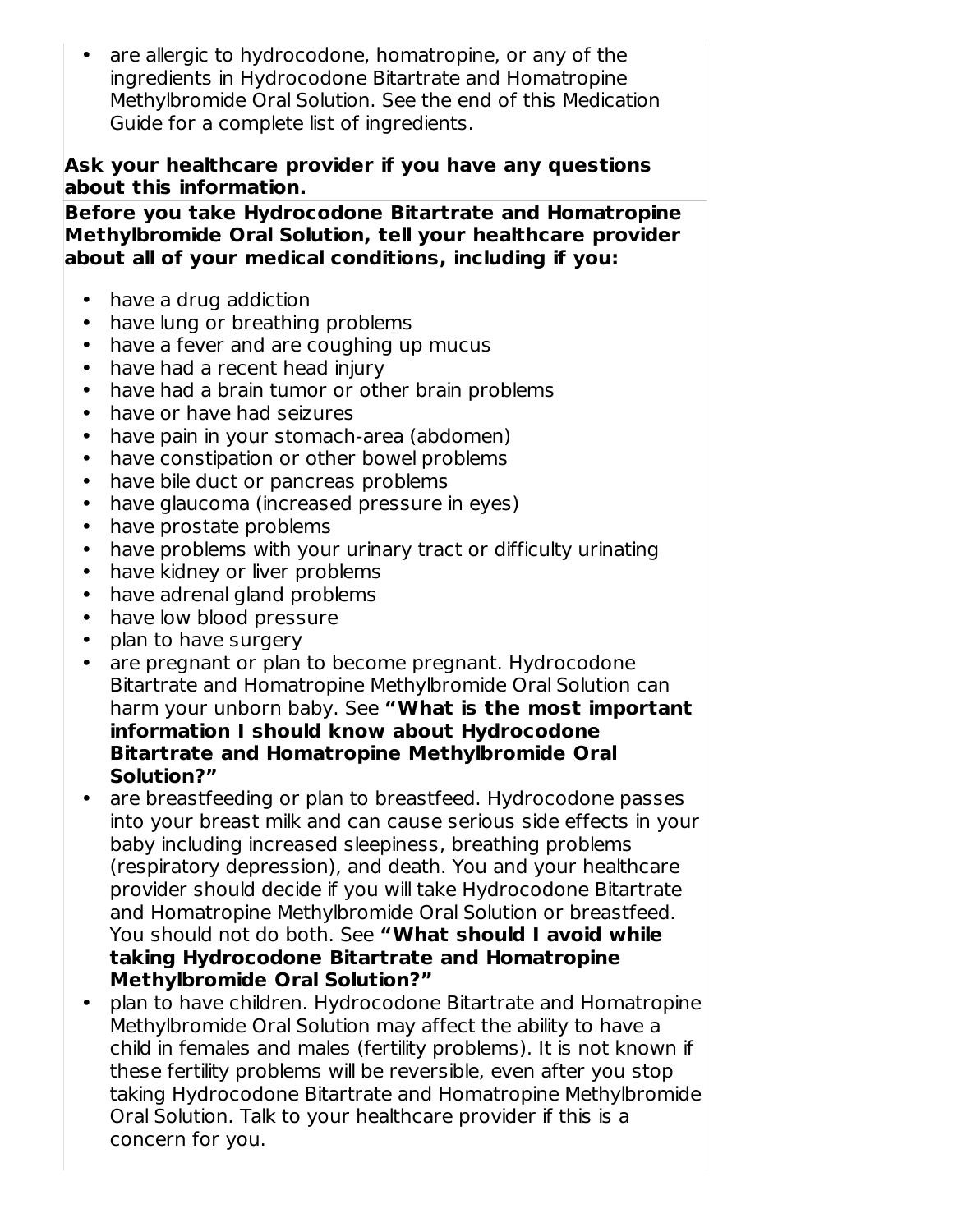### **Tell your healthcare provider about all the medicines you**

**take,** including prescription and over-the-counter medicines, vitamins, and herbal supplements.

Taking Hydrocodone Bitartrate and Homatropine Methylbromide Oral Solution with certain other medicines can cause side effects or affect how well Hydrocodone Bitartrate and Homatropine Methylbromide Oral Solution or the other medicines work. Do not start or stop taking other medicines without talking to your healthcare provider. **Especially tell your healthcare provider if you:**

- take pain medicines such as opioids (narcotics).
- take cold or allergy medicines that contain antihistamines or cough suppressants.
- drink alcohol.
- take muscle relaxants.
- take certain medicines used to treat mood, anxiety, psychotic or thought disorders, or depression, including monoamine oxidase inhibitors (MAOIs), tricyclics, selective serotonin reuptake inhibitors (SSRIs), selective serotonin-norepinephrine reuptake inhibitors (SNRIs), or antipsychotics.
- take medicines to lower your blood pressure.
- take water pills (diuretics).
- take medicines called "anticholinergics" used to treat certain health problems including asthma, chronic obstructive pulmonary disease (COPD), or stomach problems.

Ask your healthcare provider if you are not sure if you take one of these medicines.

#### **How should I take Hydrocodone Bitartrate and Homatropine Methylbromide Oral Solution?**

- See **"What is the most important information I should know about Hydrocodone Bitartrate and Homatropine Methylbromide Oral Solution?"**
- Take Hydrocodone Bitartrate and Homatropine Methylbromide Oral Solution exactly as your healthcare provider tells you to take it. Do not change your dose without talking to your healthcare provider.
- Take Hydrocodone Bitartrate and Homatropine Methylbromide Oral Solution by mouth only.
- Take Hydrocodone Bitartrate and Homatropine Methylbromide Oral Solution using an accurate milliliter (mL) measuring device. If you do not have one, ask your pharmacist to give you a measuring device to help you measure the correct amount of Hydrocodone Bitartrate and Homatropine Methylbromide Oral Solution. **Do not use a household teaspoon to measure your medicine. You may accidently take too much**.
- **Do not** overfill the measuring device.
- Rinse the measuring device with water after each use.
- If you take too much Hydrocodone Bitartrate and Homatropine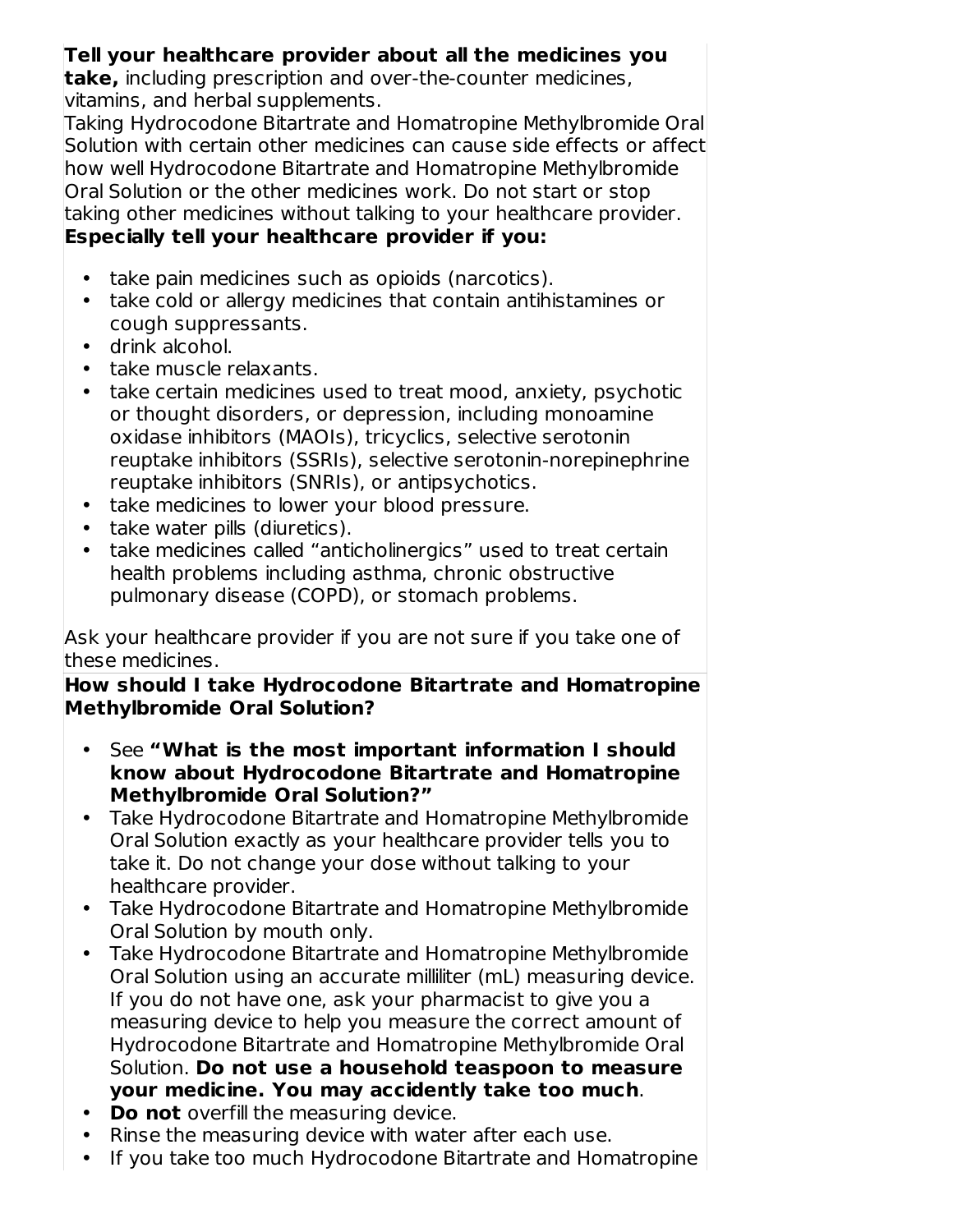Methylbromide Oral Solution, call your healthcare provider or go to the nearest hospital emergency room right away.

• Tell your healthcare provider if your cough does not get better within 5 days of treatment with Hydrocodone Bitartrate and Homatropine Methylbromide Oral Solution.

#### **What should I avoid while taking Hydrocodone Bitartrate and Homatropine Methylbromide Oral Solution?**

- Avoid driving a car or operating machinery during treatment with Hydrocodone Bitartrate and Homatropine Methylbromide Oral Solution. Hydrocodone Bitartrate and Homatropine Methylbromide Oral Solution can cause you to be drowsy, slow your thinking and motor skills, and affect your vision.
- **Do not** drink alcohol during treatment with Hydrocodone Bitartrate and Homatropine Methylbromide Oral Solution. Drinking alcohol can increase your chances of having serious side effects.

#### **Avoid the use of Hydrocodone Bitartrate and Homatropine Methylbromide Oral Solution if you:**

- are pregnant. Use of Hydrocodone Bitartrate and Homatropine Methylbromide Oral Solution during pregnancy can cause withdrawal symptoms in your newborn baby that could be lifethreatening if not recognized and treated. Tell your healthcare provider right away if you are pregnant or think you may be pregnant.
- are breastfeeding. Use of Hydrocodone Bitartrate and Homatropine Methylbromide Oral Solution while breastfeeding can cause severe breathing problems (respiratory depression) in your breastfed infant that could be life-threatening.
- take a medicine called a monoamine oxidase inhibitor (MAOI). Avoid taking an MAOI within 14 days after you stop taking Hydrocodone Bitartrate and Homatropine Methylbromide Oral Solution. Avoid starting Hydrocodone Bitartrate and Homatropine Methylbromide Oral Solution if you stopped taking an MAOI in the last 14 days.

**What are the possible side effects of Hydrocodone Bitartrate and Homatropine Methylbromide Oral Solution? Hydrocodone Bitartrate and Homatropine Methylbromide Oral Solution can cause serious side effects, including:**

- See **"What is the most important information I should know about Hydrocodone Bitartrate and Homatropine Methylbromide Oral Solution?**
- **Bowel problems including severe constipation or stomach pain.** See **"Who should not take Hydrocodone Bitartrate and Homatropine Methylbromide Oral Solution?"**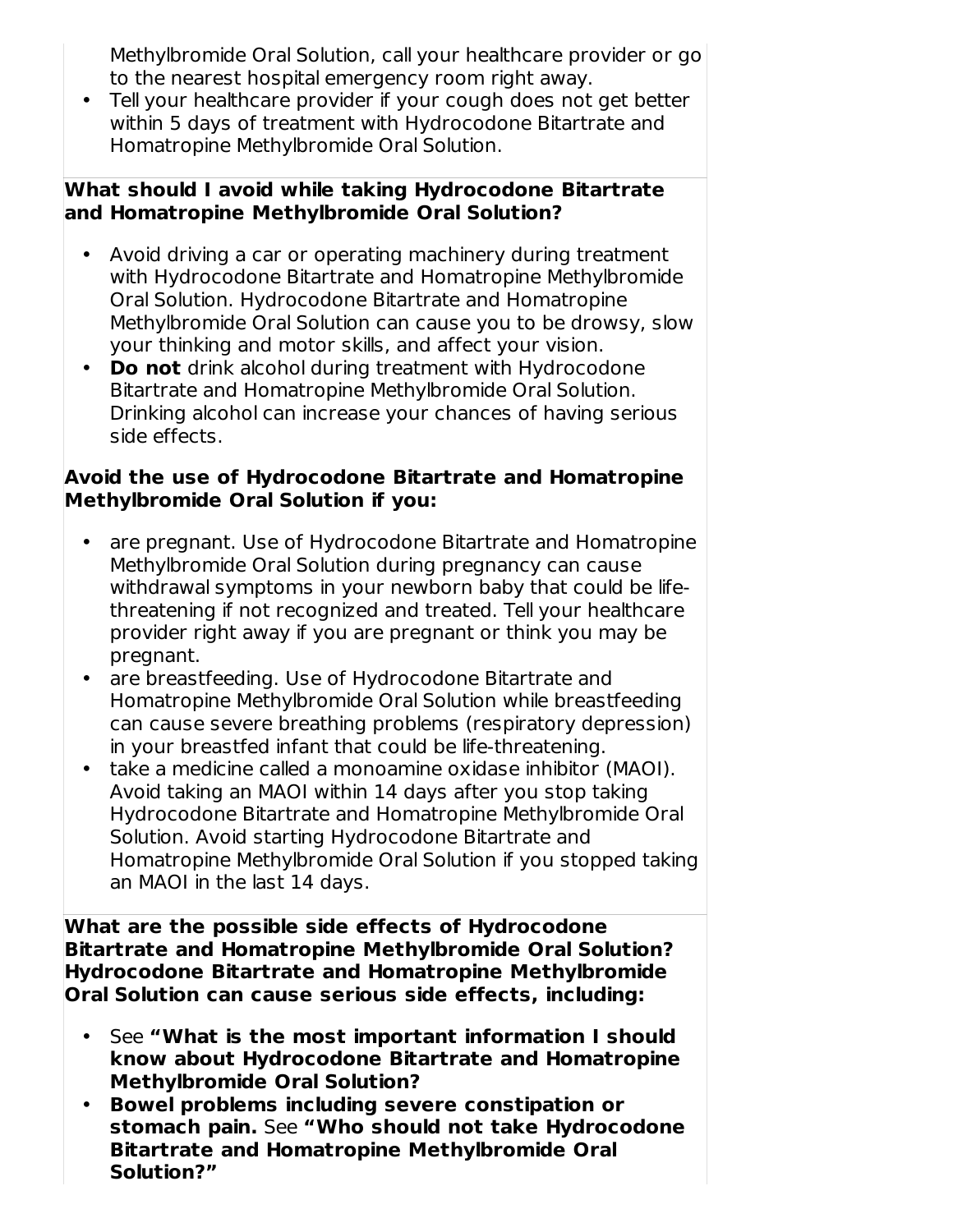- **Increased pressure in your head (intracranial).** Avoid the use of Hydrocodone Bitartrate and Homatropine Methylbromide Oral Solution if you have a head injury or have been told that you have changes in the tissue of your brain (brain lesions) or increased pressure in your head.
- **Increased risk of seizures in people with seizure disorders.** If you have a seizure disorder, Hydrocodone Bitartrate and Homatropine Methylbromide Oral Solution may increase how often you have a seizure.
- **Low blood pressure.** A sudden drop in blood pressure can happen in some people during treatment with Hydrocodone Bitartrate and Homatropine Methylbromide Oral Solution and this may cause you to feel dizzy, faint, lightheaded, or weak, especially when you stand up (orthostatic hypotension). Your risk of having this problem may be increased if you take Hydrocodone Bitartrate and Homatropine Methylbromide Oral Solution with certain other medicines that lower blood pressure. If you have any of these symptoms while taking Hydrocodone Bitartrate and Homatropine Methylbromide Oral Solution, sit or lie down. Do not change your body position too fast. Get up slowly from sitting or lying down.
- **Adrenal gland problems.** Hydrocodone Bitartrate and Homatropine Methylbromide Oral Solution can cause serious and life-threatening adrenal gland problems. Your healthcare provider may do blood tests to check for adrenal gland problems. Call your healthcare provider right away if you have any of these symptoms:
- o nausea
- o vomiting
- o not wanting to eat (anorexia)
- o fatigue
- o weakness
- o dizziness
- o low blood pressure

#### **The most common side effects of Hydrocodone Bitartrate and Homatropine Methylbromide Oral Solution include:**

- sleepiness
- confusion
- coordination problems
- decrease in mental and physical performance
- lack of energy
- lightheadedness
- dizziness
- headache
- dry mouth
- nausea
- vomiting
- constipation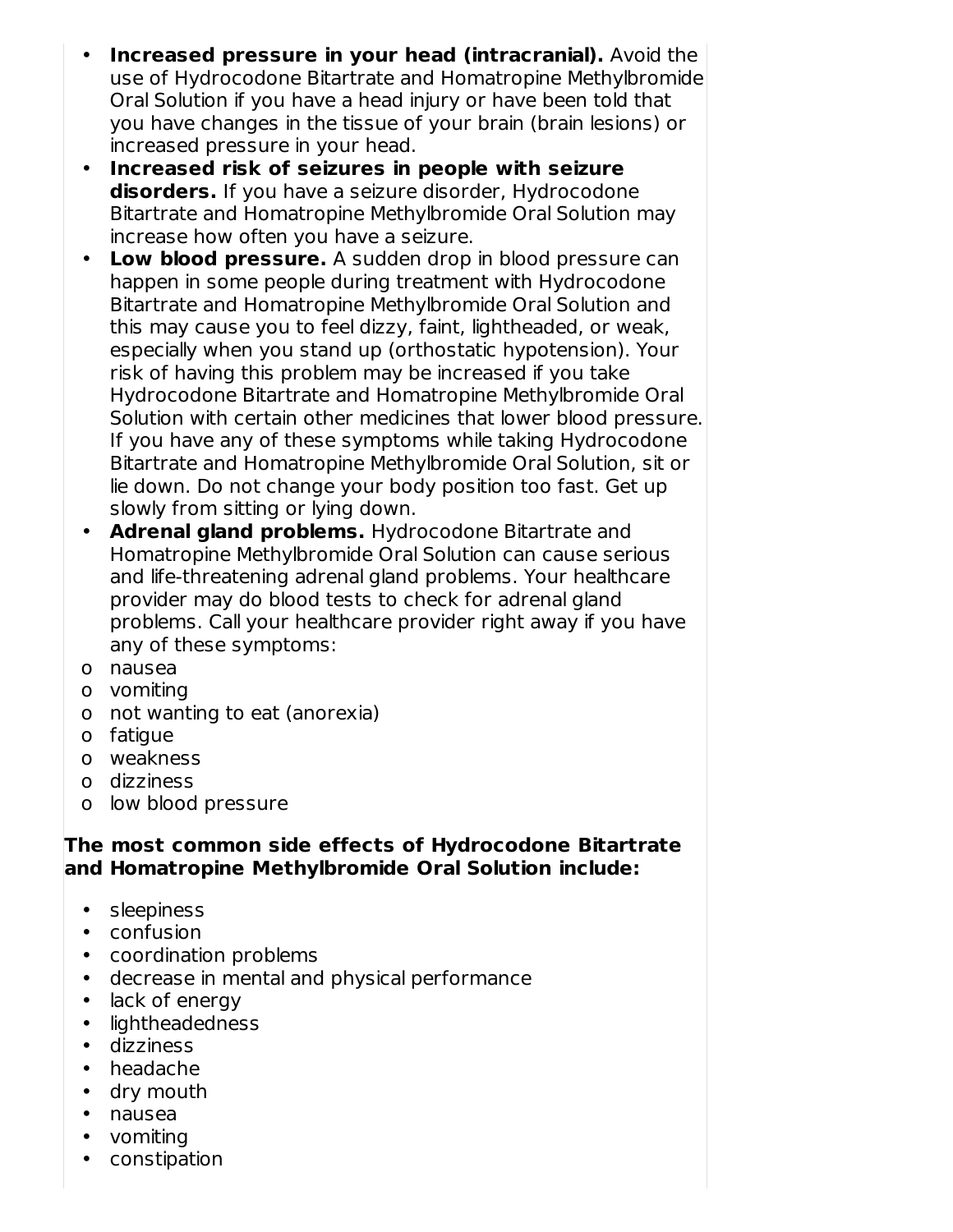These are not all the possible side effects of Hydrocodone Bitartrate and Homatropine Methylbromide Oral Solution.

Call your doctor for medical advice about side effects. You may report side effects to

Hi-Tech Pharmacal Co., Inc. at 1- 800- 262-9010 or FDA at 1-800- FDA-1088.

#### **How should I store Hydrocodone Bitartrate and Homatropine Methylbromide Oral Solution?**

- Store Hydrocodone Bitartrate and Homatropine Methylbromide Oral Solution at room temperature between 68°F to 77°F (20°C to  $25^{\circ}$ C).
- Store Hydrocodone Bitartrate and Homatropine Methylbromide Oral Solution in a tightly closed container, in a dry, cool place away from heat or direct sunlight.
- **Keep Hydrocodone Bitartrate and Homatropine Methylbromide Oral Solution and all medicines out of the reach of children.**

### **How should I dispose of Hydrocodone Bitartrate and Homatropine Methylbromide Oral Solution?**

Remove unused Hydrocodone Bitartrate and Homatropine Methylbromide Oral Solution from the container and mix it with an undesirable, non-toxic substance such as cat litter or used coffee grounds to make it less appealing to children and pets. Place the mixture in a container such as a sealed plastic bag and throw it away in the household trash. You can also follow your state or local guidelines on how to safely throw away Hydrocodone Bitartrate and Homatropine Methylbromide Oral Solution.

#### **General information about the safe and effective use of Hydrocodone Bitartrate and Homatropine Methylbromide Oral Solution.**

Medicines are sometimes prescribed for purposes other than those listed in a Medication Guide. Do not use Hydrocodone Bitartrate and Homatropine Methylbromide Oral Solution for a condition for which it was not prescribed. Do not give Hydrocodone Bitartrate and Homatropine Methylbromide Oral Solution to other people, even if they have the same symptoms that you have. It may harm them. You can ask your pharmacist or healthcare provider for information about Hydrocodone Bitartrate and Homatropine Methylbromide Oral Solution that is written for health professionals.

### **What are the ingredients in Hydrocodone Bitartrate and Homatropine**

### **Methylbromide Oral Solution?**

**Active ingredient:** hydrocodone bitartrate and homatropine methylbromide.

### **Inactive ingredients in Hydrocodone Bitartrate and Homatropine Methylbromide**

**Oral Solution:** Caramel color, cherry flavor, citric acid, FD&C Red #40, methylparaben,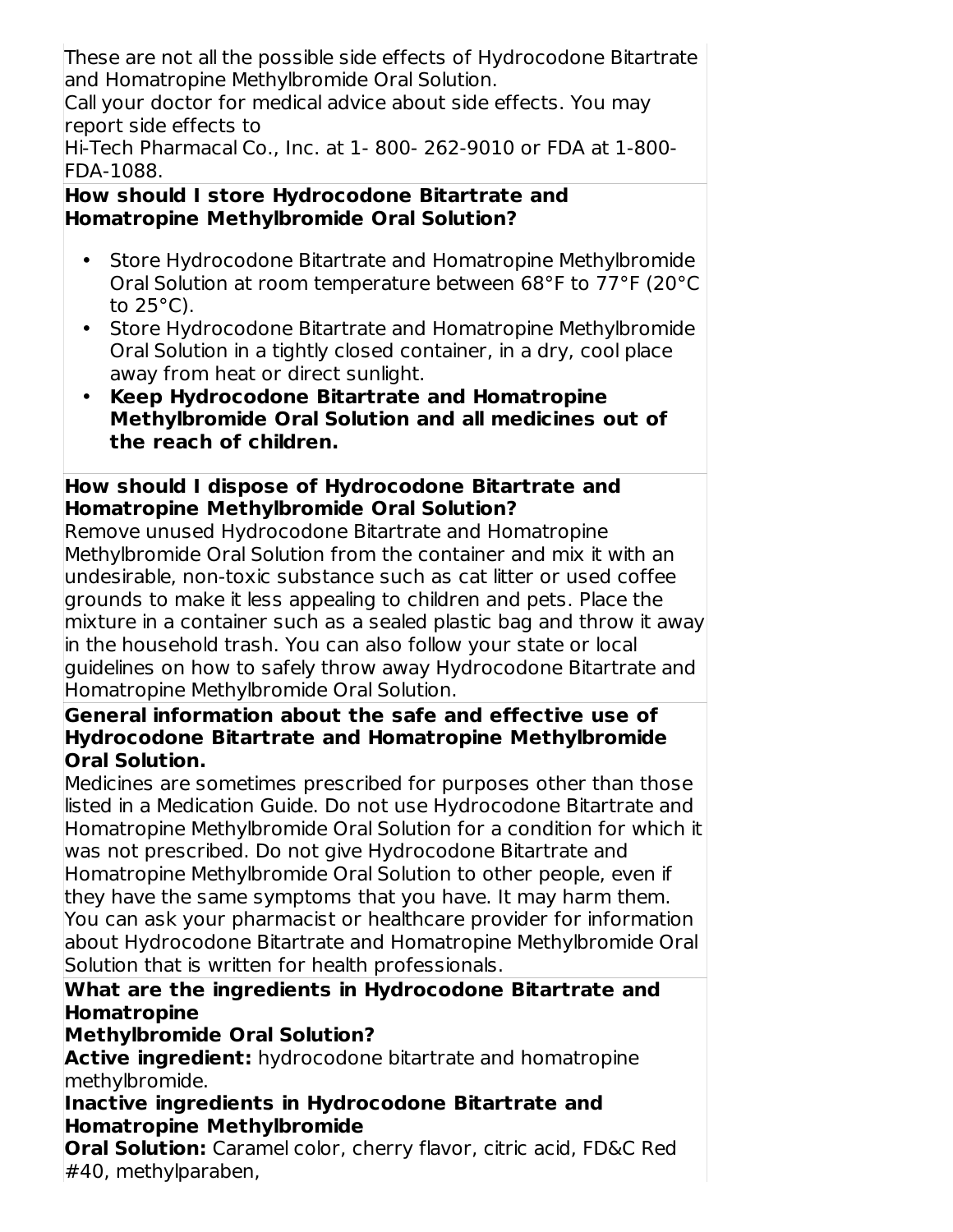propylparaben, purified water, sorbitol solution and sucrose syrup. Citric acid and/or sodium citrate may be added to adjust pH. Manufactured By: Hi-Tech Pharmacal Co., Inc. Amityville, NY 11701

This Medication Guide has been approved by the U.S. Food and Drug Administration.

Revised: May 2018

### **PACKAGE/LABEL PRINCIPAL DISPLAY PANEL**



#### **AKORN**

#### **HYDROCODONE BITARTRATE AND HOMATROPINE METHYLBROMIDE ORAL SOLUTION**

**5 mg/1.5 mg per 5 mL**

#### **Dispense the accompanying Medication Guide to each patient.**

#### **Each 5 mL (teaspoonful) contains:**

Hydrocodone Bitartrate, USP …………… 5 mg

Homatropine Methylbromide, USP …… 1.5 mg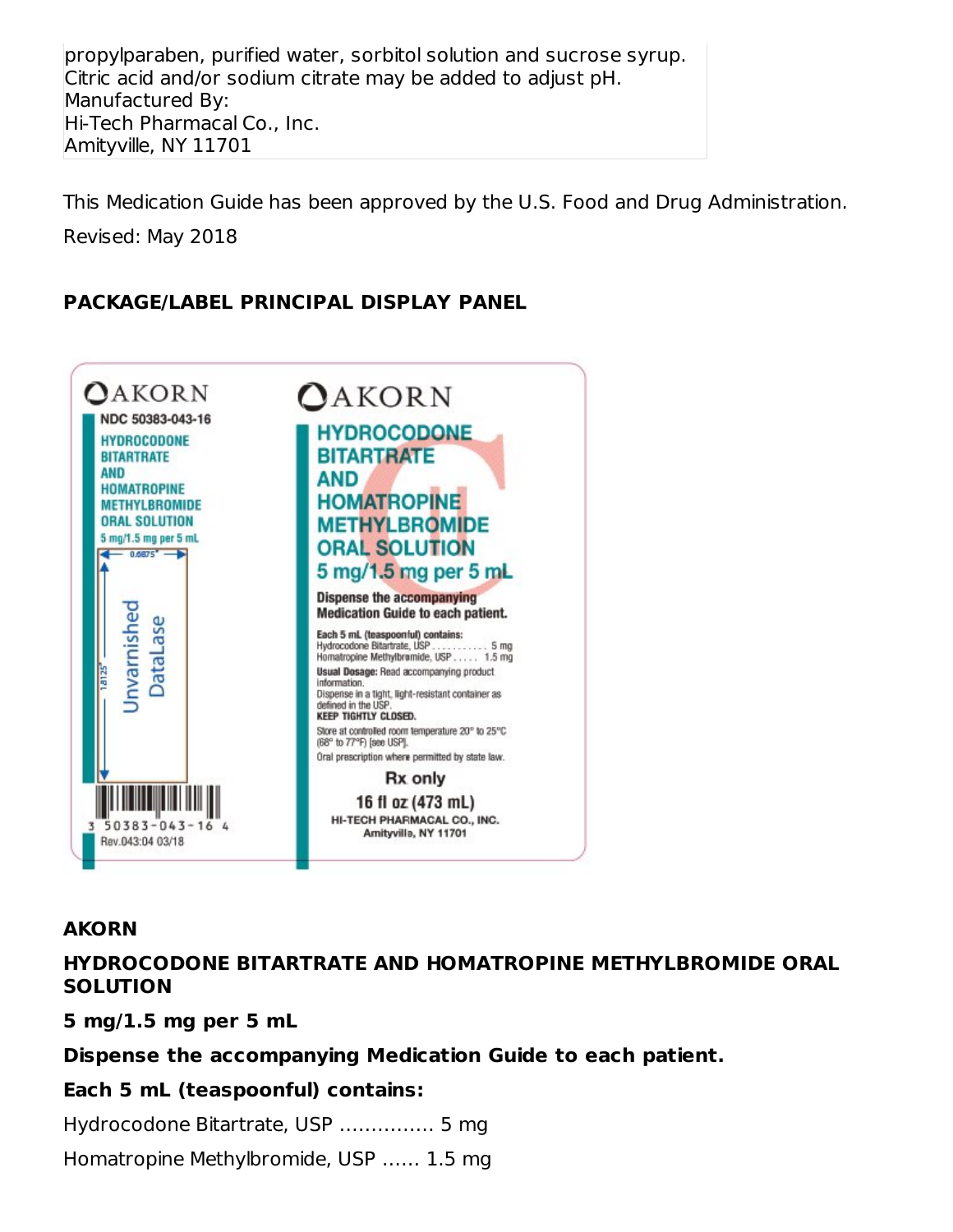### **HYDROCODONE BITARTRATE AND HOMATROPINE METHYLBROMIDE**

hydrocodone bitartrate and homatropine methylbromide solution

| <b>Product Information</b>                                                                                                     |                                        |            |                                                              |                           |                                            |                 |                                     |  |
|--------------------------------------------------------------------------------------------------------------------------------|----------------------------------------|------------|--------------------------------------------------------------|---------------------------|--------------------------------------------|-----------------|-------------------------------------|--|
|                                                                                                                                | <b>Product Type</b>                    |            | HUMAN PRESCRIPTION DRUG                                      | <b>Item Code (Source)</b> |                                            |                 | NDC:50383-043                       |  |
|                                                                                                                                | <b>Route of Administration</b>         |            | ORAL                                                         |                           | <b>DEA Schedule</b>                        |                 | CII                                 |  |
|                                                                                                                                |                                        |            |                                                              |                           |                                            |                 |                                     |  |
|                                                                                                                                |                                        |            |                                                              |                           |                                            |                 |                                     |  |
|                                                                                                                                | <b>Active Ingredient/Active Moiety</b> |            |                                                              |                           |                                            |                 |                                     |  |
| <b>Ingredient Name</b><br><b>Basis of Strength</b>                                                                             |                                        |            |                                                              |                           |                                            |                 | <b>Strength</b>                     |  |
| <b>HYDROCODONE BITARTRATE (UNII: NO70W886KK) (HYDROCODONE -</b><br><b>HYDROCODONE</b><br><b>BITARTRATE</b><br>UNII:6YKS4Y3WQ7) |                                        |            |                                                              |                           |                                            | 5 mg<br>in 5 mL |                                     |  |
|                                                                                                                                | (METHYLHOMATROPINE - UNII:P97OGJ7L1L)  |            | <b>HOMATROPINE METHYLBROMIDE (UNII: 68JRS2HC1C)</b>          |                           | <b>HOMATROPINE</b><br><b>METHYLBROMIDE</b> |                 | $1.5 \, mg$<br>in 5 mL              |  |
|                                                                                                                                |                                        |            |                                                              |                           |                                            |                 |                                     |  |
|                                                                                                                                | <b>Inactive Ingredients</b>            |            |                                                              |                           |                                            |                 |                                     |  |
|                                                                                                                                |                                        |            | <b>Ingredient Name</b>                                       |                           |                                            |                 | <b>Strength</b>                     |  |
| <b>ANHYDROUS CITRIC ACID (UNII: XF417D3PSL)</b>                                                                                |                                        |            |                                                              |                           |                                            |                 |                                     |  |
| <b>CARAMEL (UNII: T9D99G2B1R)</b>                                                                                              |                                        |            |                                                              |                           |                                            |                 |                                     |  |
|                                                                                                                                | <b>CHERRY (UNII: BUC5I9595W)</b>       |            |                                                              |                           |                                            |                 |                                     |  |
| FD&C RED NO. 40 (UNII: WZB9127XOA)                                                                                             |                                        |            |                                                              |                           |                                            |                 |                                     |  |
| <b>METHYLPARABEN (UNII: A2I8C7HI9T)</b>                                                                                        |                                        |            |                                                              |                           |                                            |                 |                                     |  |
| PROPYLPARABEN (UNII: Z8IX2SC10H)                                                                                               |                                        |            |                                                              |                           |                                            |                 |                                     |  |
| <b>SODIUM CITRATE, UNSPECIFIED FORM (UNII: 1Q73Q2JULR)</b>                                                                     |                                        |            |                                                              |                           |                                            |                 |                                     |  |
| <b>SORBITOL (UNII: 506T60A25R)</b>                                                                                             |                                        |            |                                                              |                           |                                            |                 |                                     |  |
| <b>SUCROSE</b> (UNII: C151H8M554)                                                                                              |                                        |            |                                                              |                           |                                            |                 |                                     |  |
| <b>WATER (UNII: 059QF0KO0R)</b>                                                                                                |                                        |            |                                                              |                           |                                            |                 |                                     |  |
|                                                                                                                                |                                        |            |                                                              |                           |                                            |                 |                                     |  |
| <b>Packaging</b>                                                                                                               |                                        |            |                                                              |                           |                                            |                 |                                     |  |
| #                                                                                                                              | <b>Item Code</b>                       |            | <b>Package Description</b>                                   |                           | <b>Marketing Start</b><br><b>Date</b>      |                 | <b>Marketing End</b><br><b>Date</b> |  |
| $\mathbf{1}$                                                                                                                   | 16                                     | Product    | NDC:50383-043- 473 mL in 1 BOTTLE; Type 0: Not a Combination | 02/08/2008                |                                            |                 |                                     |  |
|                                                                                                                                |                                        |            |                                                              |                           |                                            |                 |                                     |  |
| <b>Marketing Information</b>                                                                                                   |                                        |            |                                                              |                           |                                            |                 |                                     |  |
|                                                                                                                                | <b>Marketing</b><br>Category           |            | <b>Application Number or Monograph</b><br><b>Citation</b>    |                           | <b>Marketing Start</b><br><b>Date</b>      |                 | <b>Marketing End</b><br>Date        |  |
|                                                                                                                                | <b>ANDA</b>                            | ANDA040613 |                                                              | 02/08/2008                |                                            |                 |                                     |  |
|                                                                                                                                |                                        |            |                                                              |                           |                                            |                 |                                     |  |

**Labeler -** Akorn (117696873)

**Registrant -** Akorn Operating Company LLC (117693100)